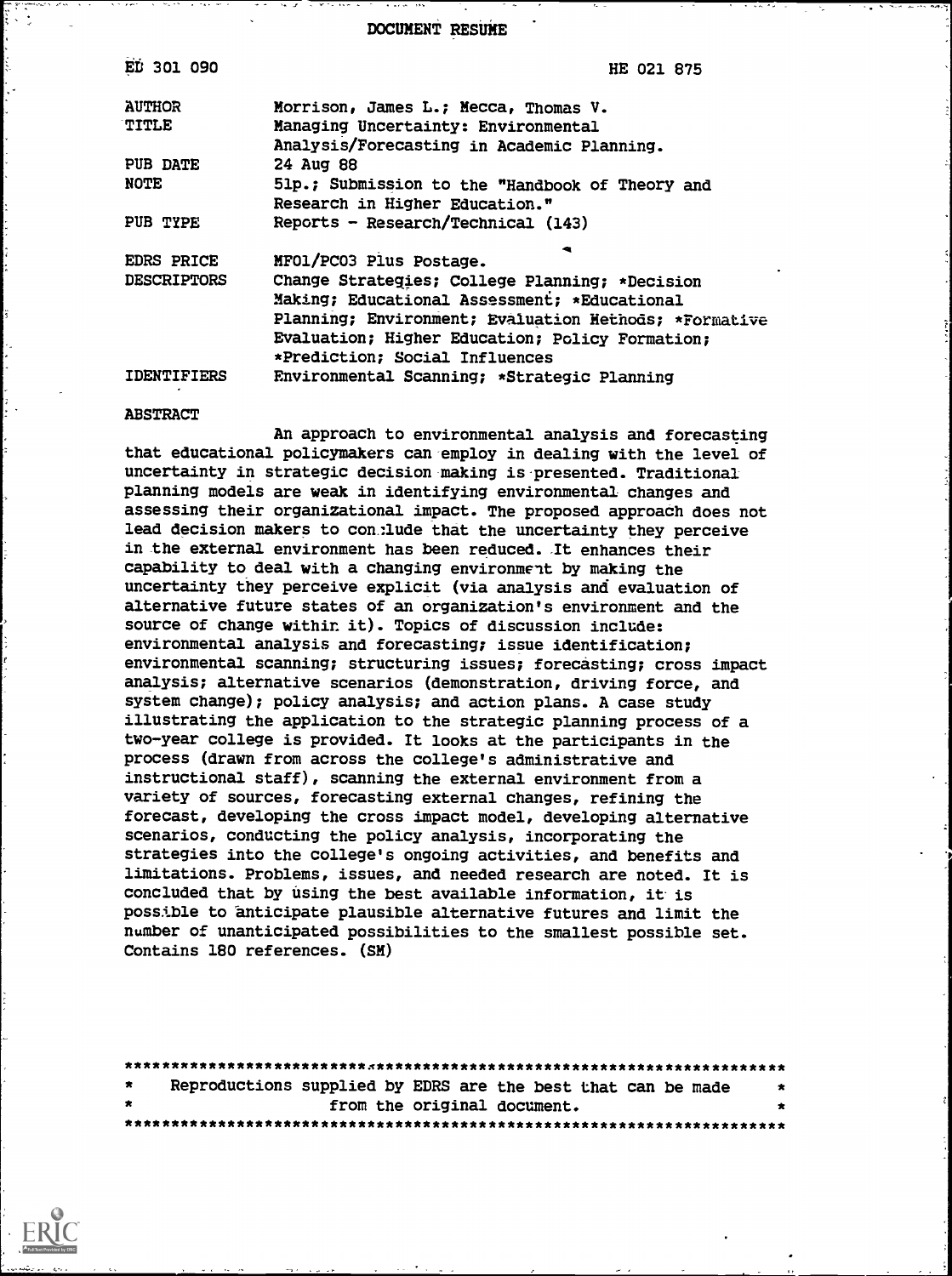021 875

 $\ddot{\circ}$ 

# MANAGING UNCERTAINTY: ENVIRONMENTAL ANALYSIS/FORECASTING IN ACADEMIC PLANNING

James L. Morrison University of North Carolina at Chapel Hill

and

Thomas V. Mecca Piedmont Technical College

Article prepared for submission to the Handbook of Theory and Research in Higher Education

August 24, 1988

# BEST COPY AVAILABLE

"PERMISSION TO REPRODUCE THIS MATERIAL HAS BEEN GRANTED BY

James L.

Morrison

TO THE EDUCATIONAL RESOURCES INFORMATION CENTER (ERIC)."

U.S. DEPARTMENT CF EDUCATION Office of Educational Research and Improvement EDUCAP6NAL RESOURCES INFORMATION CENTER (ERIC)

his document has been reproduced as received from the person or organization originating st.

O Minor changes have been made to improve reproduction duality

Points of view or opinions stated in this docu- ment do not necessarily represent official OERI position or policy,

 $2^{1}$ 

-ပါး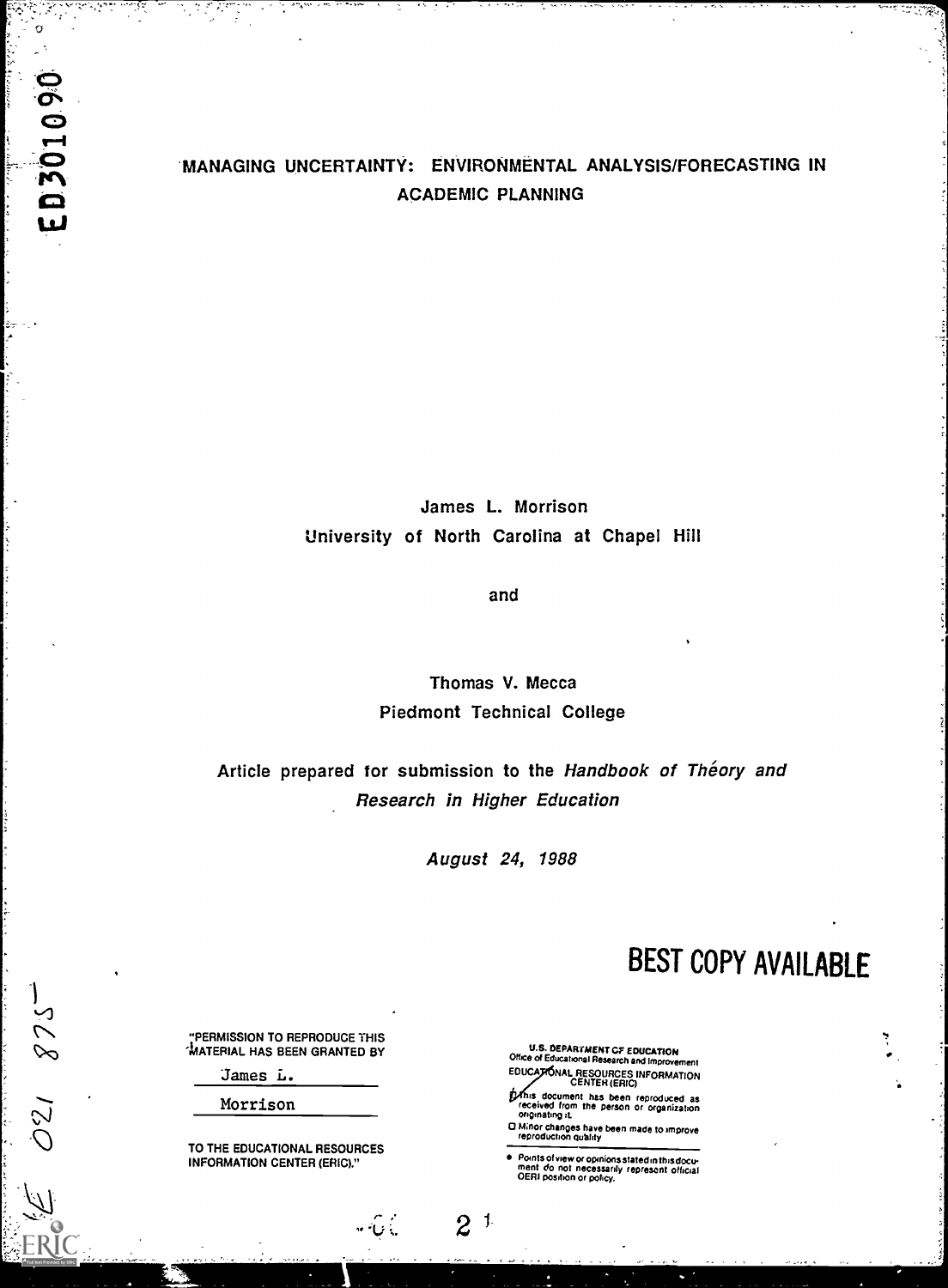# MANAGING UNCERTAINTY: ENVIRONMENTAL ANALYSIS/FORECASTING IN ACADEMIC PLANNING1

The external environment of institutions of higher education can be characterized by change and turbulence. Administrators of colleges and nniversities have witnessed major shifts in the demographics of their institutions' clientele. External agencies have tightened their control of policy-making and fiscal decisions made by the institutions' administration. There has been a growing criticism of the value of the curriculum offered and the quality of instruction provided by many institutions of higher education. Less obvious, but no less significant, there has been a pervasive spread of electronic technologies through American society, challenging the dominant instructional and managerial paradigm found in the majority of American higher education institutions. In short, the accelerating rate, magnitude and complexity of change occurring in all sectors of American society have created vulnerabilities and opportunities across the higher education "tableau" (Keller, 1983).

The rapidity and volume of changes have resulted in less lead time for administrators to analyze changes in their institutions' external environment and to formulate appropriate strategies. In addition, the risks and uncertainty involved in implementing a particular strategy or set of strategies have intensified. In summary, the turbulence in higher education's external environment challenges the capability of decision-makers to effectively anticipate changing conditions.

This phenomenon of rapid shifts led to a recognition among administrators and organizational theorists of the need for a comprehensive approach to institutional planning that emphasizes sensitivity to the effects of environmental shifts on the strategic position of the institution (Ellison, 1977; Cope, 1978). An administrator's analysis of the organization's environment is critical in accurately assessing the opportunities and threats that the environment poses for the institution and in developing the strategic policies necessary to adapt to both internal and external environments.

All organizations, including colleges and universities, are perceived by contemporary organizational theorists as social systems existing in and interacting with their environment (Aldrich, 1979; Scott, 1981). An organization's environment is essentially all those factors external to it that affect it or are perceived to affect it. Hall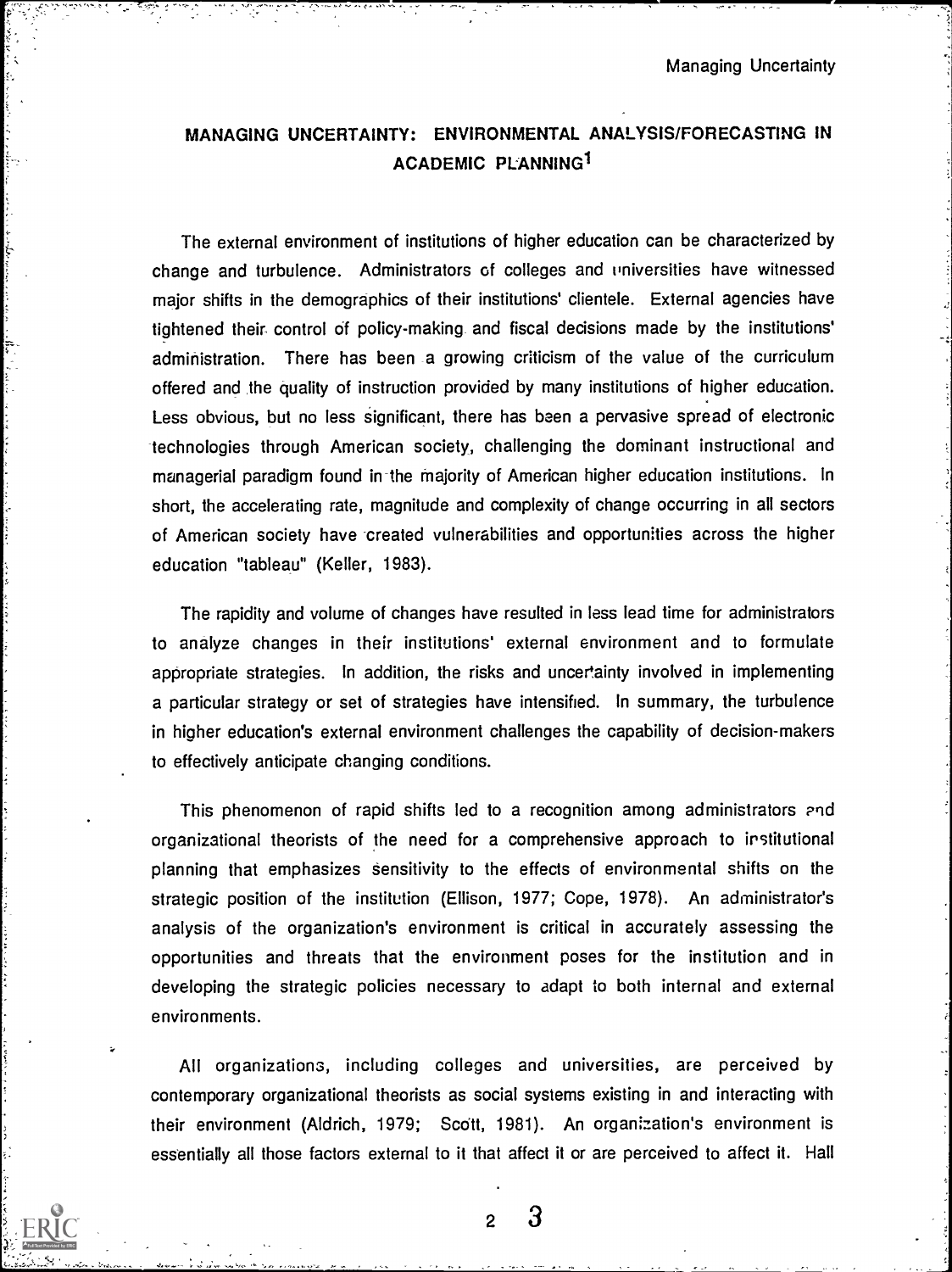(1977) diVides an organization's environmental factors into two categories: the limited number, of -factors that- directly affect it (the task environment), and the almost unlimited number of factors that influence all organizations in the society (the general societal environment). In essence, the task environment is composed of the set of factors that are' unique to each organization, while the general societal environment includes environmental factors that are the same for all organizations.

Factors in the task environment are readily apparent to college and university administrators (e.g., clients/students, revenue sources, government educational policies and regulations, etc.). However, the distinction between the organization's task environment and the general societal environment is not always clear. Particularly under turbulent conditions, factors in the general societal environment "break through" into the organization's task environment (Kast and Rosenzweig, 1979). Consequently, changes in the  $g$  -9ral societal environment can, and often do, have significant effects on the organization, effects well documented in the literature of organizational analysis (Osborne & Hunt, 1974; Hall, 1977; Kast & Rosenzweig, 1179; Scott, 1981).

The uncertainty faced by a decision-maker in planning strategically is compounded by an increasingly dynamic and uncertain environment (Emery and Trist, 1980). Terreberry (1968) concluded that organizations must be prepared to adapt even more to the influence of external forces. Most environments are dynamic and, consequently, rich in possible opportunities as well as possible threats to the organization. Therefore, the strategic planner and policy-maker cannot analyze the condition of the future environment by assuming that it will remain in a static state (i.e., in an orderly and incremental progression into the future).

Contingency approaches to organizational theory have focused upon the effect of environmental change in creating uncertainty for poiicy-makers 'formulating organizational strategy (Anderson & Paine, 1975; Lindsay & Rue, 1980; Boulton, Lindsay, Franklin & Rue, 1982). Duncan (1975) describes three factors that contribute to this sense of uncertainty: (a) a lack of information about environmental factors that would influence a given decision-making situation; (b) a lack of knowledge about the effects of an incorrect decision; and (c) the inability of the decision-man to assess the probability that a given environmental factor will affect the success (or failure) of the organization or one of its subsystems in fulfilling its mission. In a later study, Leblebici and Salancik (1981) also found that the u certainty experienced by a decision-maker arises from his or her inability to predict the outcomes of certain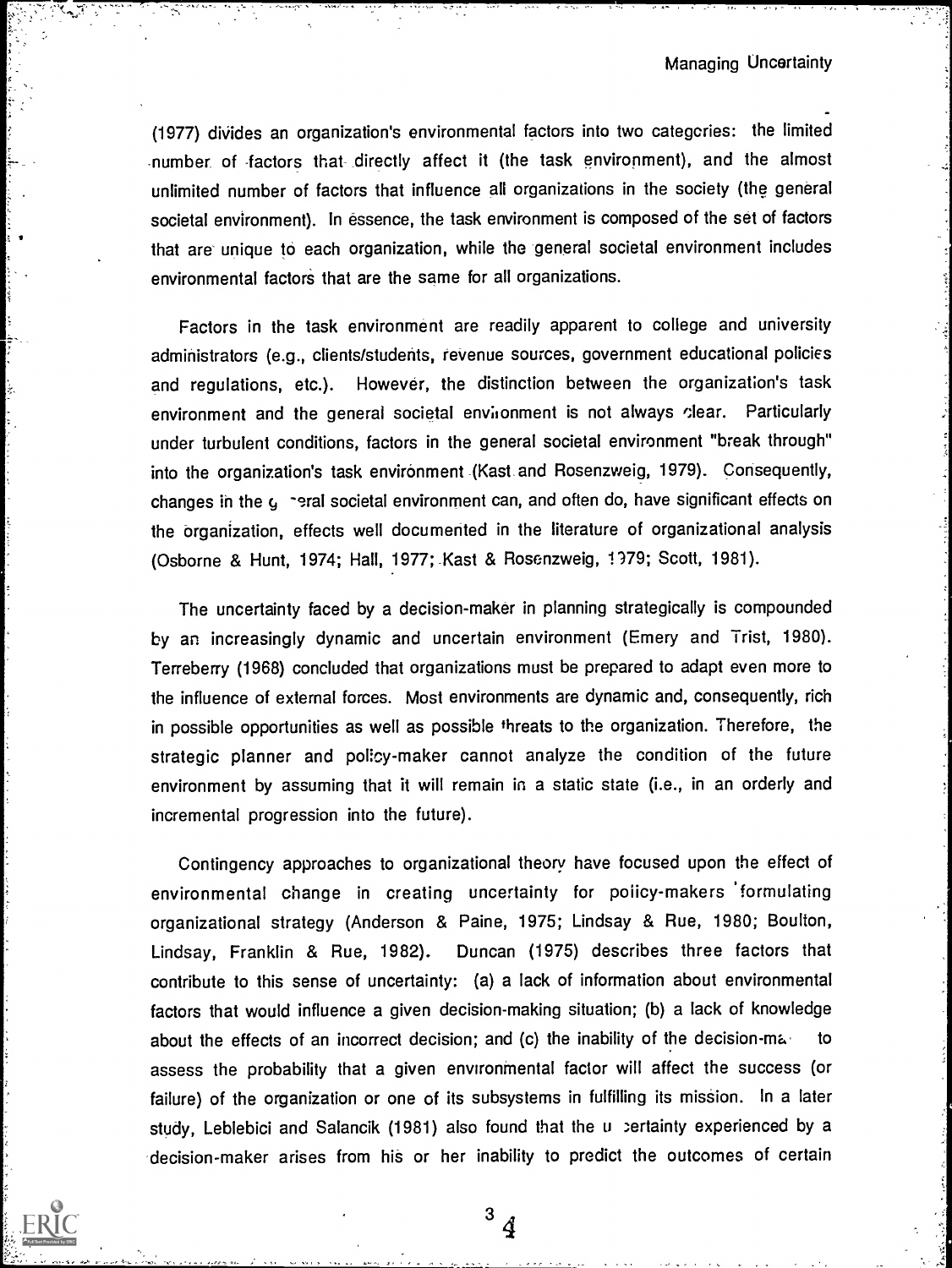actions. This inability to predict decision outcomes is derived from two sources. The first is the nature of the world in which we live--multivariate, complex, and interrelated. The second is the probabilistic quality of our world--an event can occur tomorrow, next week, or next year that could affect the interrelationships of variables. trends, and issues. In essence, the more turbulent and complex the organization's environment appears, the less at 'e an administrator is to anticipate the probability of success in implementing a particular strategy.

š,

Traditional planning models are weak in identifying environmental changes and assessing their organizational impact. In his analysis of the approaches to planning exhibited by American educational institutions, Ziegler (1972) identified two primary assumptions that characterize the weakness of these models: (a) the organization's environment will remain essentially static over time; and (b) the environment is composed of only a few variables impactirg on education. In essence, the underlying assumption of most current educational planning is that environmental change will be a continuation of the rate and direction of present (and past) trends. These trends are manifested in the "planning assumptions" typically placed in the first part of an institution's strategic or long-range plan. Therefore, many administrators implicitly expect a "surprise-free" future for their institutions. We know, however, that change, not continuation, will be the trend, and the further we go out into the future, the more true this will be. An approach is needed that enables administrators to detect signals of change in all sectors of the environment and to link environmental information to the organization's strategic management (Ansoff, 1975).

The purpose of this chapter is to describe an approach to environmental analysis and forecasting that educational policy-makers can employ in dealing with the level of uncertainty associated with strategic decision-making. Unlike traditional models of planning, such an approach does not lead decision-makers to conclude that the uncertainty they perceive in the external environment has been reduced. Rather, the focus of this approach is to enhance their capability to deal with a changing environment by making the uncertainty they perceive in that environment explicit (Fahey, King, and Narayanna, 1981). This is accomplished through the analysis and evaluation of alternative future states. of an organization's environment and the sources of change within it. In this chapter, we will explain one model of this approach and demonstrate its application in a case study. We conclude with an examination of the issues and

 $\mathbb{C}^{\prime}$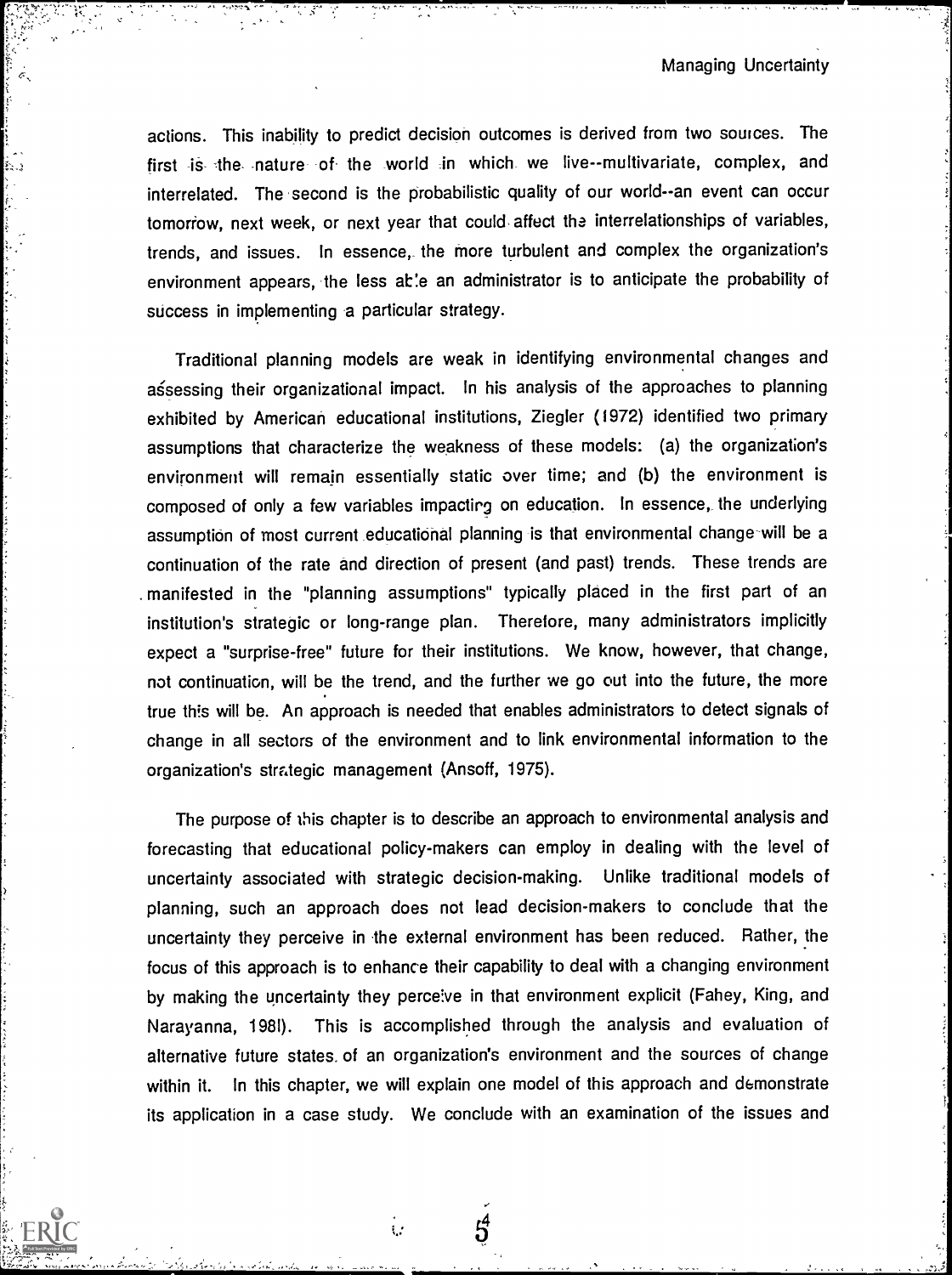questions posed by the application of this model to educational institutions, and suggest directions for future research in this emerging methodological domain.

# Environmental Analysis and Forecasting

Environmental analysis and forecasting are based upon a number of assumptions; among them the following (Boucher and Morrison, in press):

The future cannot be predicted, but it can be forecasted probabilistically, taking explicit account of uncertainty.

• Forecasts are virtually certain to be useless or misleading if they do not sweep widely across possible future developments in such areas as demography, values and lifestyles, technology, economics, law and regulation, institutional change.

. Alternative futures including the "most likely" future are defined primarily by human judgment, creativity, and imagination.

The aim of defining alternative futures is to try to determine how to create a better future than the one that would materialize if we merely kept doing essentially what is presently being done.'

A model based upon assumptions like these is shown in Figure 1. Basically, the model states that individually or as a group we identify *issues* or concerns that may require attention through reflecting on our own experience as well as gathering information from sources that we scan. These issues are then structured by their relevance to policy (i.e., each issue is reduced to the least important element that may affect policy). Issues are then defined in terms of their component parts--trends and events. Univariate forecasts of trends and events are generated and subsequently interrelated through *cross-impact analysis*. In turn, alternative futures are written into scenarios that stimulate the development of policies for each scenario. These policies are analyzed for their robustness across scenarios. The purpose of the entire exercise is to derive a final list of policies that effectively address the issues and concerns identified in the initial stage of the process. These policies are then implemented in action plans.

Insert Figure I about here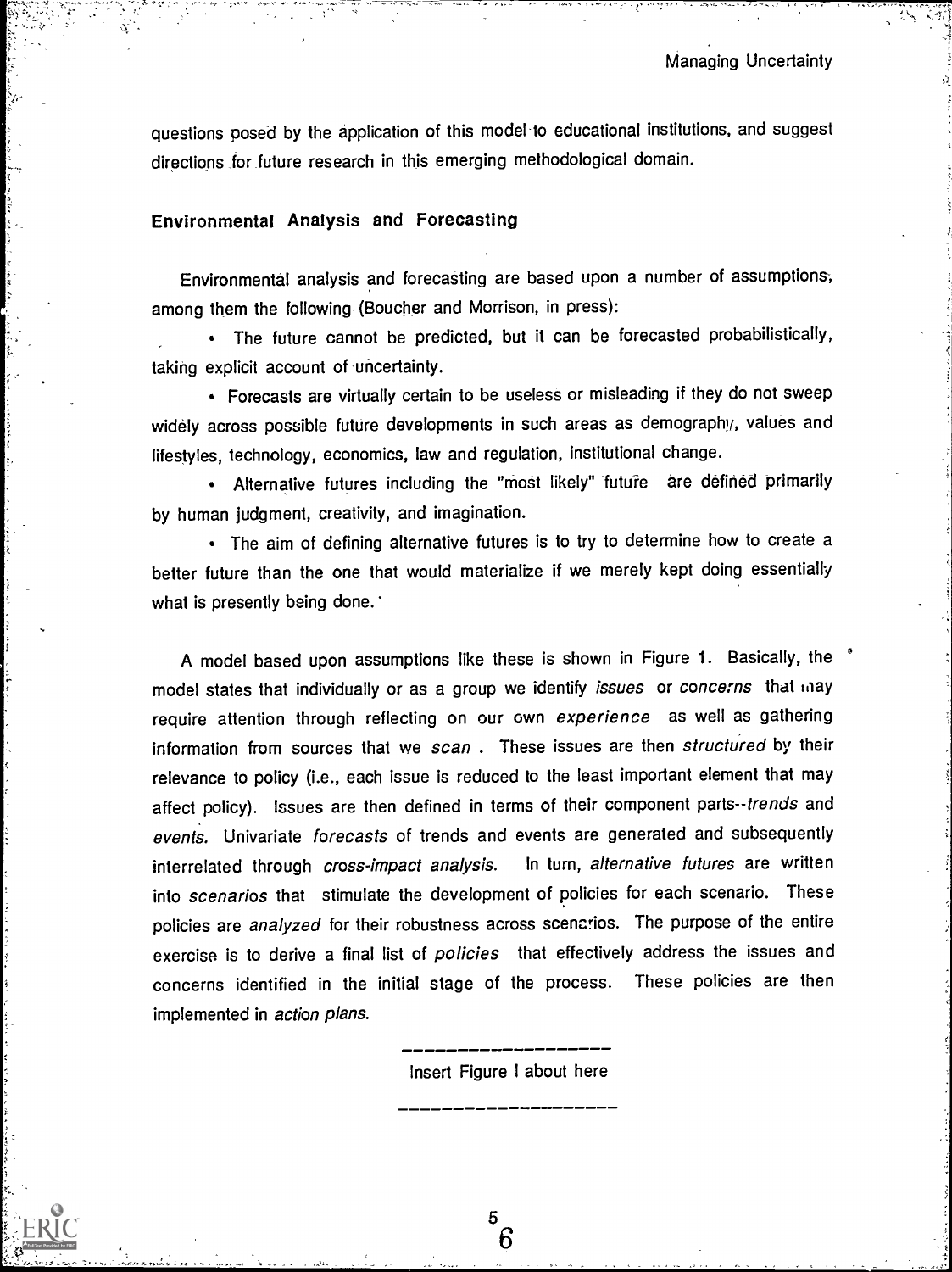

्रस्

, जेरु

Figure 1. A Model for Applied Futures Research (Adapted from Boucher and Morrison, in press)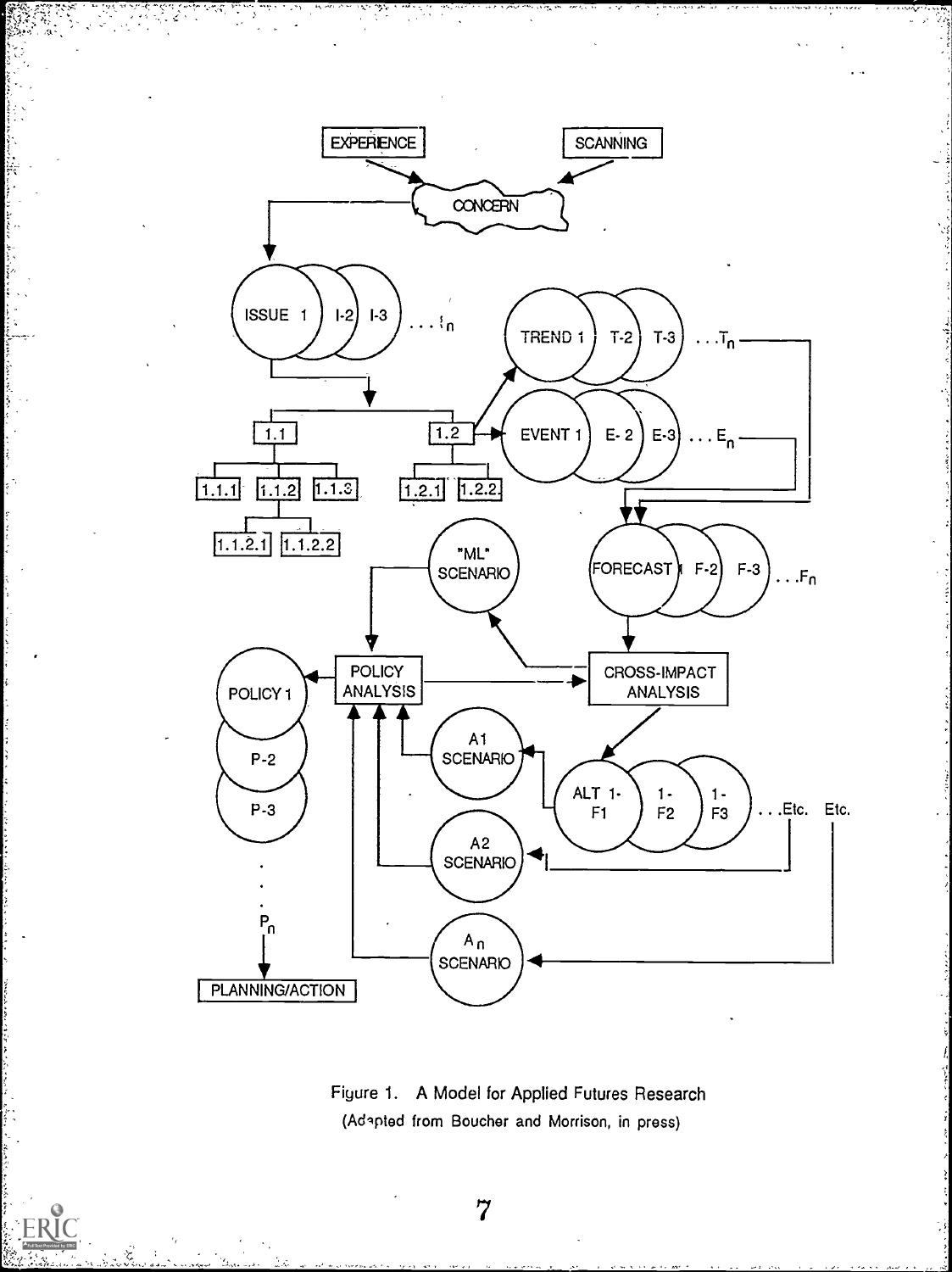# Issue Identificatio.i

A wide range of literature provides insights into how issues are recognized by decision-makers. Included is literature related to problem-sensing and formulation (Keisler and Sproul, 1982; Lyles and Mitroff, 1980; Pounds, 1969), normative strategy development (Nutt, 1979), decision-making (Alexis and Wilson, 1967; Mintzberg, Raisinghani, and Theoret, 1976; Segev, 1976), and environmental scanning (Augilar, 1967; Kefalas and Schoederbeck, 1973; and King, 1982). Regardless of how issues are identified, there is agreement that inconsistencies perceived within the environment stimulate the decision-maker to further examine the issue (Dutton & Duncan, 1987).

The articulation of issues/concerns is particularly critical for effective strategic planning. A central tenet of strategic management pervading both the literature of organizational theory (Lawrence and Lorsch, 1967) and traditional business policy (Andrews, 1971) is that the proper match between an organization's external conditions and its internal capabilities is critical to its performance. Accordingly, the primary responsibility of the organizational strategist is to find and create an alignment between the threats and opportunities inherent in the environment and the strengths and weaknesses unique to the organization (Thompson, 1967).

A number of writers have recognized that the strategist's perceptions of the environment and the uncertainty it represents to the organization are key to the strategy-making process (Aguilar, 1967; Anderson & Paine, 1975; Bourgeois, 1980; Hamrick, 1982). Hatten and Schendel (1975) and Snow (1976) further suggest that the effectiveness of the strategy an organization pursues is dependent upon the strategist's ability to identify and evaluate major discontinuities in the environment. This ability is dependent upon the experience the strategist brings to this task as well as his or her ability to systematically scan the contemporary external environment.

## Scanning

A major tool to identify discontinuities in the external environment is environmental scanning. Aguilar (1967) defined environmental scanning as the systematic collection of external information in order to lessen the randomness of information flowing into the organization. According to Jain (1984), most environmental scanning systems fall into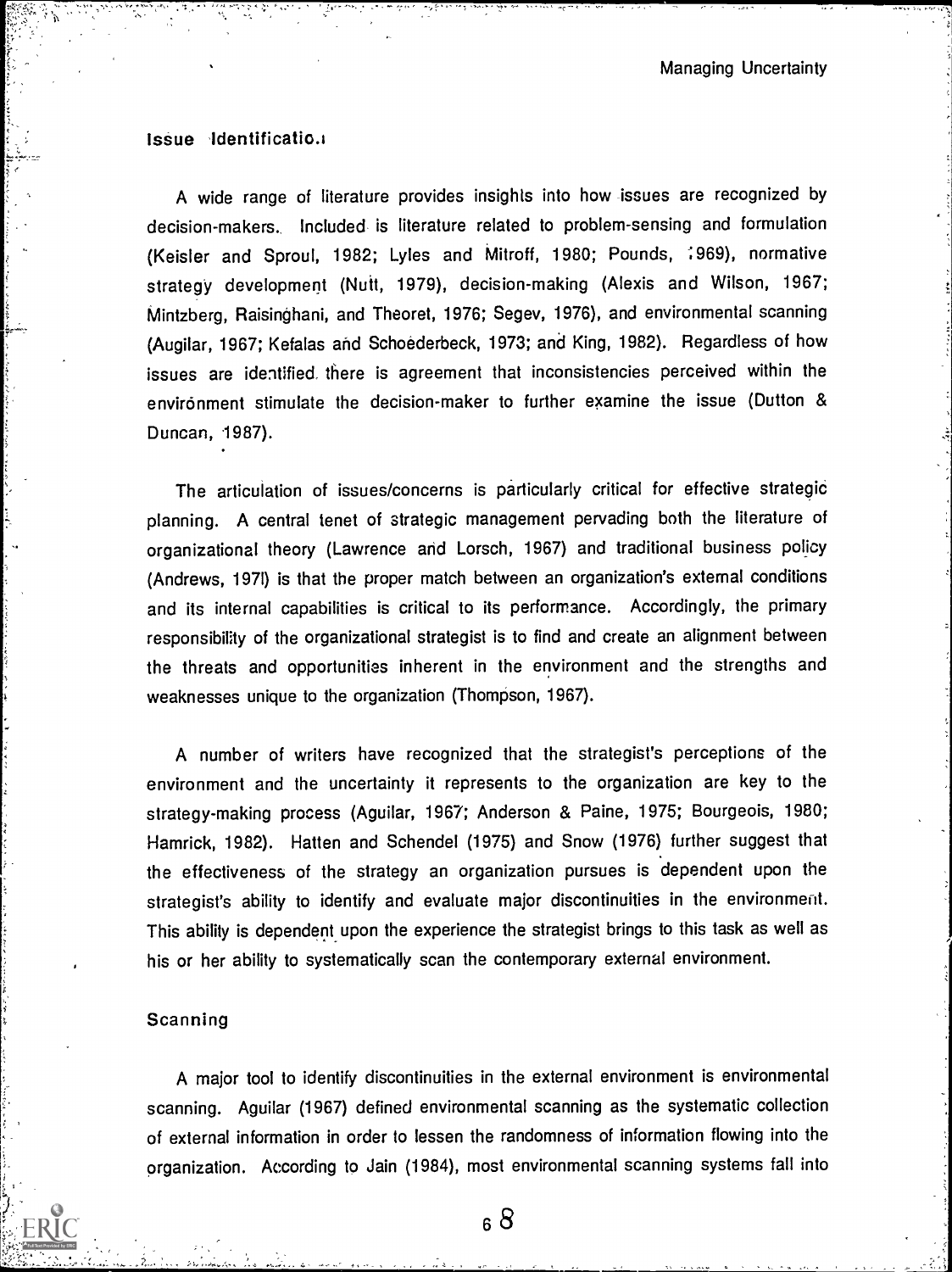#### Managing Uncertainty

૦ દ

one of four stages: primitive, ad hoc, reactive and proactive. In the primitive stage, the environment is taken as -unalterable. There is no attempt to distinguish between strategic and non-strategic information; scanning is passive and informal. In the ad hoc stage, areas are identified for careful observation, and there are attempts to obtain information about these areas (e.g., through electronic data base searches), but no formal system to obtain' this information is instituted. In the reactive stage, efforts are made to continuously monitor the environment for information about specific areas. Again, a formal scanning system is not utilized, but an attempt is made to store, analyze and understand the material. In the proactive stage, a formal search replaces the informal searches characteristic in the earlier stages. Moreover, a significant effort is made to incorporate resulting information into the strategic planning process.

Aguilar suggests that environmental assessment is more effective where a formal search replaces the informal search of the environment. The formal search uses information sources covering all sectors of the external environment (social, technological, economic and political) from the task environment to the world. A comprehensive system includes specifying particular information resources (e.g., print, TV, radio, conferences) to be systematically reviewed for impending discontinuities. Examples of such systems are found mainly in the corporate world (e.g., United Airlines, General Motors); less comprehensive systems are now appearing in colleges and universities (Hearn and Heydinger, 1985; Morrison, 1987), although recent literature advocates establishing formal environmental scanning systems to alert administrators to emerging issues (Cope, 1981; Keller, 1983).

#### Structuring Issues

ķ.

Issues may be structured by identifying their parts in policy-relevant ways. In Figure 1, the result of this structuring process is shown as a relevance tree--in effect, an outline of the specific topics that should be addressed. In general, the goal is to break down each top-level issue until, on the lowest level, we have assured ourselves that every important subject has been identified. At this point, the conceptual structure of the issue should be clear and can be stated in terms of trends and events. Trends are a series of social, technological, economic or political characteristics that can be estimated and/or measured over time. They are statements of the general direction of change, usually gradual and long-term, and reflect the forces shaping the region, nation, or society in general. This information may be subjective or objective. For example, a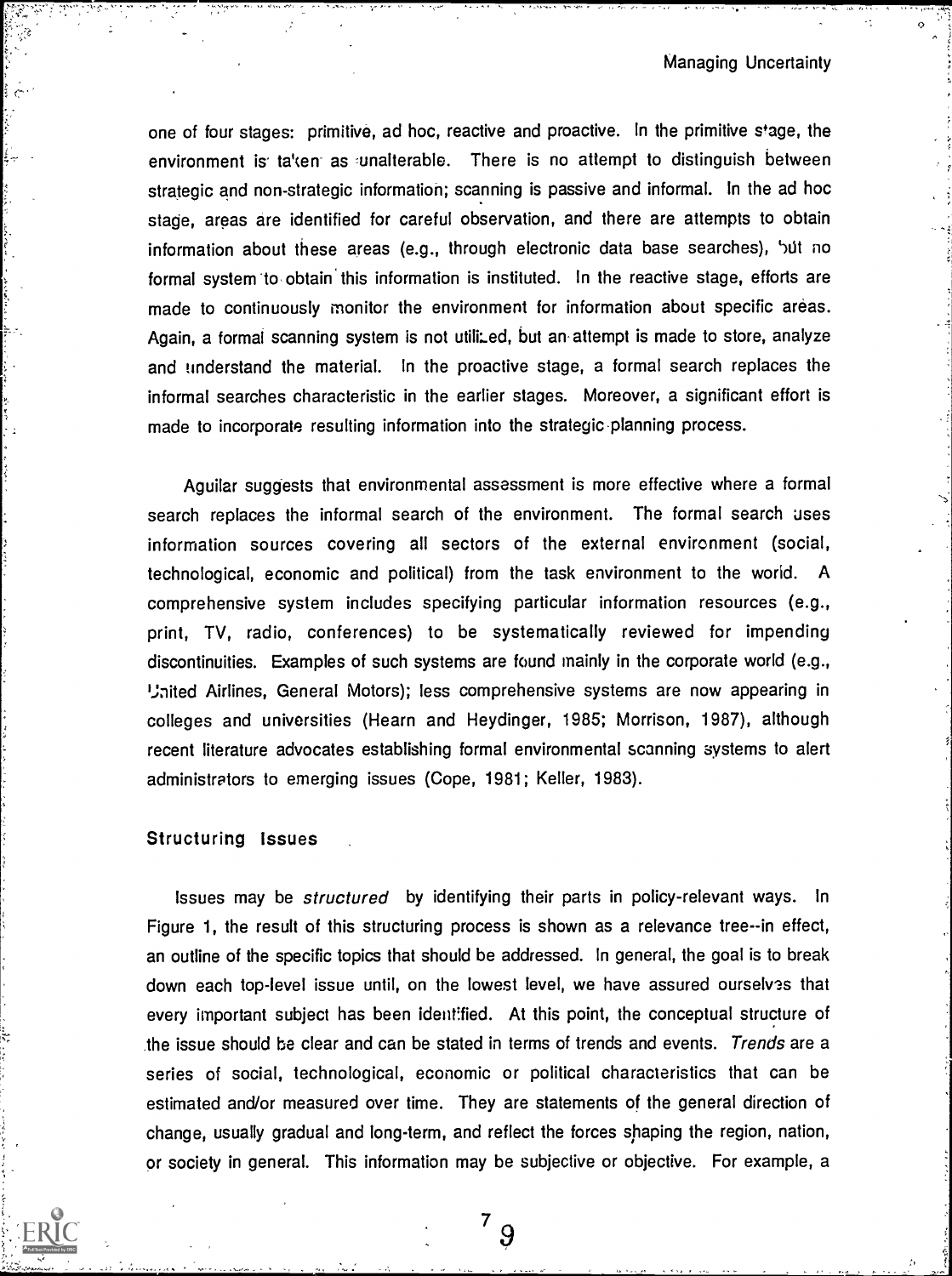subjective trend is the level of support for a public college by the voters in the state. An objective trend would be the amount of funding provided to all public institutions in the state. An event is a discrete, confirmable occurrence that makes the future different from the past. For example, "Congress mandates a period of national service for all 17- 20 year olds."

Structuring the issues involved in the planning problem includes developing a set of trends that measure change in individual categories, along with a set of possible future events that, if they were to occur, might have a significant effect on these trends, or on each other. The trend and event set is chosen to reflect the complexity and multidimensionality of the category. Ordinarily, this means that the trends and events will describe a wide variety of social, technological, economic, and political factors in the regional, national and global environment.

# Forecasting

٦ŧ.

Having defined the trend and event sets, the next step is to forecast subjectively the items in each of these sets over the period of strategic interest (e.g., the next 15 years). For the trends, the likely level over this period is projected. This is an exploratory forecast. It defines our expectation, not our preference. (Normative forecasts define the future as we would like it to be.) Similarly, the probability of each event over the period of interest is estimated, again on the same assumption.

It is 'important to distinguish between the terms "prediction" and "forecast." Science depends upon theoretical explanation from which predictions can be made. With respect to the future, a prediction is an assertion about how some element of "the" future will in fact materialize. In contrast, a forecast is a probabilistic statement about some element of a possible future. The underlying form of a forecast statement is, "If A occurs, plus some allowance for unknown or unknowable factors, then maybe we can expect B or something very much like B to occur, or at least become more or less probable."

It is also important to distinguish the criteria for judging predictions and forecasts. Predictions are judged on the basis of their accuracy. Forecasts are judged, according to Boucher (1984), on the following criteria: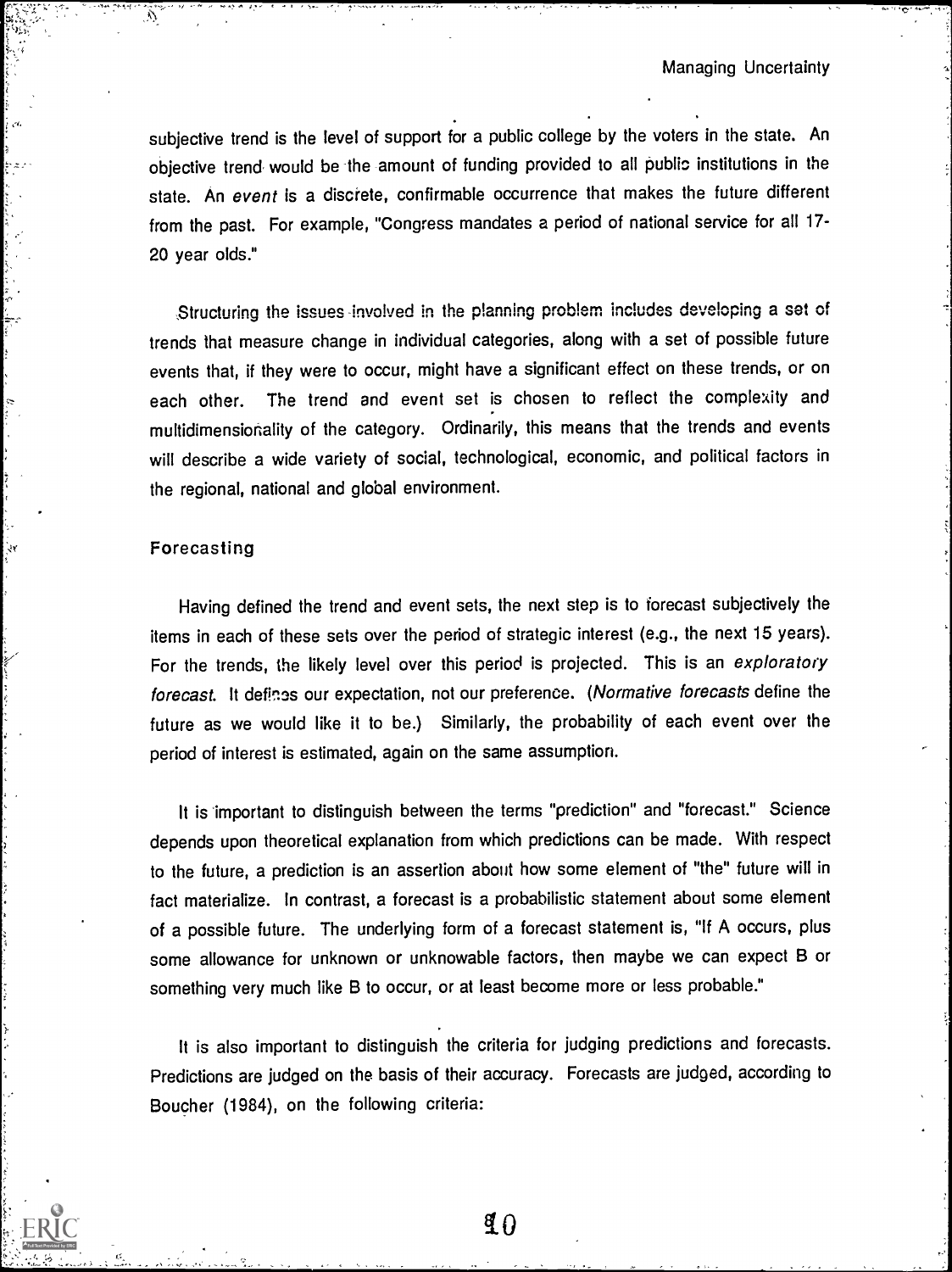1. Clarity. Are the object of the forecast and the forecast itself intelligible? Is it clear enough for practical purposes? Users may, for example, be incapable of rigorously defining "GNP" or "the strategic nuclear balance," but they may still have a very good ability to deal with forecasts of these subjects. On the other hand, they may not have the least familiarity with the difference between households and families, and thus be puzzled by forecasts in this area. Do users understand how to interpret the statistics used in forecasting (i.e., medians, interquartiia ranges, etc.)?

2. Intrinsic credibility. To what extent do the results "make sense" to planners? Do the results have "face validity"?

3. Plausibility. To what extent are the results consistent with what the user knows about the world outside of the scenario and how this world really works or may work in the future?

4. Policy relevance. If the forecasts are believed to be plausible, to what extent will they affect the successful achievement of the user's mission or assignment?

5. Urgency. To what extent do the forecasts indicate that, if action is required, time must be spent fairly quickly to develop and implement the necessary changes?

6. Comparative advantage. To what extent do the results provide a better foundation now for investigating policy options than cther sources available to the user today ? To what extent do they provide a better foundation now for future efforts in forecasting and policy planning?

7. Technical quality. Was the process that produced the forecasts technically sound? To what extent are the basic forecasts mutually consistent?

These criteria should be viewed as filters. To reject a forecast requires making an argument that shows that the item(s) in question cannot pass through all or most of these filters. A "good" forecast is one that survives such an assault; a "bad" forecast is one that does not (Boucher and Neufeld, 1981).

Boucher and Neufeld stress that it is important to communicate to decision-makers that forecasts are transitory and need constant adjustment if they are to be helpful in guiding thought and action.  $\ddot{\cdot}$  is not uncommon for forecasts to be criticized by decisionmakers. Common criticisms are: the forecast is obvious; it states nothing new; it is too optimistic, pessimistic or naive; it is not credible because obvious trends, everts, causes or consequences were overlooked. Such objections, far from undercutting the results, facilitate thinking strategically. The response to these objections is simple: If something important is missing, add it. If something unimportant is included, strike it.

。<br>11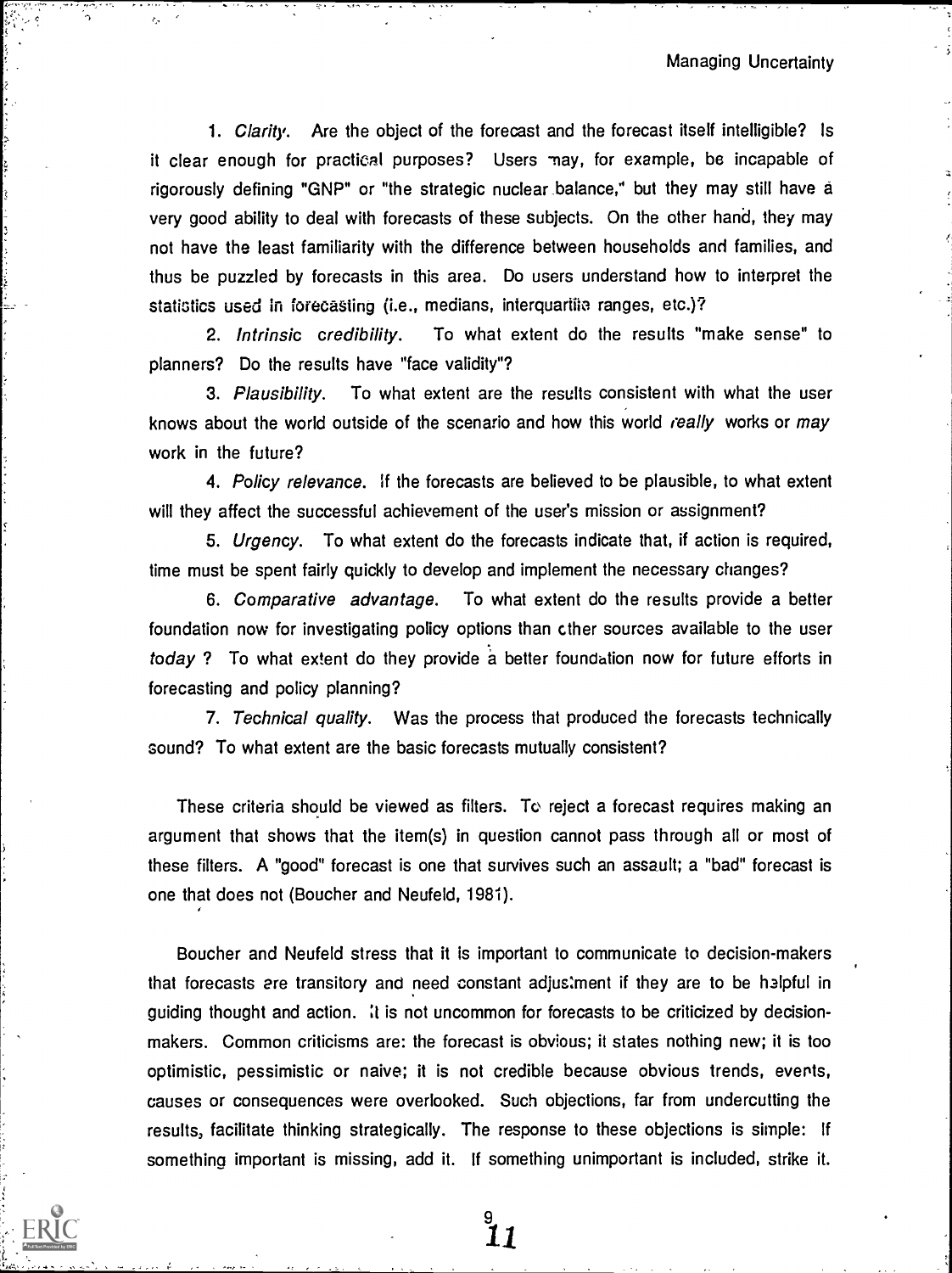If something important is included but the forecast seems obvious, or the forecast seems highly counterintuitive, probe the underlying logic. If the results survive, use them. If not, reject or revise them.

A major objentive of forecasting is to define alternative futures, not just the "most likely" future. The development of alternative futures is central to effective strategic deciSion-making (Coates, 1985). Since there is no single predictable future, organizational strategists need to formulate strategy within the context of alternative futures (Heydinger and Zenter, 1983; Linneman and Klein, 1979). To this end, it is necessary to develop a model that will make it possible to show systematically the interrelationships of the individually forecasted trends and events.

# Cross-Impact Analysis

This model is a cross-impact model. The essential idea behind a cross-impact model is to define explicitly and completely the pair-wise cal al connections within a set of forecasted developments. In general, this process involves. asking how the prior occurrence of a particular event might affect other events or trends in the set. When these relationships have been specified, it becomes possible to let events "happen"-either randomly, in accordance with their estimated probability, or in some prearranged way--and then trace out a new, distinct, plausible and internally consistent set of forecasts. This new set represents an alternative to the comparable forecasts in the "most likely" future (i.e., the "expected" future). Many such alternatives can be created. Indeed, if the model is computer,based, the number will be virtually unlimited, given even a small base of trends and events and a short time horizon (e.g., the next ten years).

The first published reference to cross-impact analysis occurred in the late 1960s (Gordon, 1968), but the original idea for the technique dates from 1966, when the coinventors, T.J. Gordon and Olaf Helmer, were developing the game "FUTURES" for the Kaiser Aluminum Company.<sup>2</sup> In the first serious exploration of this new analytic approbations" amonght was to investigate systematically the "cross correlations" among possible future events (and only future events) to determine, among other things, if impro..ed probability estimates of these events could be obtained by playing out the cross-impact relationships and, more important, if it was possible to model the eventto-event interactions in a way that was us ful for nurposes of policy analysie (Gordon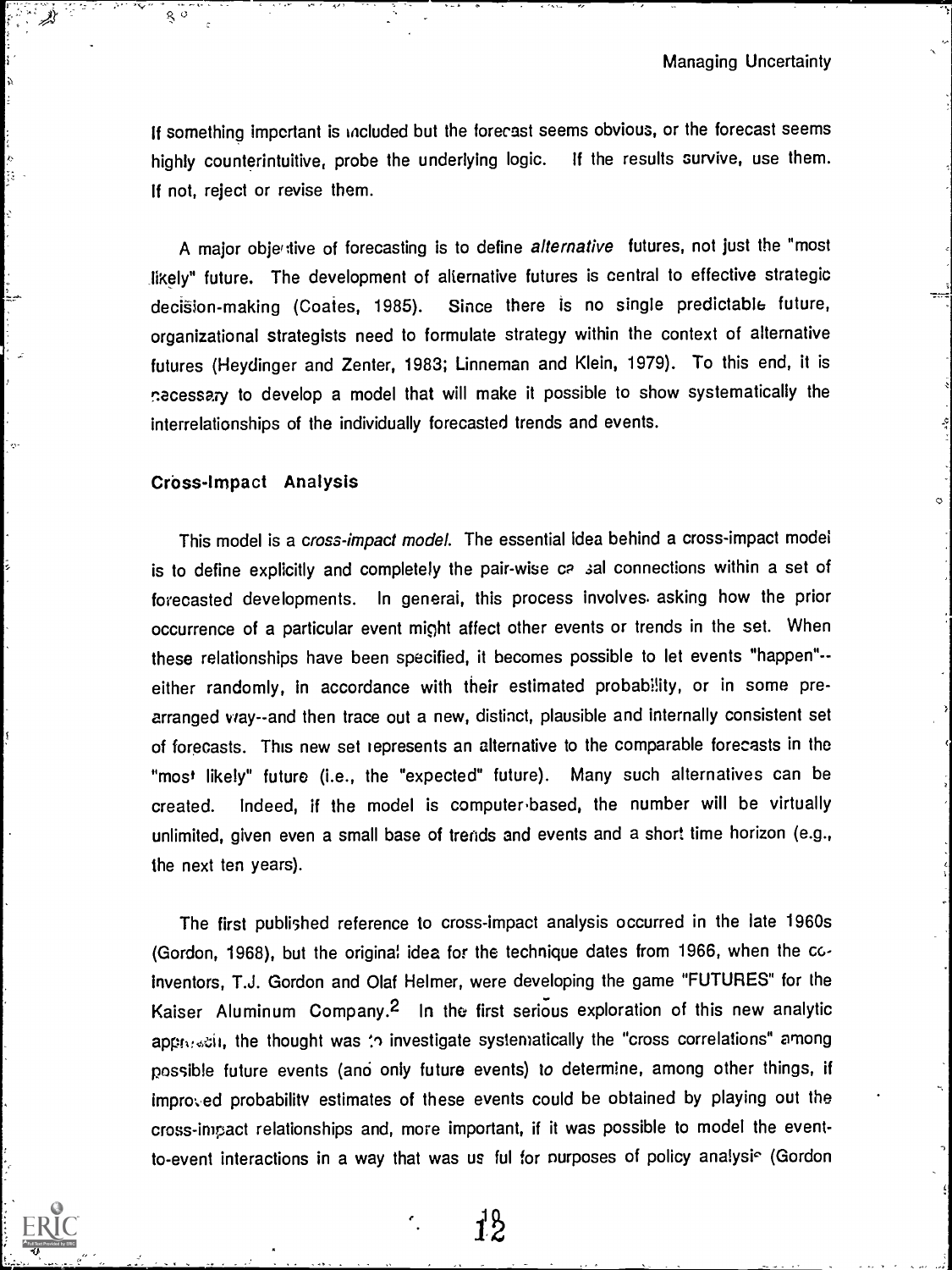and Haywood, 1968). The first of these objectives was soon shown to be illusory, but the second was not, and the development of improved approaches of event-to-event cross-, impact analysis proceeded (Gordon et al., 1970), with most of the major technical problems being solved by the early 1970s (Enzer et al., 1971).

The next major step in the evolution of cross-impact analysis was to model the interaction of future events and trends. This refinement, first proposed by T.J. Gordon, was implemented in 1971-1972 by Gordon and colleagues at The Futures Group, and was called trend impact analysis, or TIA (Gordon,1977). Similar work was under way elsewhere (Helmer, 1972; Boucher,1976), but TIA became well-established, and it is still in use, despite certain obvious limitations, particularly its failure to include event-to-even, interactions.

Two strands of further research then developed independently and more or less parallel with the later stages in the creation of TIA. Each was aimed primarily at enabling cross-impact analysis to handle both event-to-event and event-to-trend interactions and to link such a cross-impact modeling capability to more conventional system models, so that developments in the latter could be made responsive to various sequences and combinations of developments in the cross-impact model. One strand led to the joining of cross-impact analysis with a system dynamics model similar to the one pioneered by Jay Forrester and made famous in the first Club of Rome study (Meadows et al., 1972). This line of research--again directed by T.J. Gordon--produced a type of cross-impact model known as probabilistic system dynamics, or PSD.

The second strand led to a cross-impact model known as INTERAX (Enzer, 1979), in which the run of a particular path can be interrupted at fixed intervals to allcw the user to examine the developments that have already occurred. The user can also examine the likely course of developments over the next interval and can intervene with particular policy actions before the run is resumed. Since the development of INTERAX, which requires the use of a mainframe computer, some work has been done to make crossimpact analysis available on a microcomputer. A simple version has been developed (Policy Analysis Simulation System--PASS) by the Institute for Future Systems Research (Greenwood, SC) for the Apple II computer (Mecca and Adams, 1985). A comprehensive version will be released in late 1988 by the Bravo Corporation (West Hartford, CT) for an IBM AT (Morrison, 1988, July-August). These microcomputer

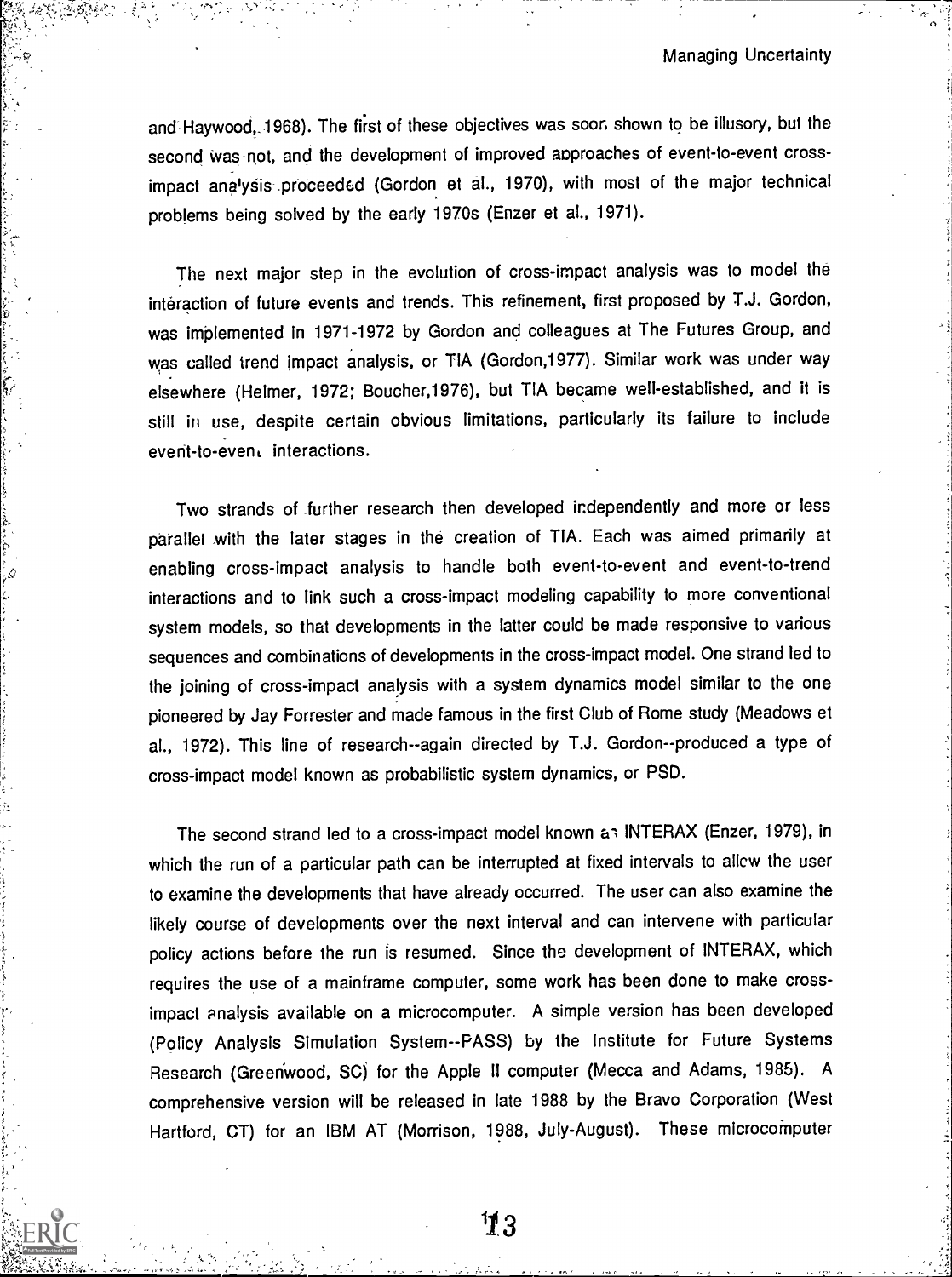based models greatly enhance the ability to conduct cross-impact analyses, and, therefore, to write alternative scenarios much more systematically.

#### Alternative Scenarios

Scenarios are narrative descriptions of possible futures. A single scenario represents a history of the future. The "most likely" future, for example, contains all of the forecasts from the forecasting activity in a narrative weaving them together from some- point in the future, describing the history of how they unfolded. Alternatives to this future are based upon the occurrence or non-occurrence of particular events in the event set. Such alternatives define unique mixes of future environmental forces that may impact on a college or university. The range of uncertainty inherent in the different scenarios (which are, themseives, forecasts) changes the assumption that the future will be an extrapolation from the past (Zentner, 1975; Mandel, 1983). Within the context of- an alternative future depicted by a scenario, the decision-maker can identify, causal relationships between environmental forces, the probable impacts of these forces on the organization, the key decision points for possible intervention, and the foundations of appropriate strategies (Kahn and Wiener, 1964; Sage and Chobot, 1974; Martino, 1983; and Wilson, 1978). By providing a realistic range of possibilities, the set of alternative scenarios facilitates the identification of common features likely to have an impact on the organization no matter which alternative occurs. It is conventional to create from three to five such histories to cover the range of uncertainty.

Numerous approaches can be taken in the writing scenarios, ranging from a single person writing a description of a future situation (Martino, 1983) to the use of an interactive computer model that uses cross-impact analysis to generate outlines of the alternatives (Enzer, 1980a, 1980b; Mecr.1 and Adams, 1985; Goldfarb and Huss, 1988). A broader range of scenario writing approaches is described by Mitchell, Tydeman, and Georgiades (1979), Becker (1983), and Boucher (1985).

Any of a number of scenario taxonomies, each with its own benefits and limitations, may be used to guide the development of a scenario logic (Bright, 1978; Ducot and Lubben, 1980; Hirschorn, 1980; Boucher, 1985). The most comprehensive of the taxonomies, however, is that of Boucher (1985) which has been updated in Boucher and Morrison (in press). In this taxonomy there are four distinct types of scenarios: the

 $12.$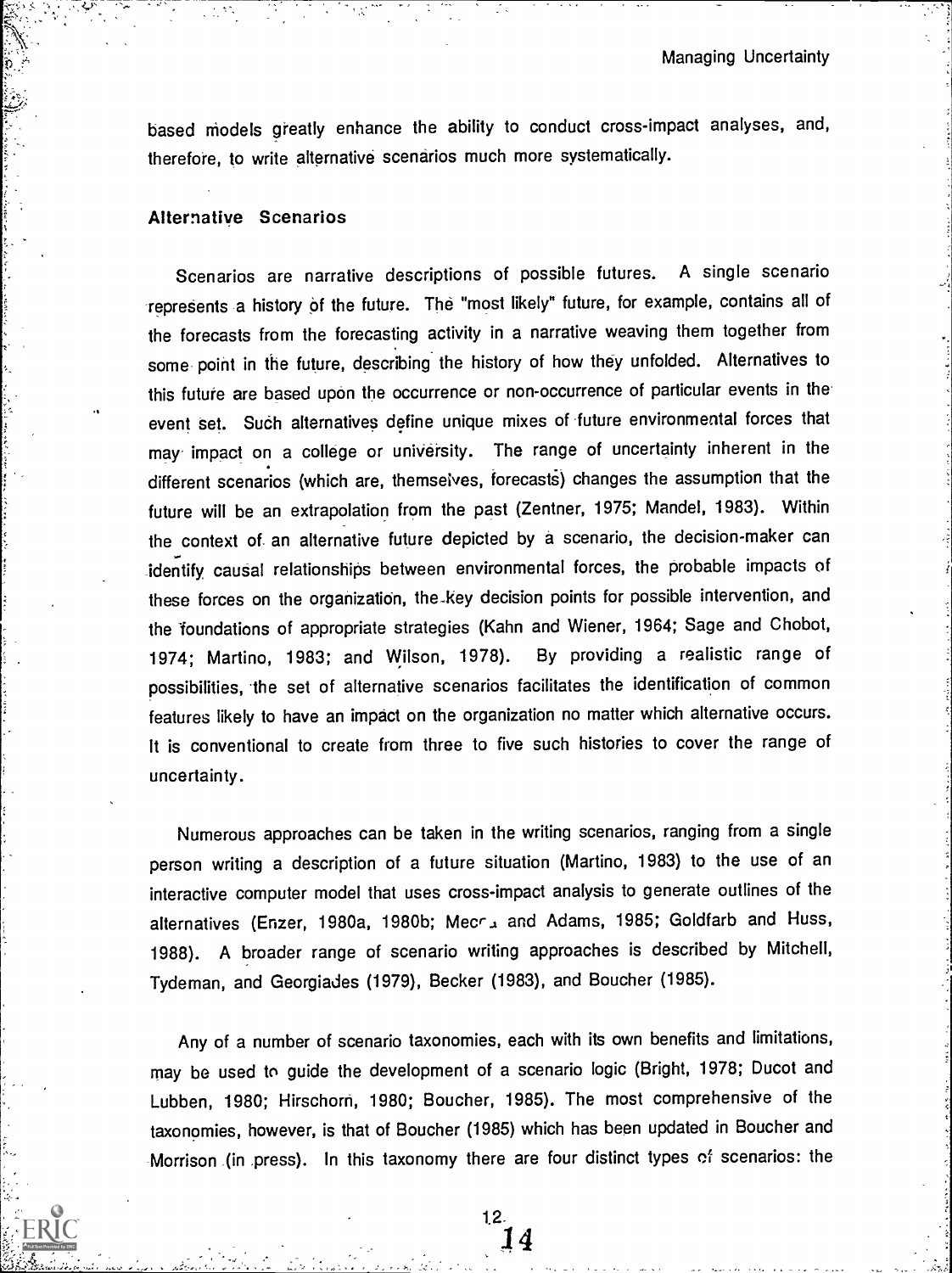demonstration scenario, the driving force scenario, the system change scenario, and the slice-of-time scenario. The first three types are "path through time" narratives; the fourth is a "slice of time" narrative.

The demonstration scenario was pioneered by Herman Kahn, Harvey De Weerd, and others at RAND in the early days of systems analysis. In this type of scenario, the writer first imagines a particular end-state in the future and then describes a distinct and plausible path of events that could lead to that end-state. In the branch-point version of this type of scenario, attention is called`to decisive events along the path (i.e., events that represent points at which crucial choices were made--or not--thus determining the outcome). Thus the branch points, rather than the final outcome, become the object of policy attention. As Kahn and Wiener (1967) point out, they answer two kinds of questions: (a) how might some hypothetical situation come about, step by step? and (b) what alternatives exist at each step for preventing, diverting, or facilitating the process?

The major weakness of the demonstration scenario, as Boucher (1985) points out, is that it is based upon "genius" forecasting, and, is therefore dependent upon the idiosyncrasies and experiences of individuals. However, this type of scenario (like all methods and techniques in this field) is useful in both stimulating and disciplining the imagin: 'ion .

The driving-force scenario, perhaps the most popular type of scenario in governmental and business planning (Goldfarb and Huss, 1988; Ashley and Hall, 1985; Mandel, 1983), is exemplified by Hawken, Oglivy, and Schwartz's Seven Tomorrows (1982). Here the writer first devises a "scenario space" by identifying a set of key trends, specifying at least two distinctly different levels of each trend, and developing a matrix that interrelates each trend at each level with each other. For example, two driving forces are GNP growth and population growth. If each is set to "high," "medium," and "low," there are nine possible combinations, each of which defines the scenario space defining the context of a possible future. The writer's task is to describe each of these futures, assuming that the driving force trends remain constant.

The purpose of the driving force scenario is to clarify the nature of the future by contrasting alternative futures with others in the same scenario space. It may well be that certain policies would fare equally well in mest of the futures, or that certain

13<br>15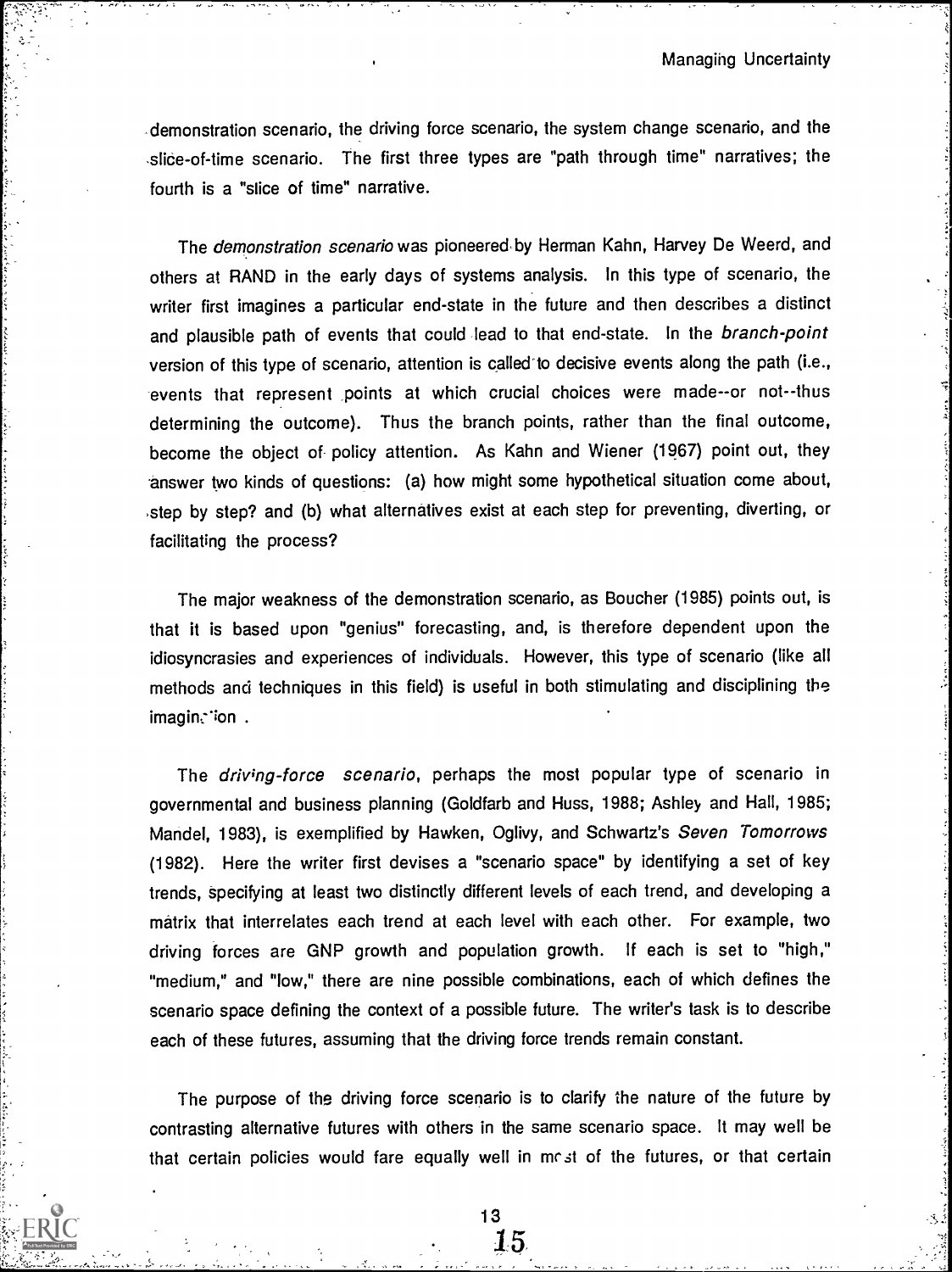futures may pose problems for the institution. In the latter case, decision-makers will know where to direct their monitoring and scanning efforts.

The major weakness of the driving-force scenario is the assumption that the trend levels, once specified, are fixed--an assumption that suffers the same criticism directed to planning assumptions in traditional long-range planning activities (i.e., they ignore potential-events that, if they occurred, would-affect trend levels). The advantage of this type of scenario, however, is that when well executed, the analysis of strategic choice is simplified, a function of considerable value at the beginning of an environmental or policy analysis when the search for key variables is most perplexing.

The system-change scenario is designed to explore systematically, comprehensively, and consistently the interrelationships and implications of a set of trend and event forecasts. This set, which may be developed through scanning, genius forecasting, or a Delphi, embraces the full range of concerns in the social, technological, economic and poiitical environments. Thus this scenario type varies both from the demonstration scenario (which leads to a single outcome and ignores most or all of the other developments contemporaneous with it) and from the driving-force scenario (which takes account of a full range of future developments but assumes that the driving trends are unchanging), in that there is no single event that caps the scenario, and there are no a priori driving forces.

The system-change scenario depends upon cross-impact analysis to develop the outline of alternative futures. The writer must still use a good deal of creativity to make each alternative intriguing by highlighting key branch points and elaborating on critical causal relationships. However, this scenario suffers from the same criticisms that may be leveled at driving-force and demonstration scenarios: although everything that matters is explicitly stated, all of the input data and relationships are judgmental. Moreover, the scenario space of each trend projection is defined by upper and lower envelopes as a consequence of the cross-impacts of events from the various scenarios that are run. Although it is valuable to know these envelopes, this information by itself provides no guidance in deciding which of the many alternative futures that can be generated should serve as the basis for writing scenarios. This choice must be made using such criteria as "interest," "plausibility," or "relevance."

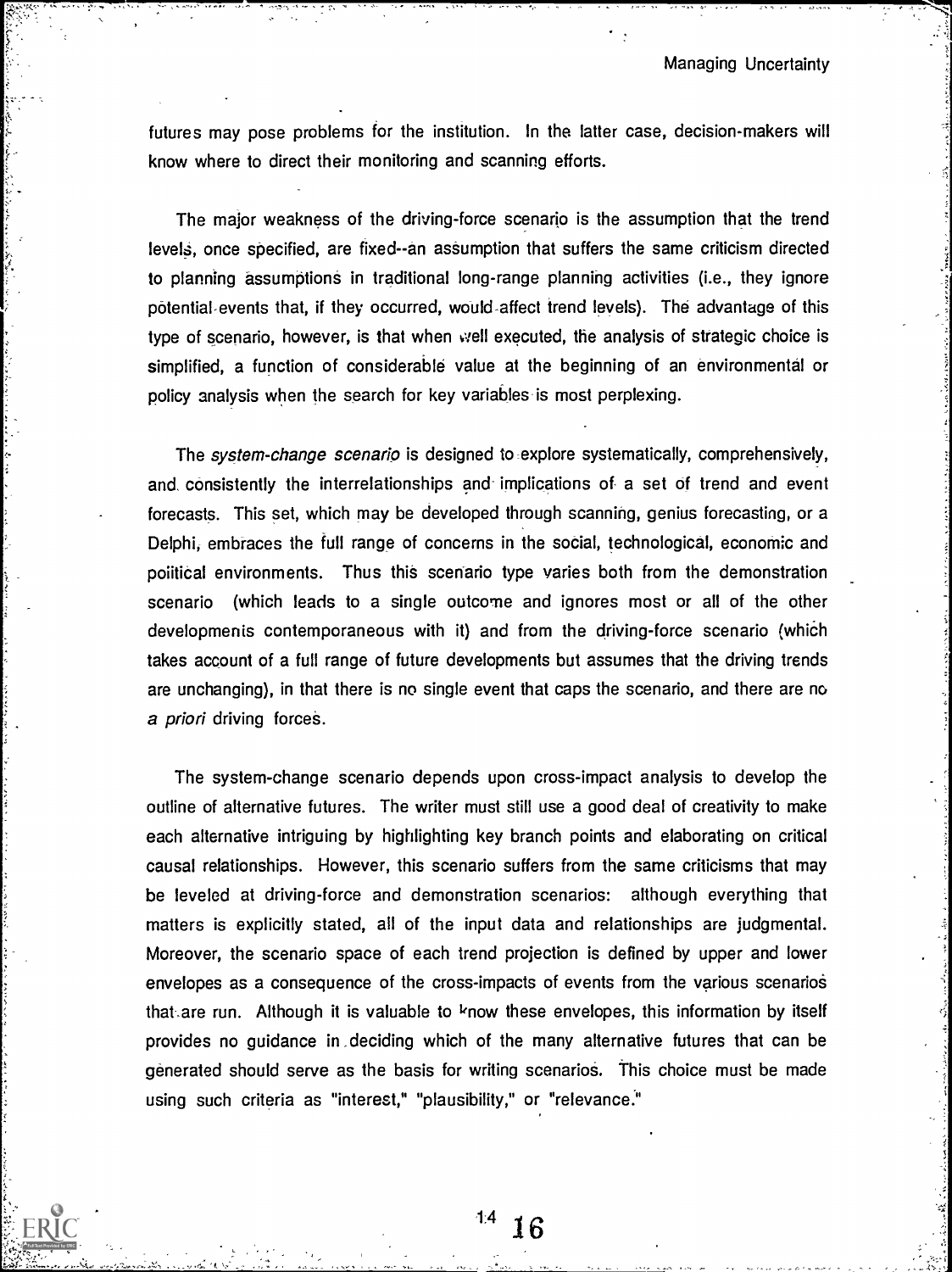#### Managing Uncertainty

The slice-of-time scenario jumps to a future period in which a set of conditions comes to fruition,, and then describes how stakeholders think, feel, and behave in that environment (e.g., 1984, Brave New World). The objective is to summarize a perception about the future or to show that the future may be more (or less) desirable, fearful, or attainable than is now generally thought. If the time period within the "slice-of-time" is wide, say from today to the year 2000, it is possible to identify the macro-trends over this period (e.g., Naisbitt's Megatrends). In this sense a slice-oftime scenario is the same as "environmental assumptions" found in many college and university plans. The weakness of this approach is that there is no explanation as to the influences on the direction of these trends, no plausible description of how (and why) they change- through time.

تريخ<br>م

Variations in these types of scenarios occur according to the perspective brought to the task by scenario writers. Boucher (1985) points out that writers using the exploratory perspective adopt a neutral stance toward the future, appearing to be objective, scientific, impartial. The approach is to have the scenario begin in the present and unfold from there to the end of the period of interest. The reader "discovers" the future as it materializes. The most common version of this mode, "surprise free," describes the effects of new events and policies, although, only likely events and policies are used. A second version, the "play out" version, assumes that only current forces and policy choićes are allowed to be felt in the future (i.e., no technological discoveries or revolutions are permitted).

Writers using the normative perspective focus on the question, "What kind of future might we have?" They respond to this question from a value-laden perspective, describing a "favored and attainable" end-state (a financially stable college and the sequence of events that show how this could be achieved) or a "feared but possible" endstate (merger with another institution).

In the hypothetical or what if? mode, writers experiment with the probabilities of event forecasts to "see what might happen." In this mode, the writer explores the sensitivity of earlier results to changes in particular assumptions. Many "worst case" and "best case" scenarios are of this sort.

Boucher (1985) maintains that all scenarios may be placed into a particular type/mode combination. The current business planning environment, for example, with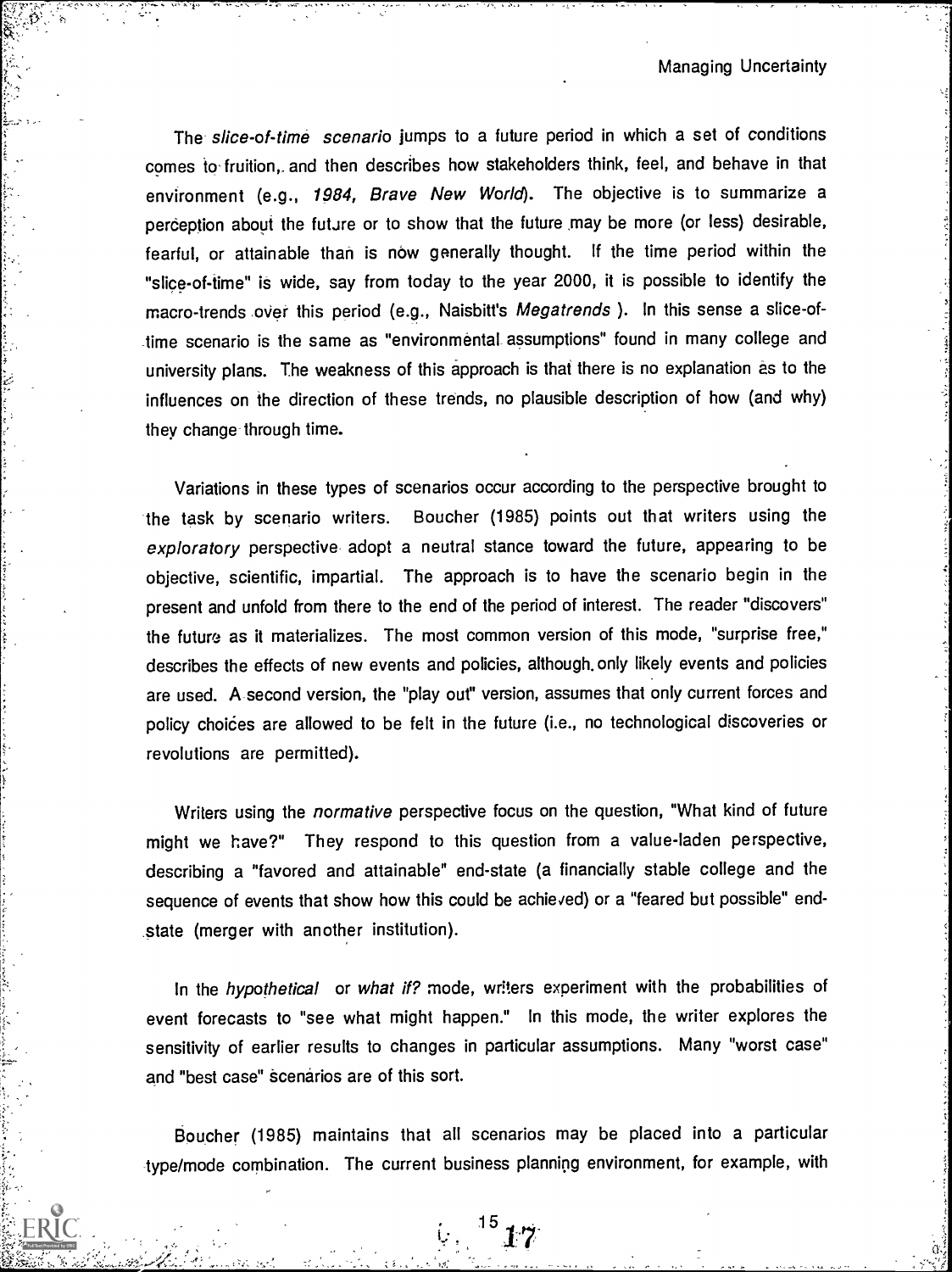its emphases on multiple scenario analysis (Heydinger and Zenter, 1983), places a most likely" future (exploratory, driving force) surrounded by a "worst case" (normative--feared but possible, driving force) and a "best case" (normative-desired and attainable, driving force) scenario. Unfortunately, such a strategy ignores potentially important alternative futures from such type/mode combinations as the exploratory system change or exploratory driving force scenarios. Boucher argues that for policy analysis and planning, the driving force, system change, and slice of time scenarios provide a rich context of future environmental forces for normative demonstration scenarios.

## Policy Analysis

Policy analysis is initiated when the scenarios are completed. Since a scenario represents a forecast, it is evaluated by the same criteria described earlier (i.e., clarity, intrinsic credibility, plausibility, policy relevance, urgency, comparative advantage, and technical quality). Once these criteria are satisfied, each scenario is reviewed for explicit or implied threats and opportunities, the objective being to derive policy options that might be taken to avoid the one and capture the other. It is here that the value of this approach may be judged, for the exercise should result in policies that could not have been developed without having gone through the process.

#### Action Plans

:p

Action plans are directly derived from the policy options developed through reformulating each option as a specific institutional objective. Responsibilities for developing detailed action plans and recommendations for implementation may be assigned members of the planning team. Typically, these staff members have knowledge, expertise, and functional responsibilities in the area related to and/or affected by the implementation of the strategic option. The resulting action plans are incorporated into the institution's annual operational plan as institutional objectives assigned to appropriate functional units with projected completion dates (Morrison and Mecca, 1988).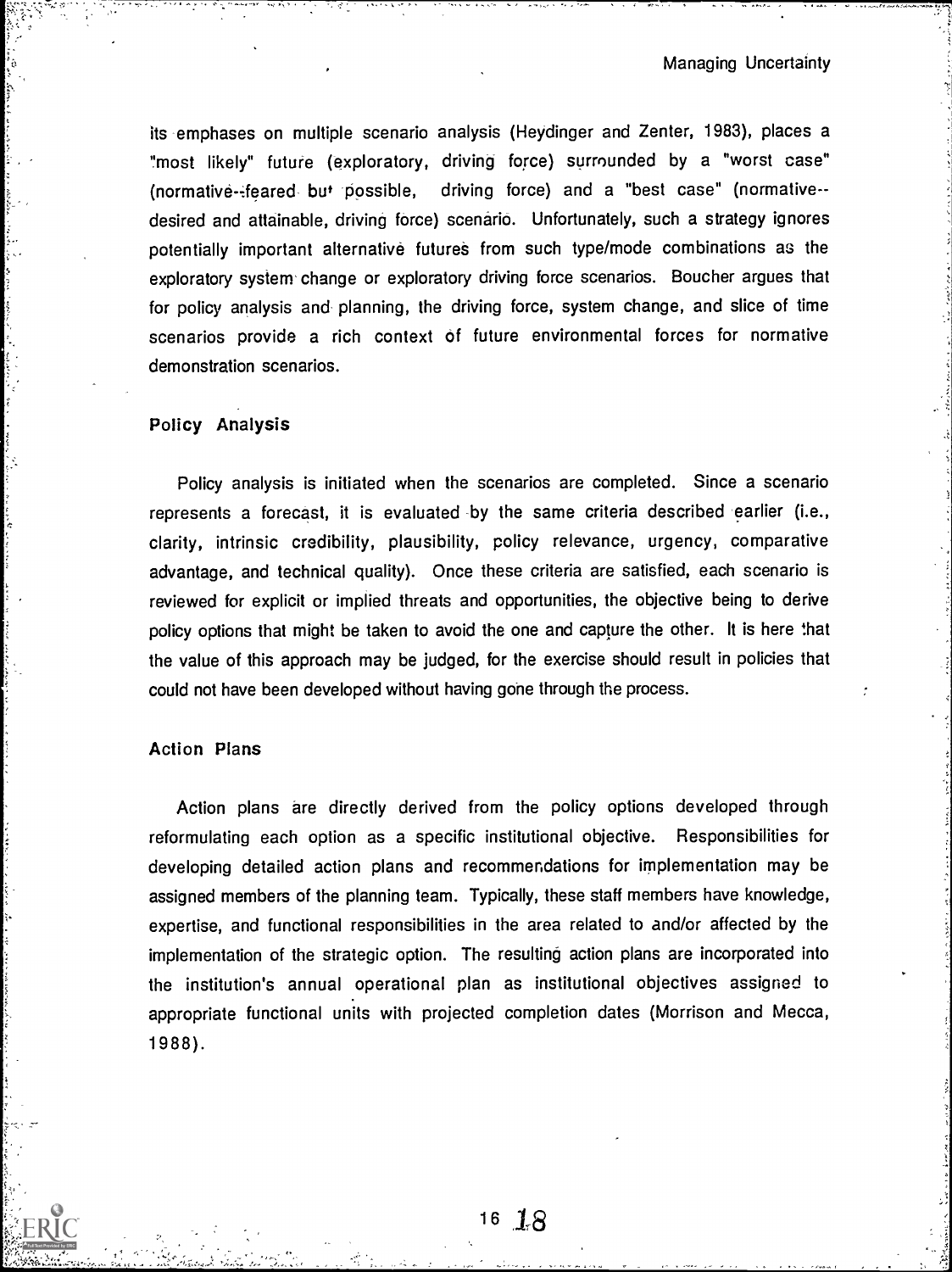# A Case Study

The brief case study that follows illustrates the application of this approach to the strategic planning process of a two-year college. The institution, a public technical college located in the southeastern United States, is charged with offering a comprehensive program of technical and continuing education in concert with the economic and industrial development needs of its seven county service area. Like most two-year colleges, the institution's' mission, role and program scope are greatly determined by the totality of its external relationships (Gollattscheck, 1983).

Several years ago, recognizing the institution's sensitivity to external change, the administration adopted a strategic planning process incorporating the external analysis and forecasting approach described in this chapter termed ED QUEST. The process consists of examining and testing assumptions about the future of the environment and systematically applying the results to the formulation of organizational strategies (Mecca and Adams, 1982; Morrison and Mecca, 1988). This approach was adapted by the Institute for Futures Systems Research from QUEST (Quick Environmental Scanning Technique), a group process developed at the Center for Futures Research at the University of Southern California. The original concept was developed in response to the need to focus management's attention on critical trends and events that could affect the organization's future (Nanus, 1979).

There are several underlying assumptions of the propess. First, it is assumed that the forces of external trends and events affect the organizational life of colleges and universities (Dill, 1958; Bourgeois, 1980). Such forces affect the choice of strategies for accomplishing the institutional mission as well as the nature and content of that mission. Second, it is assumed that although decision-makers possess differing perceptions of the forces shaping the external environment (Anderson & Paine, 1975), it is possible that these perceptions can be merged into a common organizational view of the current as well as alternative future environments. Third, it is assumed that the effects of environmental trends and emerging issues can be forecasted probabilistically. Taking explicit account of their uncertainty provides crucial information for the strategic management of an institution (Aguilar, 1967; Etzioni, 1968).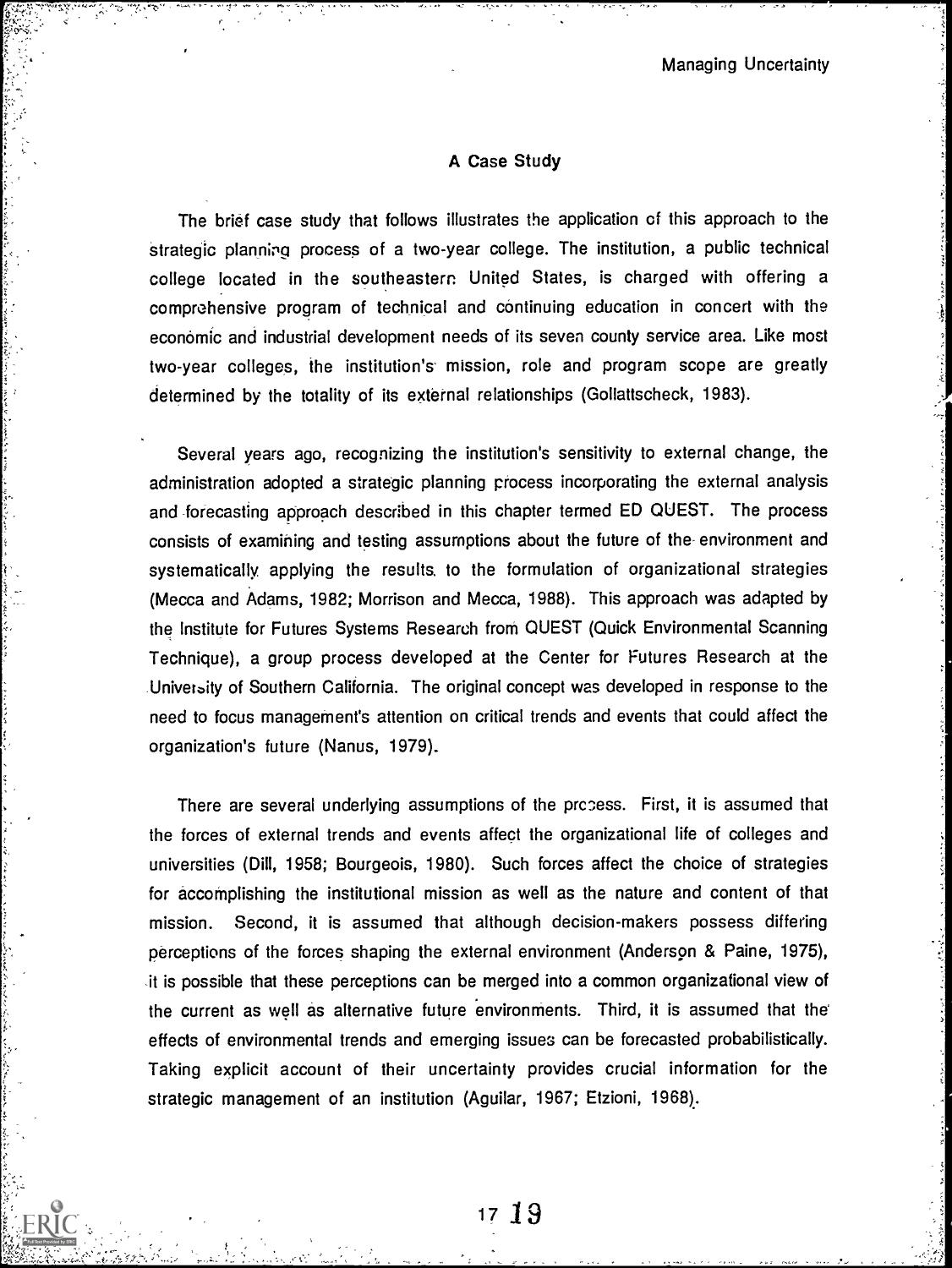# Participants in the Process

The participants in the process were drawn from across the college's administrative and instructional staff. The 15 members of the institution's planning team represented  $m$ any of the functional areas of the college (i.e. instruction, continuing education, finance and student services, etc ). The president and the three vice presidents of the college were also members of the planning team. In addition to the 15 members of the planning team, 16 other staff members were selected based upon their expertise in a particular curriculum content area (e.g., business, engineering technology, industrial crrfts) or for the "boundary-spanning" nature of their institutional role (e.g., admissions, job placement, financial aid, management development programs, etc.). Together, these individuals participated in environmental scanning and constituted a Delphi panel tasked to forecast relevant trends and events. The membership of this panel represented as broad a range of functional areas and organizational specialities as feasible.

# 'Scanning the External Environment

The information and forecasts about environmental trends, issues, and developments that might have impact on the college's future were drawn from a variety of sources. Materials were obtained not only from education sources (e.g., Chronicle of Higher Education, Change, Community College Journal), but also from:

general sources (e.g., US News and World Report, Newsweek, New York Times, Atlanta Journal)

"fringe" publications (e.g., Mother Jones, New Ages,)

periodicals covering four major areas--social, technical, economic and political (e.g., Working Woman, American Demographics, High Technology, Business Week, Computer World)

• future-focused journals/newsletters (e.g., The Futurist, What's Next, and the Issue Management Newsletter)

additional information obtained from the institutional research office, including data on variables descriptive of the college's task environment (e.g., collegegoing rates of high school graduates, state revenues, demographic profile of state and region).

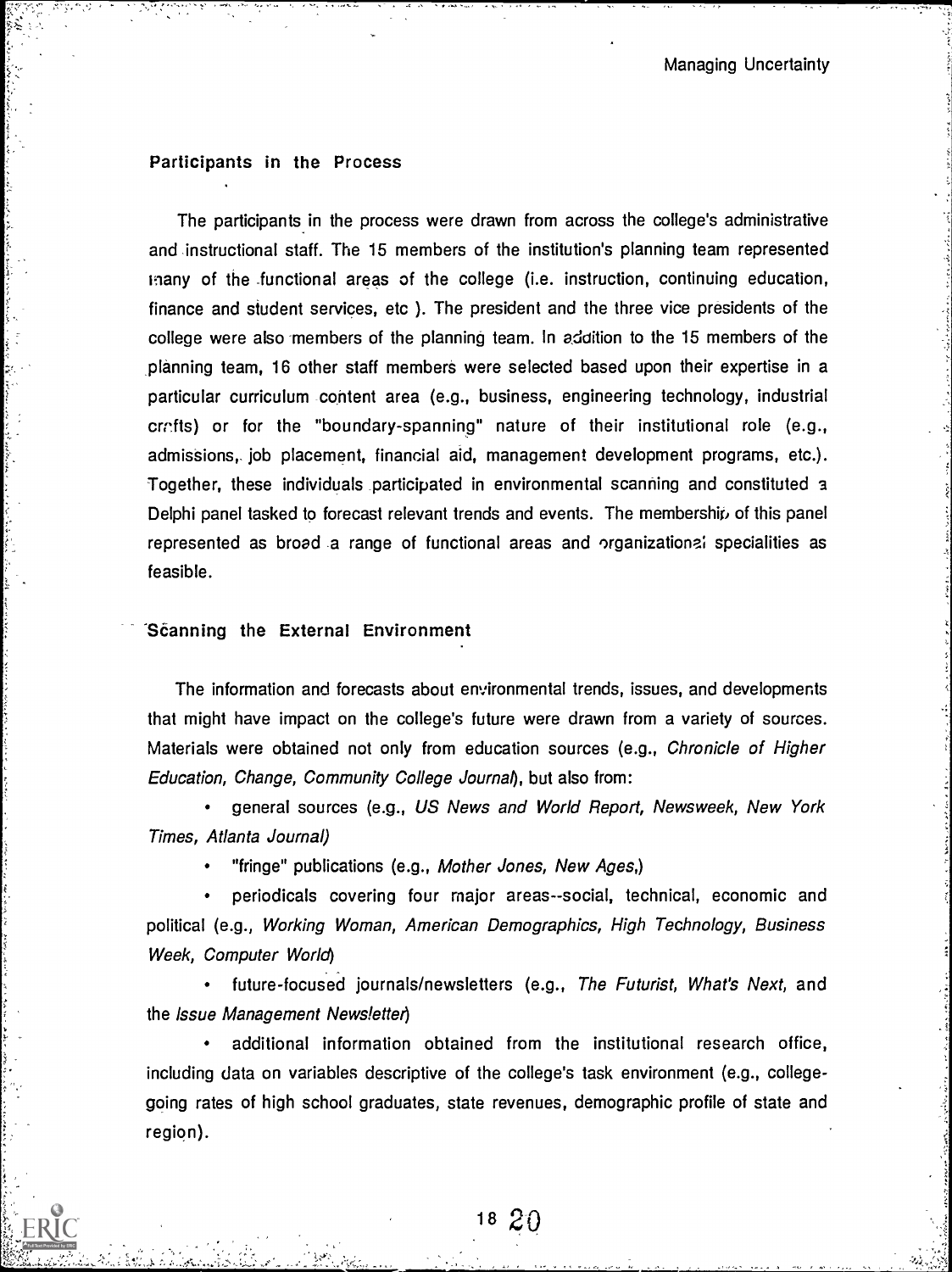The intent of this infor nation was to stimulate readers to identify possible future changes in the environment (i.e., trends, events, or issues) that would affect the college's future. The material was selected to provide an "information gestalt," within which members of the Delphi panel could begin to see patterns of change in the external environment. Using this material and personal experience, the members of the Delphi panel completed an open ended questionnaire. This, represents Round One (R1) of the Delphi survey. The questionnaire asked each respondent to identify several trends that would have major consequences for the college during the period of the next 11 years and to identify several events believed to have both a high likelihood of occurring at some time during the same period and, if occurring, a sign'ficant impact on the institution.

#### Forecasting External Changes

The R1 responses were used to develop the second round (called R2) questionnaire. Typically,. R1 responses reflected a general concern, "The demographics of our student body are changing rapidly." This concern needed to be restated into measurable trend statements, such as: "the percentage of Black students," "the percentage of Asian students," and "the percentage of those students older than 25 years of age." A related potential event statement was, "The percentage of minority first graders in our area is greater than 50%."

The R2 questionnaire provided the Delphi panel members with the opportunity to forecast the set of trends ( $N = 78$ ) and events ( $N = 60$ ) over the period of the next 11 years (e.g., 1987 to 1997.) Representative trends on this questionnaire were as follows:

 $\bullet$ Annual number of manufacturing jobs moving to the developing countries (e.g., Mexico, Korea, etc.) from the U.S.

Number of new jobs annually created by industrial development and expansion in the state

Number of industries in the southern U.S. using robots

Number of four-year colleges in the U.S. offering technical programs at the  $\bullet$ baccalaureate level

Representative events on this questionnaire were as follows:

A national opinion poll reveals that over 40% of the public believe that a general/liberal arts education is the best preparation for entering the job market.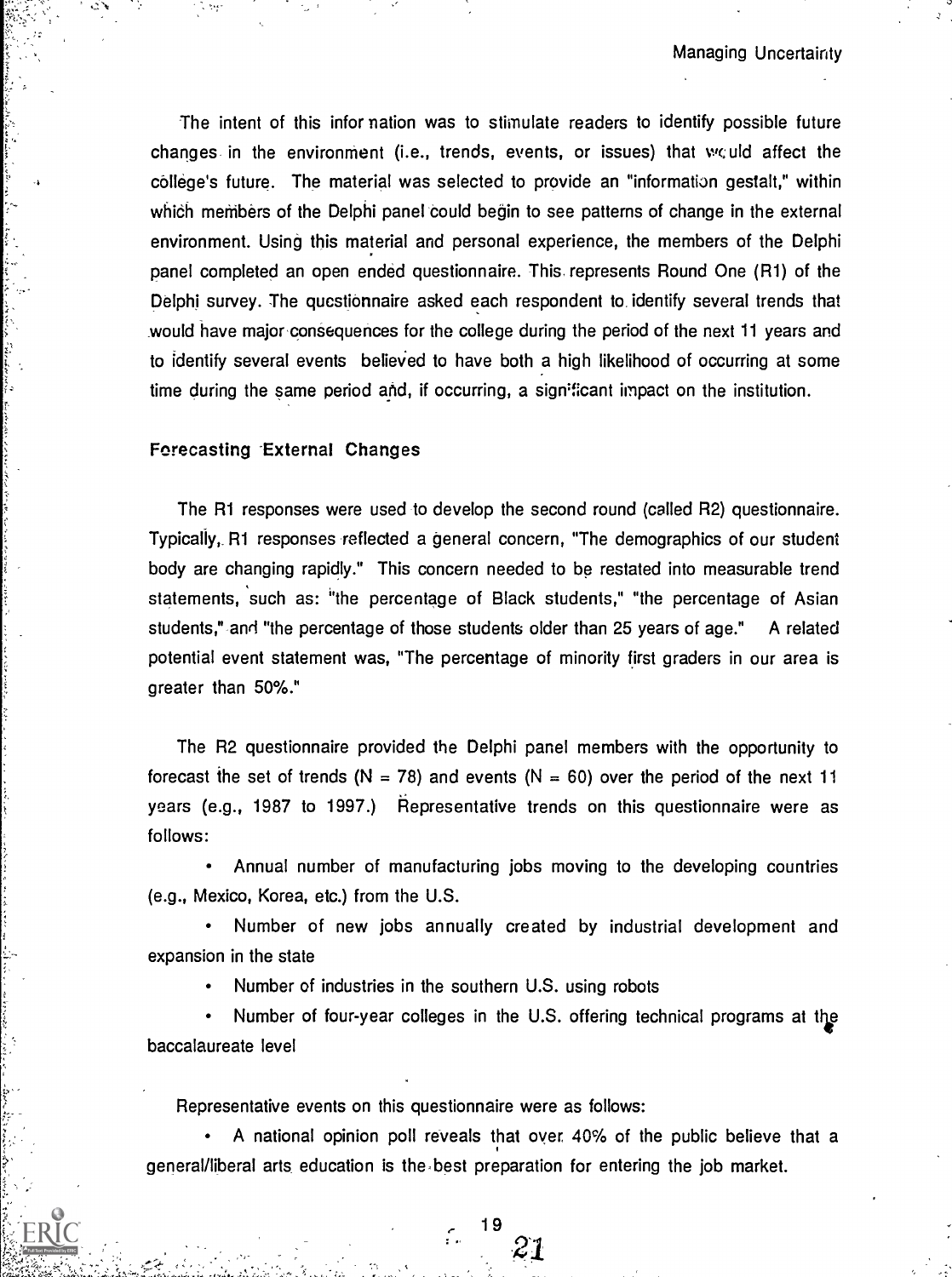The Federal government requires an 800 SAT or comparable ACT score for persons to be eligible to receive Federal student aid.

The state legislature mandates articulation policies and procedures among two-year colleges ana four-year colleges.

A major depression occurs in the U.S. (Unemployment exceeds 15% for two consecutive years).

Panel members forecasted the level of each trend at two points in the future, 1992 and 1997, and estimated the probability that each event would occur at some time between 1987 and 1997. In order to relieve their anxiety about forecasting, they were instructed to provide their "best guess," and to indicate their first impressions. The purpose of requesting their forecasts as opposed to relying solely on forecasts of experts was to obtain the thinking of the Chief decision-makers of the college as to their version of the "most likely" future. It is entirely possible that when faced with making these forecasts they may turn to the information initially provided, or may seek other information. The assumption is that by having the decision-makers participate in the analysis, they "own" the analysis and, therefore, will find it creditable for developing policy options on the basis of the analysis.

In addition, panel members assessed the positive and negative consequences of each trend and event. This latter information was used to reduce the size of the trend and event set by eliminating those variables with lesser impact upon the institution.

#### Refining the Forecast

**Contract on the Second** 

The forecasts of trends represented the panel's view of the "most likely" future of the college. In order to develop alternative scenarios to this future, it was necessary to conduct a third round (R3) Delphi, which focused on refining the probability estimates from the previous round (R2). This refinement was conducted using small groups from the Delphi panel. Initially, it was planned to use the Delphi panel to make these estimates as well as those estimates required to develop the cross-impact model (see below). This required each member of the Delphi panel to potentially make an enormous number of estimates. Although having the entire membership of the Delphi panel make all the estimates would have resulted in a single vision of the future of the group, it was decided that this task would be overwhelming to the individuals on the panel and lead to panel "drop-outs," a recurring problem in a large Delphi.

 $\overset{\circ}{\mathbb{G}}^{20}$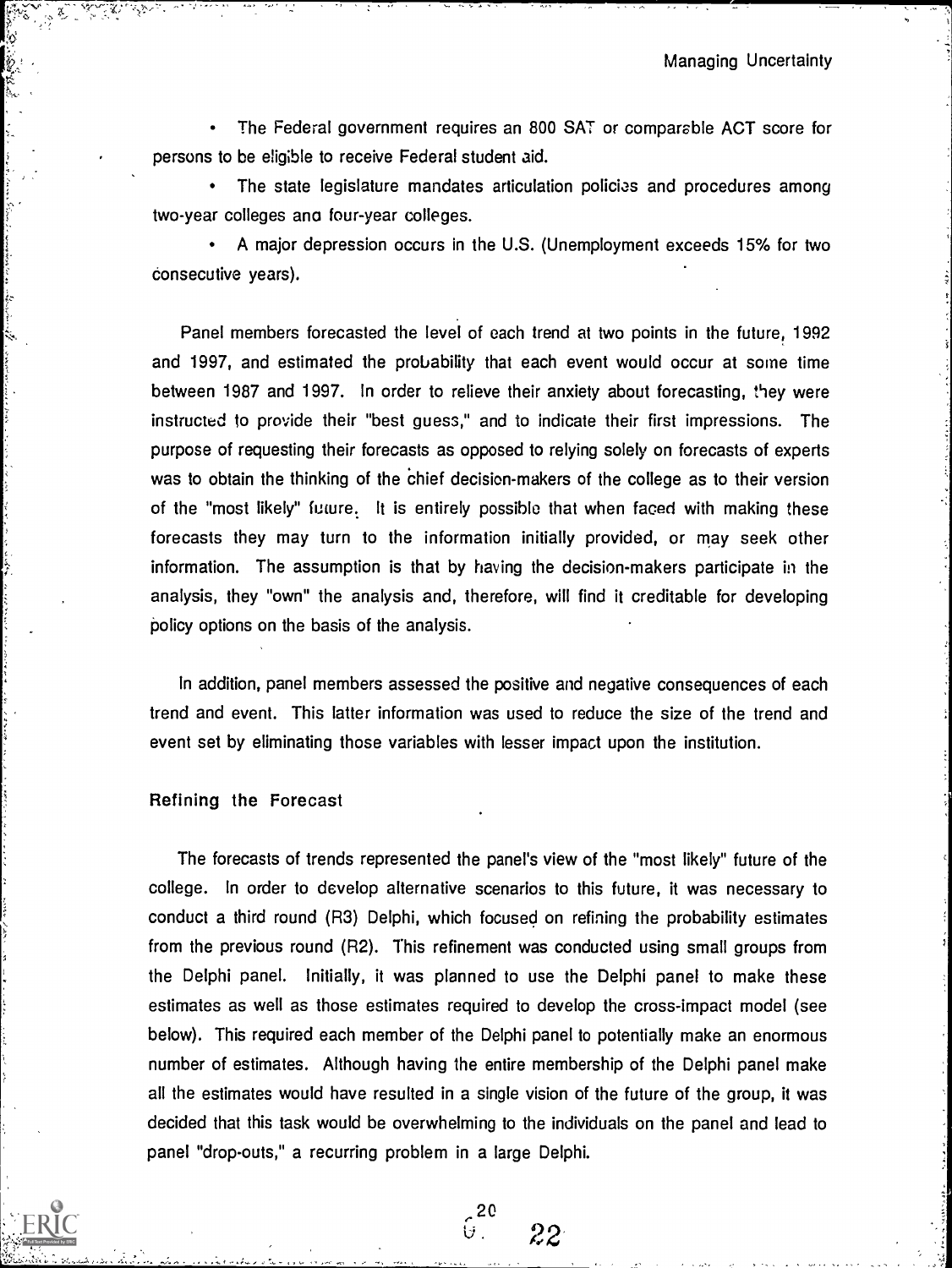Therefore, to refine the forecast of events, the panel was divided into smaller groups, each being assigned a set of events and required to complete several estimates for each event: the earliest year the event's probability would first exceed zero, and the event's probability of occurring by 1990 and by 1994. The procedure was for team members to: (a) review R2 estimates for the median and interquartile range; (b) make a decision if, on the bases of earlier discussion, these estimates need revision; (c) discuss the rationale for reestimation with other members of the group; and (d) make individual reestimations.

#### Developing the Cross-Impact Model

These groups were used to develop a cross-impact model that defined the interrelationships of events-on-trends and events-on-events. The events-on-trends model required the group to determine the impact of an event on the level of each trend. This was accomplished by the group providing both estimates of the magnitude of the event's maximum and "steady-state" impact on the trend's forecasted level (i.e., hew long the maximum impact would remain to affect the trend level). In addition, group members estimated the number of years it took from the initial occurrence of the event until it affected the trend, how long it would take for the effect of the event to reach its maximum effect, how long the maximum effect would last, and how long it would take for the impact of the event to decline until the trend reached a "steady state." For example, one event in the set was "voice-activated microcomputers available in the U.S." The impact of this event on the level of automation in U.S. offices was as follows? it would be one year before voice-activated microcomputers would begin to influence the level of office automation, and another two years before the maximum impact of a 40% increase in office automation would be reached. It was estimated that the maximum impact would continue for four years after which the impact would decrease over a three year period to 30% steady-state impact.

The process of making these estimates was initially slow. After panel members grasped the concept of cross-impact analysis, however, the process proceeded at a smooth pace. The estimates from all teams were then reviewed by selected panel members. This step was necessary to ensure that there was consistency in the vision of the future represented by  $\therefore$  ie cross-impact model's estimates.

 $^{21}$ 23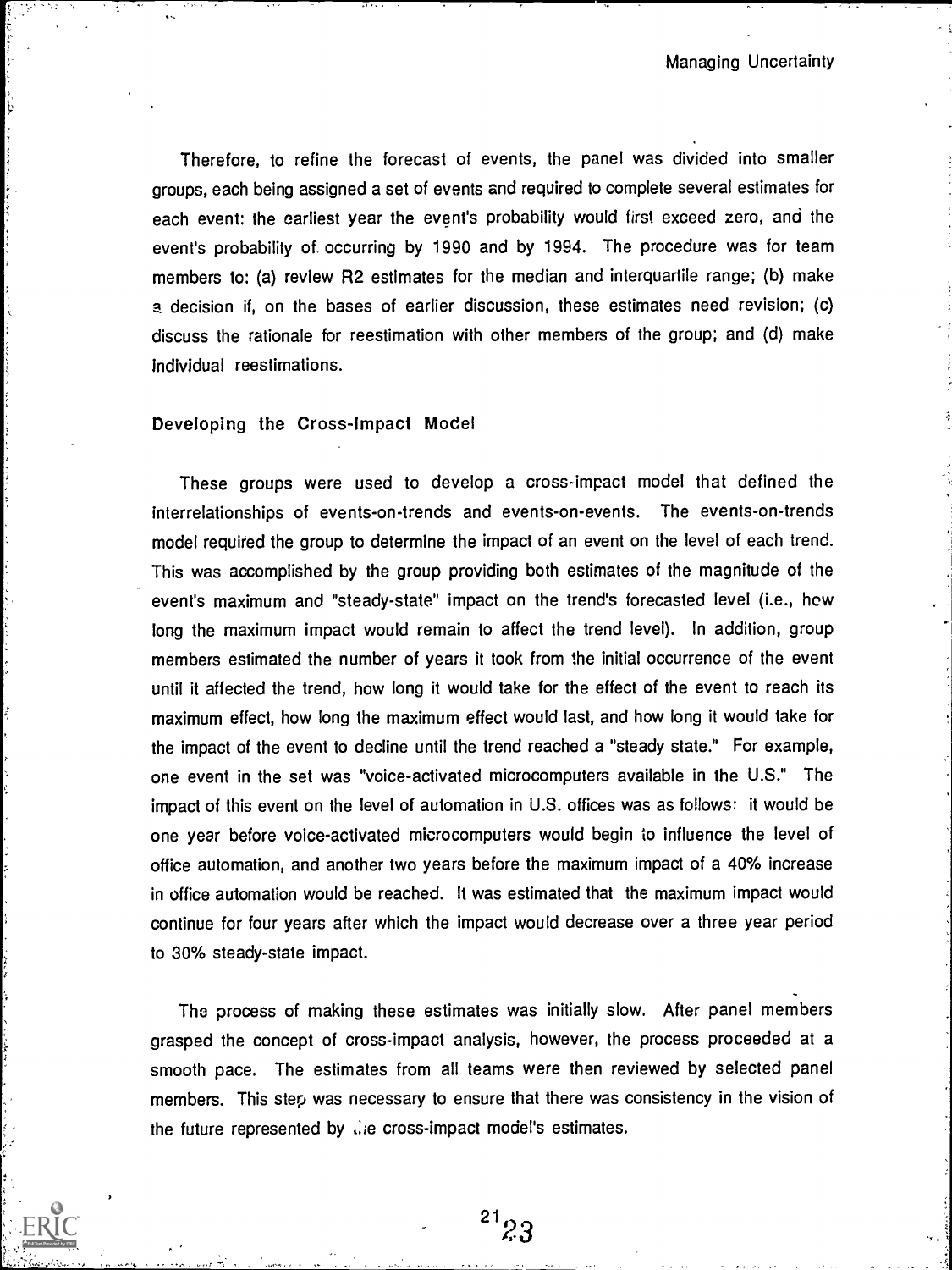# Development of Alternative Scenarios

 $\mathbf{v}_i$ 

l.

Once the cross-impact model was complete, a series of scenarios showing possible alternative future environments of the college were developed. The first scenario developed represented the college's "most likely" future. It described the cor.lent of the "expected futures" as defined by those trends identified as critical to the college's future. The specific character of this future was represented by the forecasted level of the trend based upon the implicit assumptions of each member of the panel. In this sense, the "most likely" future was a compilation of the planning assumptions used in most planning models, written in the form of a scenario.

Three other scenarios were created showing the alternative futures that could occur, should specific events happen in the future. Each of these scenarios described the changes in the level of the trends resulting from the impacts of a particular sequence of events over the period of the future which defined the strategic planning horizon for the college (10 years). In essence the alternative futures depicted in these scenarios represented a variation of the external environment described in the "most likely" scenario. The alternative scenarios were generated using PASS, an event-to-event and event-to-trend cross-impact model implemented on a personal computer. Within PASS, the "hits" for the event-to-event and event-on-trend sections of the model were determined from the cross-impact estimates made by the analysis teams. These estimates represented how the probability of a particular event would change, given the prior occurrence of an impacting event and how the level of a trend would change given the impact of a particular sequence of events. The result outlined a single path of development over time. Such paths were instructive to the planning teams, not only because they integrated the input estimates of the cross-impact model, but also because they described the aiternative paths of developments that were in fact possible and redefined the context of the "most likley" future as represented by the changes in the levels of the impacted trends.

#### Conducting the Policy Analysis

The analysis of the implications of the four scenarios represented the policy analysis phase of the process. The planning team first evaluated the scenarios using the criteria previously mentioned in this chapter for judging forecasts. These criteria allowed the team to maintain the perspective that no scenario was to be viewed as a prediction of a

 $^{22}$ 24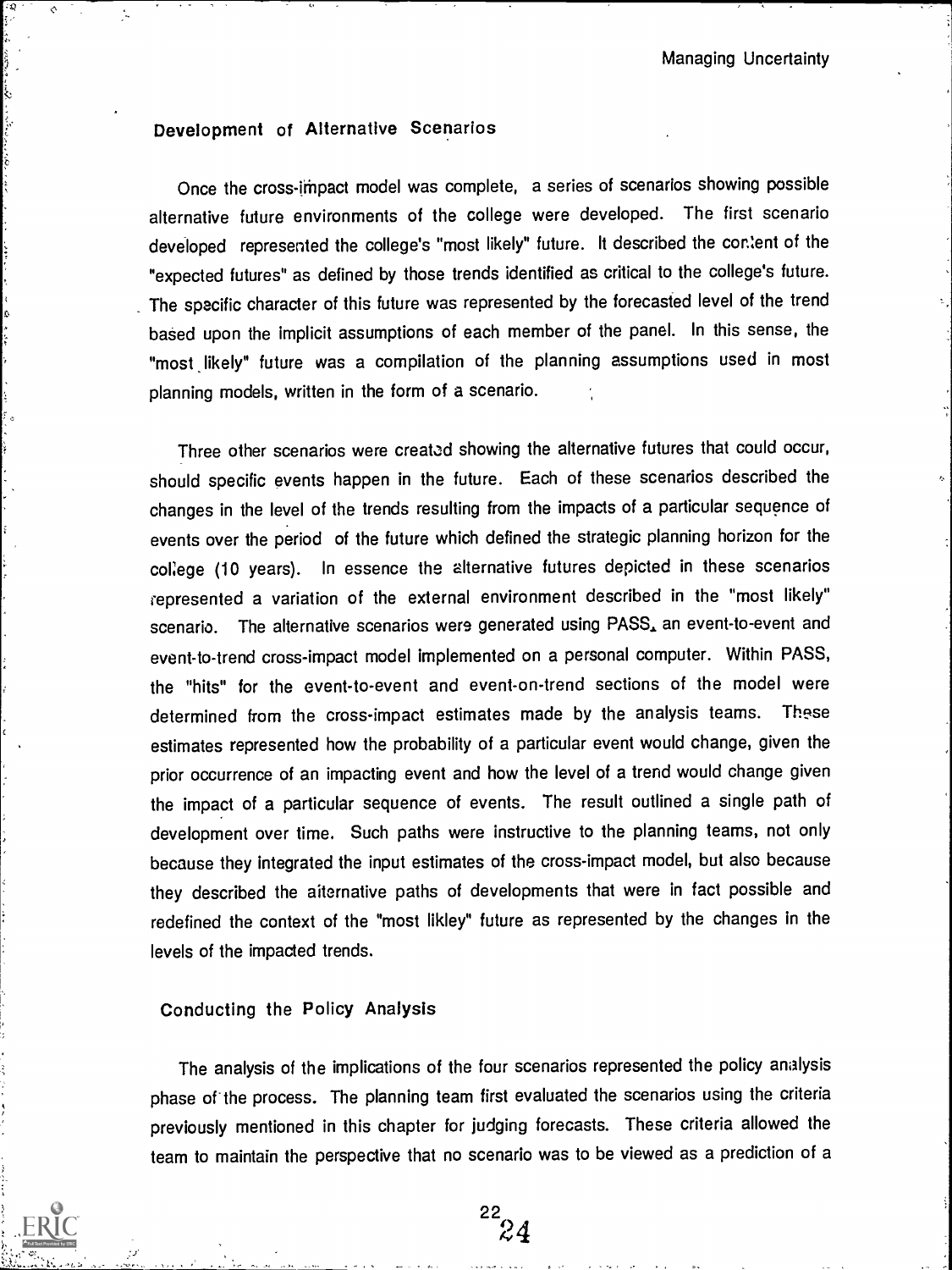$\leftarrow$ °

future state of affairs of the college. Instead; there were an infinite number of possible alternative futures, each varying because of interactions among human choice, institutional forces, natural processes, and unknowable chance events. Each scenario, therefore, represented a probabilistic statement about some element of a possible future (i.e., forecast).

After the group had rigorously examined the scenarios, they assessed how the institution would be affected if the particular future described by the scenario materialized. This step was a critical part of the team's strategic planning process, because forecasts are of little or no value unless decision-makers estimate the degree and nature of the impact of change on the organization (Halal, 1984). Team members assessed the consequences of the scenario to the current and future missioa of the organization. Also explored was the impact of the scenario on the institution's key indicators--factors that were perceived to make the difference between institutional success or failure (Rockart, 1979).

Once all scenarios had been reviewed, a list of implications was developed. These implications, common to all scenarios, represented those of critical importance to the establishment of institutional strategy (e.g., the demand for the college to develop more and varied outreach services, to provide both technical education and technology transfer activities, to adapt a core approach to its engineering curriculum, to demonstrate quality and excellence, and to operate in a context of more centralized governance at the state level). Those implications unique to a particular scenario represented possible conditions for which contingency strategies might have to be developed should the future described in the particular scenario emerge.

From these implications the planning team developed a list of institutional strategies. To ensure that strategies were appropriately focused, team members were directed to think of strategy as defining the relationship of the college to its external environment and as providing guidance to the institution's staff in carrying out their administrative and operational activities in six key decision areas: (a) basic mission (b) array of programs and services; (c) types of students served; (d) geographic area served; (e) educational goals and objectives, and (f) competitive advantage(s) over competitors (e.g., low tuition, location). A strategy that affected one or more of these decision areas or the relationship b'etween the college and the environment was considered a good candidate for adoption by the planning team. The potential of each strategy was assessed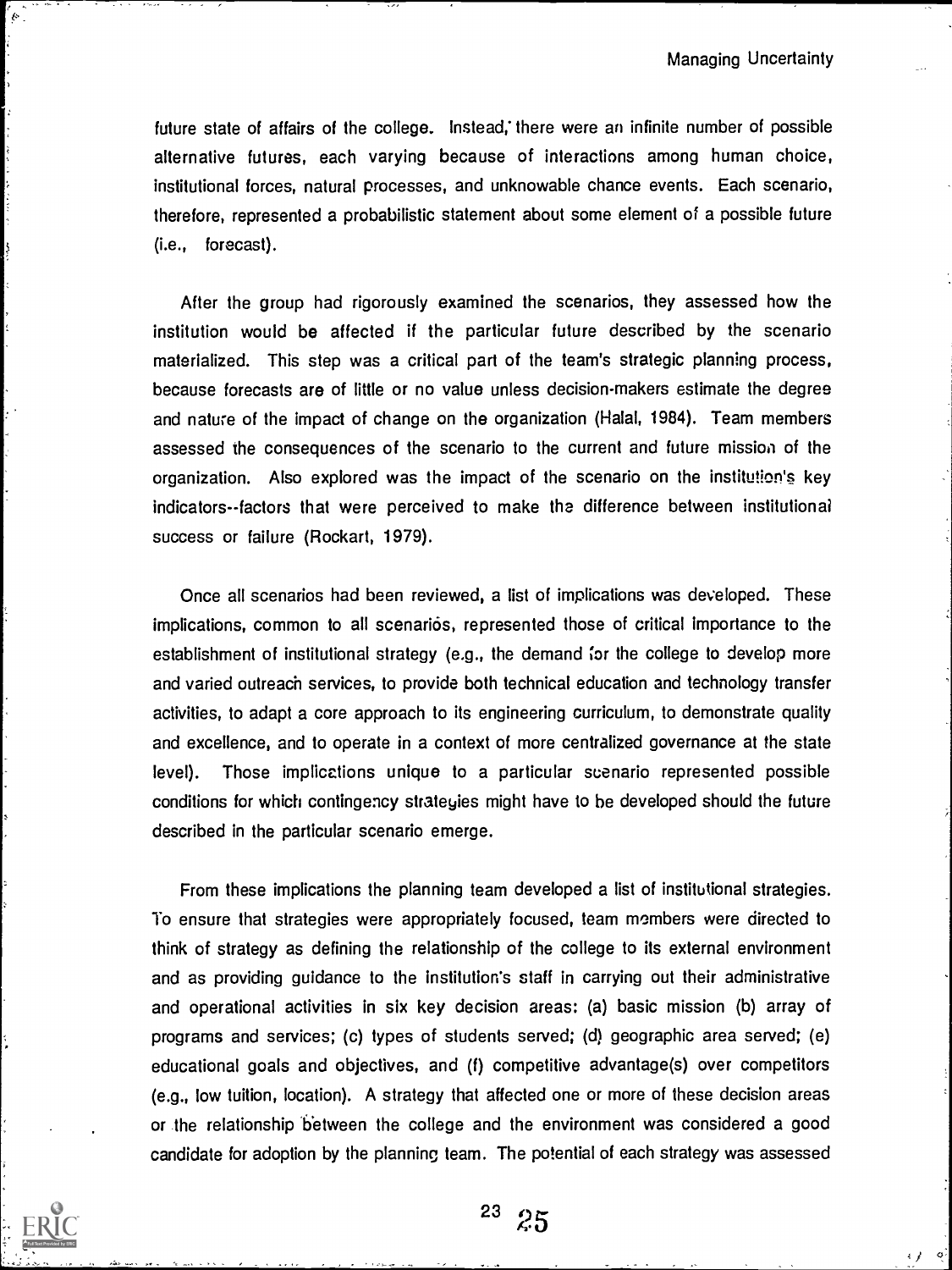as to the degreu it enhanced  $\tau$  inhibited institutional strengths and weaknesses previously identified by the planning team.

Those strategies estimated to enhance strengths or reduce weaknesses were examined as to their effectiveness across scenarios and then categorized with respect to the external implications they address. For example, a number of strategies focussed on the issue of educational excellence. Members of the team believed this issue would continue to grow as a public concern based upon the analysis of several of the scenarios; consequently, it was deemed important to make the college's community and staff perceive "quality" and "excellence" as important institutional values. Specific strategies identified by the planning team to accomplish this included:

- publicizing institutional and faculty awards, honors, and innovative projects
- publicizing student achievements
- establishing a task force on institutional excellence to examine and make appropriate recommendations for improving any aspect of those educational programs and operation deemed "less than excellent"
- expanding the numbor of major national conferences and meetings annually hosted by the college
- encouraging greater faculty participation in regional and national professional associations
- improving the quality of the college's adjunct faculty through increased salaries and involvement in the college's activities
- establishing an endowment fund to expand professional development opportunities available to the college's faculty and staff to insure that all personnel remain current in their field of specialization
- establishing an instructicnal resource center in the college to provide support and training for a<sub>n</sub> part-time and full-time faculty to maintain their instructional skills.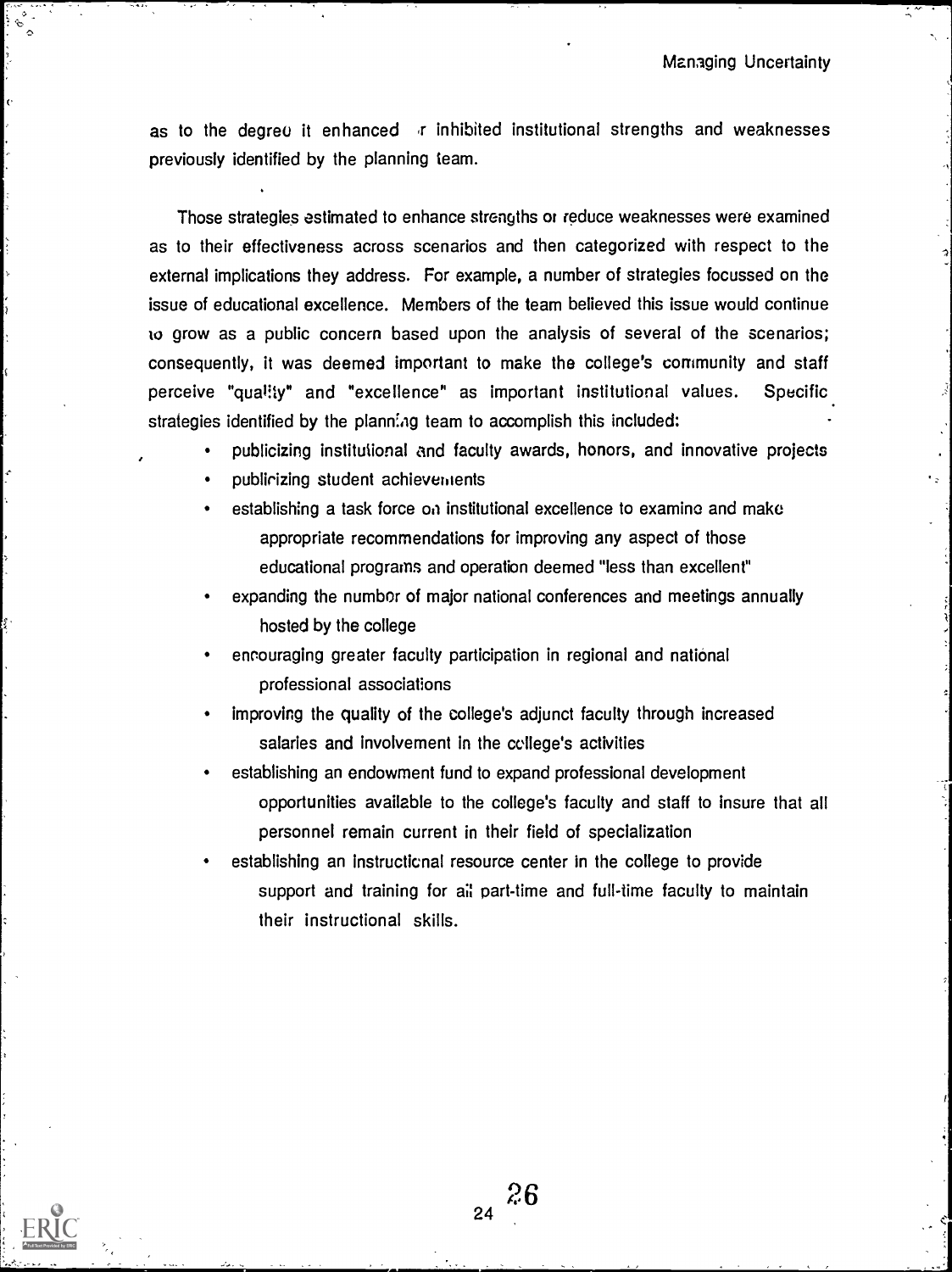-3

Another category of strategies was intended to reaffirm the institution's role as a catalyst for regional economic development. Strategies included:

- expanding the capability of the college's continuing education program to provide startup and on-going job training and technical assistance for small business and -service industries
- establishing a technology transfer consortium to assist businesses and industries in the region to improve their productivity through the application of new technologies for existing production processes
- establishing an on-going program of conferences and workshops for local and community groups to foster regional° economic and community activities
- establishing an advanced technology education center for the "factory of the future" to .provide technical training and technology transfer services to industries in the region.

# Incorporating the Strategies into the College's On-Going Activities

The planning team was asked to discuss these strategies with members of their staffs. The vice president for planning circulated this list of strategies and their corresponding objectives to all members of the planning team. At a half-day meeting, the team reviewed suggested objectives for each strategy and selected those objectives they believed the college should emphasize in its annual operational plan, allocating appropriate resources. Periodically during the year the president and the vice presidents reviewed the progress made in accomplishing the objectives.

## Lenefits and Limitations

An evaluation of the process by the members of the planning team indicated that the planning process was successful in producing information describing changes in the external environment relevant to the future of the college and in stimulating strategies that would not have been developed without going through the process. More specifically, team members felt that the process provided a systematic approach to the identification and analysis of external information. This viewpoint was best summarized by several members of the team who said that the process caused the team "to look at the future in an organized manner," and it "gave order to all the dat, that is out there" by helping the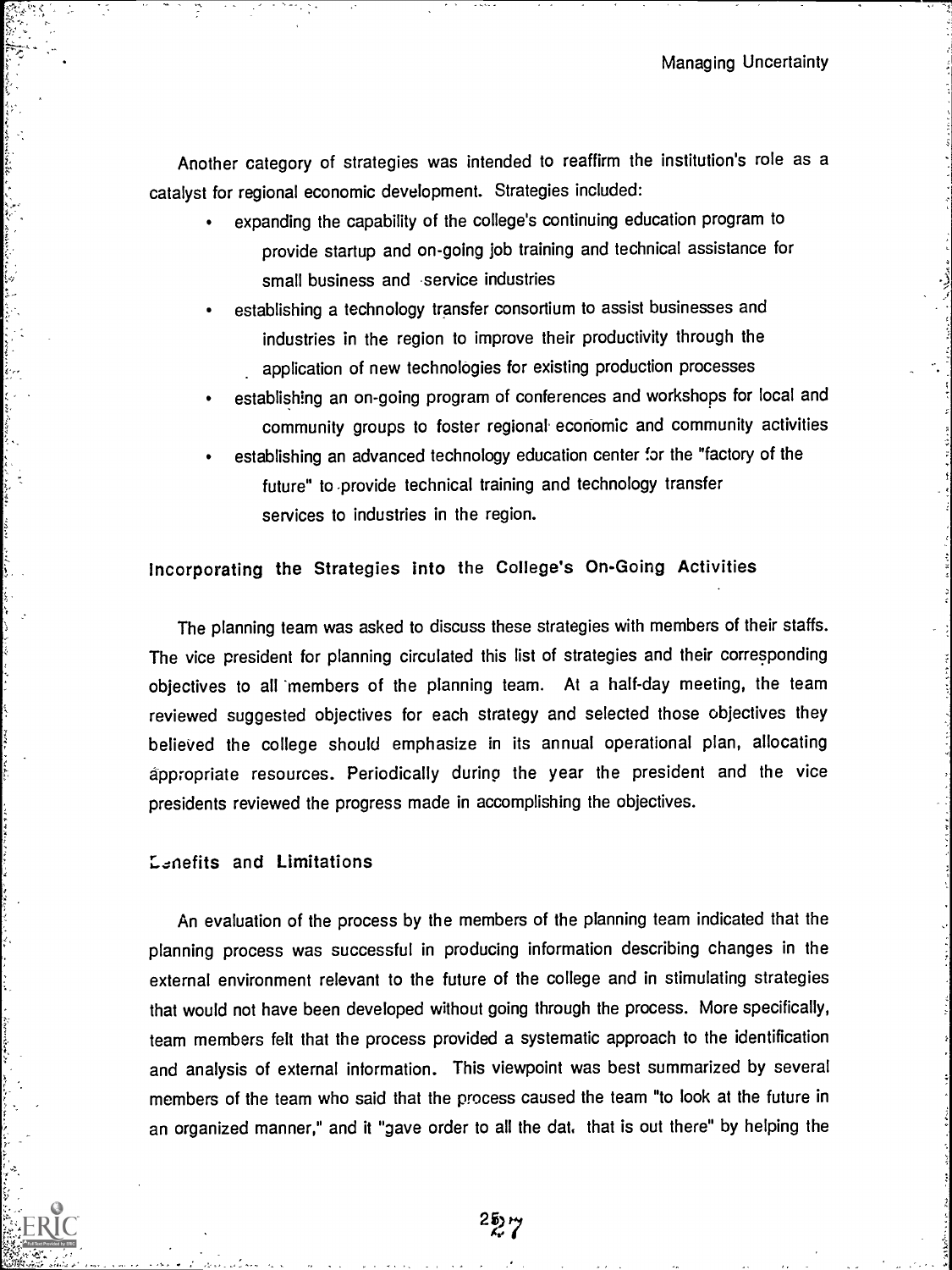college's planning team to "structure the data so it can be matched with what we are about [and] what we are trying to do."

Overall the team members thought that this planning approach increased their awareness and ability to assess the implications of external changes for the institution's future. Several members of the team said that it, "forces members [i.e., the planning team] to look at issues which would be overlooked and. . .aids in broadening the participant's perspective." Members of the planning team also indicated that the alternative scenarios were useful in developing a number of strategies and that the process provided a systematic approach for identifying those strategies that were to be given priority for implementation.

The incorporation of the strategies selected for implementation into the college's ongoing management activities, however, did not go smoothly. This was not surprising in that Gray (1986) found that the difficulties encountered in the implementation of strategic plans were the source of the greatest discontent among corporate executives (p. 90). In this case, planning team members felt that there was a gap between the college's strategic planning process and its operational planning. The perception of a number of members was that the results of the process were not used in their entirety. Members also noted that the strategies were added to previously determined priority assignments of staff, thus increasing work loads and resulting in incompatible demands. In other words, the new strategies were implemented without work assignments being "uncoupled" from strategies previously developed by the administration (Hobbs and Heany, 1977).

The problem of implementation  $v$  as also related to what team members viewed as another problem--the lack of wider participation in the process among other members of the faculty and staff. While team members believed that the process facilitated the development of a consensus regarding the strategic directions of the institution among members of the planning team, they generally did not perceive this consensus reaching other members of the faculty and staff. Consequently, the results of the strategic planning process were perceived to be mandated by some staff. The importance of this problem is supported by the conclusion that Cleland and King (1974) draw that an organization's success in strategic planning is more sensitive to the overall organizational culture within which the planning is accomplished than the planning techniques and processes used (p. 70).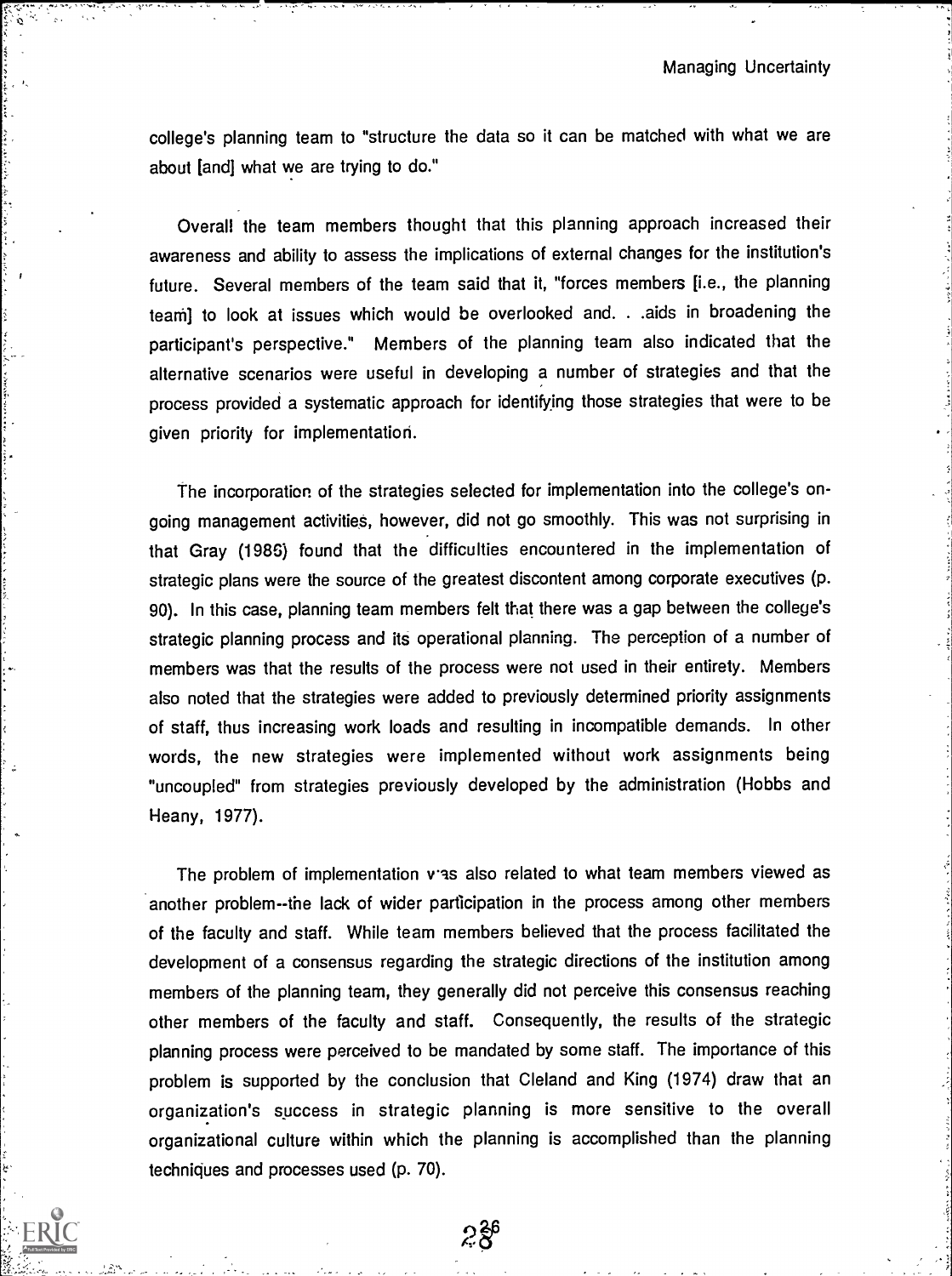Some planning team members were critical about the techniques and procedures used during the process. Several individuals believed that the scope of the environmental scan was too narrow and concentrated too heavily on technological and economic changes in the environment. There was far from unanimity on this point. One team member's sole criticism of the process was that the information from the scan was of little value and should rather have concentrated on the economic and employment data reflective of the local economy of the college's service area. Most team members thought, however, that the environmental scan and the trend and event statements contained on the Delphi's R2 que ...annaire reflected changes in all sectors of the  $\gamma$ nvironment affecting the college.

Lastly, team members thought the procedures followed for evaluating the robustness and probable effectiveness of the strategies needed to be strengthened. More specifically, it was pointed out that short of a subjective assessment of the impact on college expenditures, the complete financial implications of implementing a particular strategy would not be known until after it was selected. Also, several individuals believed that in addition to assessing the strategies' impact on the institution's strengths and weaknesses, it would have been useful if the strategies had also been assessed as to their impact on the college's key indicators. With the availability of the PASS model such an assessment was technically feasible, as it allows the user to incorporate policies (i.e., strategies) and trend data for each indicator into the cross-impact model of the institution's future environment.

## Problems, Issues, and Needed Research

This approach tc planning and associated research methods ana techniques is derived from the development of technological forecasting by military planners in the years that followed World War II in an attempt to avoid being unprepared for future wars. Technological forecasting differed from traditional planning methods in that findings were based upon judgments about the future, and were used to develop complex scenarios as opposed to identifying only the next generation of military-related breakthroughs. However, according to Enzer (1983), it was not until the mid-sixtie.\_ that technological forecasting was placed into an.analytical framework with such supporting methods as the Delphi, scenario writing, cross-impact analysis, and system dynamics, through the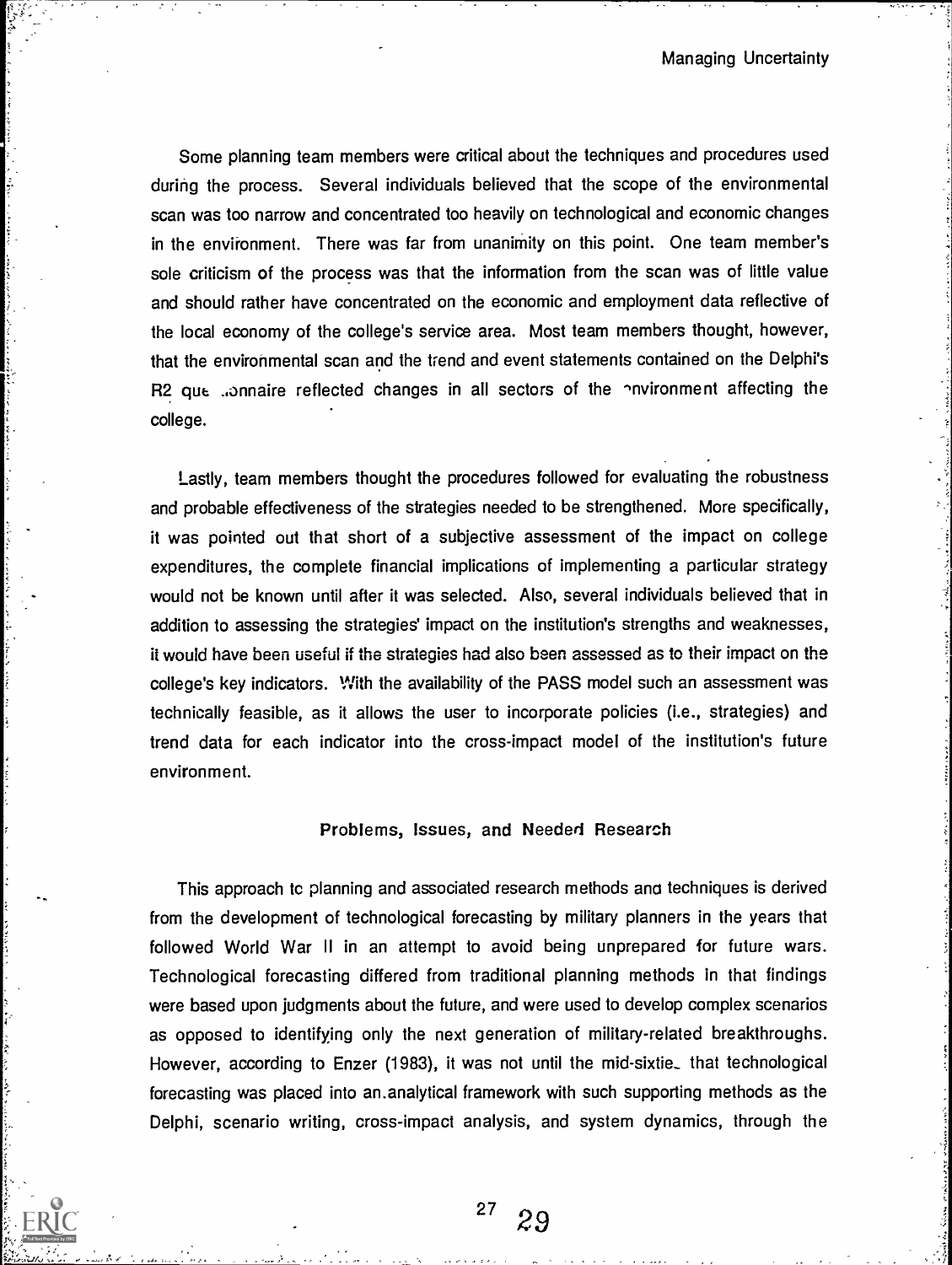work of Gabor (1964), Jantsch (1967), Kahn and Wiener (1967), and de Jouvenel  $(1967).$ 

As one might expect with such a newly developing field, there are a variety of problems and issues associated with externai analysis and forecasting. Indeed, Boucher (1975) identified some 300 unique problems and issues in this emerging area in a survey of the literature and of leading researchers in the futures field; Coates (1985) identified almost as many in a survey of issues managers. Space permits only a limited description of the most pressing issus for further research in this area.

## Methodological Issues

Forecasting the "most likely" and alternative futures using the approach described here is based on soft, judgmental data, data based upon intuitive, often theoretically unstructured insights into real world phenomena. Indeed, one of the major problems in this area of inquiry is the inadequacy of current theories of social change. Boucher (1977) found that none of the competing theories existing then or now (personal communication, August, 1988) had predictive value. If our understanding of social change were more highly developed, forecasting the future would be much less problematic.

Improving methods of forecasting involves the question of how the validity of results obtained by the construction of a simulation model about the future can be measured. Of course, the concept of validity is difficult to apply to the study of the future. For this reason, many forecasters emphasize that accuracy is not a criterion for evaluating forecasts, for it is impossible to identify and assess the impact of all of the future events that could affect the future. Therefore, the best criteria we can develop at present is that forecasts be credible, plausible, and internally consistent given the information we have as a result of our scan and given our state of knowledge vis-a-vis social change.

Reliability is also a problem in judgmental forecasting. There has been some research on the extent to which the same methods produce the same results when used by different forecasters. Sackman (1974) reviewed a variety of Delphi studies comparing forecasts of experts with nonexperts and found that there was no difference. Studies by Campbell (1966) and Salancik (1971) came to essentially the same conclusion. There has been little recent research/on this subject.

28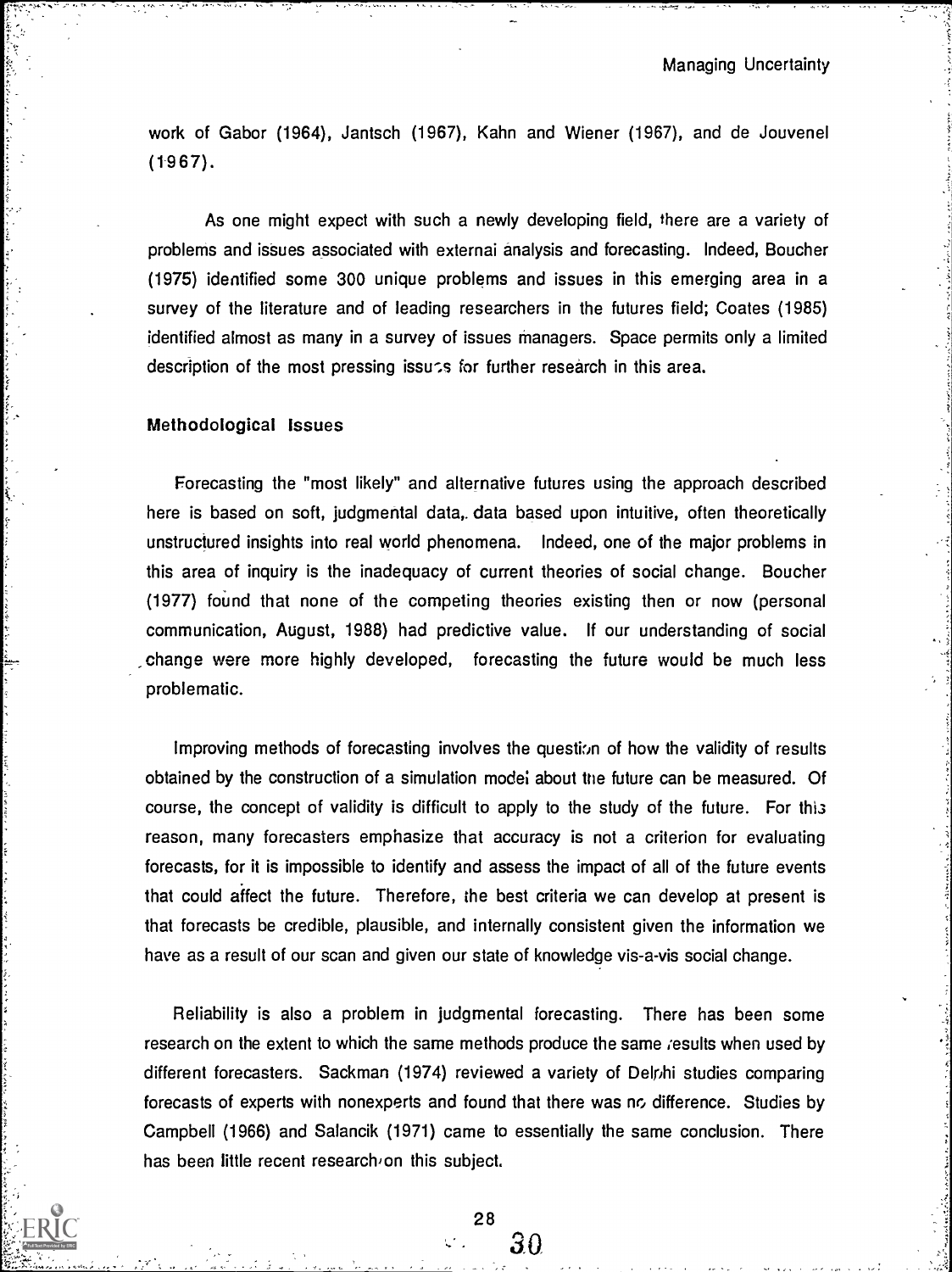Moreover, there has been little research on the relative advantages of different methods of eliciting forecasts from a group (e.g., questionnaires, interviews, computer terminals,. face-to-face discussion, etc.), and the extent to which forecasts derived thiough the use of these different techniques differ (Boucher, personal communication, August, 1988). Perhaps one reason for the lack of research on these questions is the paucity of university based programs that incorporate a responsibility for developing the concepts and methodology of forecasting. Another reason may be due to the pragmatic use of this approach to,planning. That is, a major function of this approach to planning is to involve decision-makers in thinking about the future in ways that they have not done previously. Ideally, they should be involved in all forecasting activities so that they "own" the products of the analysis and, therefore, are comfortable in using this analysis to stimulate the development of policy options that can be implemented in action plans. They use forecasts by experts (as reported in the literature or through personal communications) to assist them in making their own forecasts. In so-doing, they become "smart" about current and forecasted changes and use this increasing alertness to 'conduct their managerial and planning responsibilities. The process of scanning, forecasting, and planning, therefore, may. be more important to the future of the organization than the product of any particular round of forecasting or planning. Consequently, the validity of the analysis is not as crucial as it would be in other research activity.3

There are a number of questions related to one of the major tools used by forecasters--the Delphi. Olaf Helmer, one of the developers of the Delphi technique, has posed the following research questions: What degree of anonymity is most helpful to the performance of a panel? How should the questioning process be structured? How can information from a variety of individuals from a variety of disciplines be best used? How stable is a panel's judgment over time? What is the optimal panel size? How can the performance of forecasters be calibrated? Be enhanced? What data, data processing facilities, simulations, communication devices or models would be most helpful to forecasters? How can control for the systematic bias of forecasters be obtained (Helmer, 1983, p. '118)?

There are also a number of issues related to a tool essential to forecasting alternative scenarios--cross-impact analysis. For example, the cross-impact matrix is constructed in a bivariate, first-order impact, fashion. (If Event A occurs, does it affect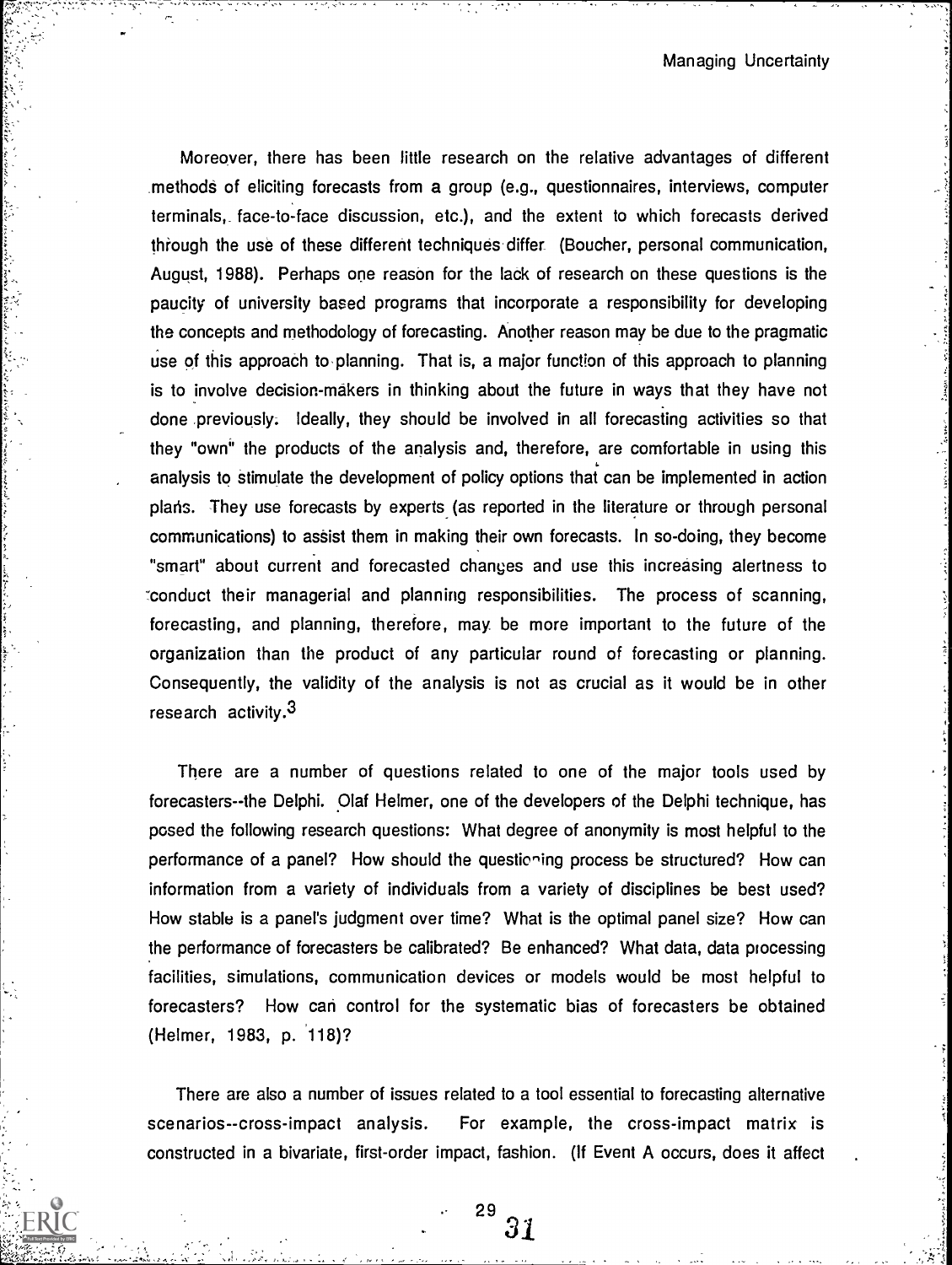the probability of Event B occurring and, if so, to what extent?) It is too unwieldy and complex for this technique to handle the possibility of two or more events jointly affecting the probability of another event. Too, Helmer (1983) notes the problem of "double-accounting," i.e., "if event A has a direct impact on event C but also has an indirect impact on it via another event, B, how can we make sure that this indirect impact is not also reflected in the direct impact of A on C and thus counted twice?" (p. 120) .

# Implementation Issues

Most educational leaders can readily identify pressing concerns and issues facing colleges and universities on the basis of their reading, experience in managing issues, and discussions with colleagues, both at home and around the world. Frequently, however, this identification is limited without the benefit of a comprehensive environmental scan of critical trends and potential events in the social, technological, economic, or political environments from the local to the global levels. Moreover, a systematic and continuous scanning process is crucial to the successful implementation of an external analysis/forecasting approach to planning in order to reevaluate the forecasts to determine if they need to be reestimated on the basis of new information generated in the scan.

Developing and insitutionalizing a systematic, comprehensive environmental scanning function requires a commitment of time and resources that at present only major corporations (e.g., General Motors), trade associations (e.g., The American Council of Life Insurance), think tanks (e.g., SRI) and some philanthropic organizations (e.g., United Way of America) have been willing to do. A number of colleges (e.g., St. Catherine) and universities (e.g., Arizona State, Colorado and Minnesota) have conducted periodic scans , but the only comprehensive, on-going system reported in the literature is at the Georgia Center for Continuing Education (Simpson, McGinty and Morrison, 1987). There may be several reasons for this state of affairs. One is the resource commitment required in (a) obtaining sufficient readers to regularly scan a variety of information sources, (b) maintaining the files manually and electronically, and (c) obtaining time of busy administrators and faculty members to review, discuss, and use the pertinent information developed in the process. Pflaum (1985) argues, for example, that many scanning processes do not survive because of the time and energy required to sustain them by volunteers. Ptaszynski, in applying the ED QUEST model in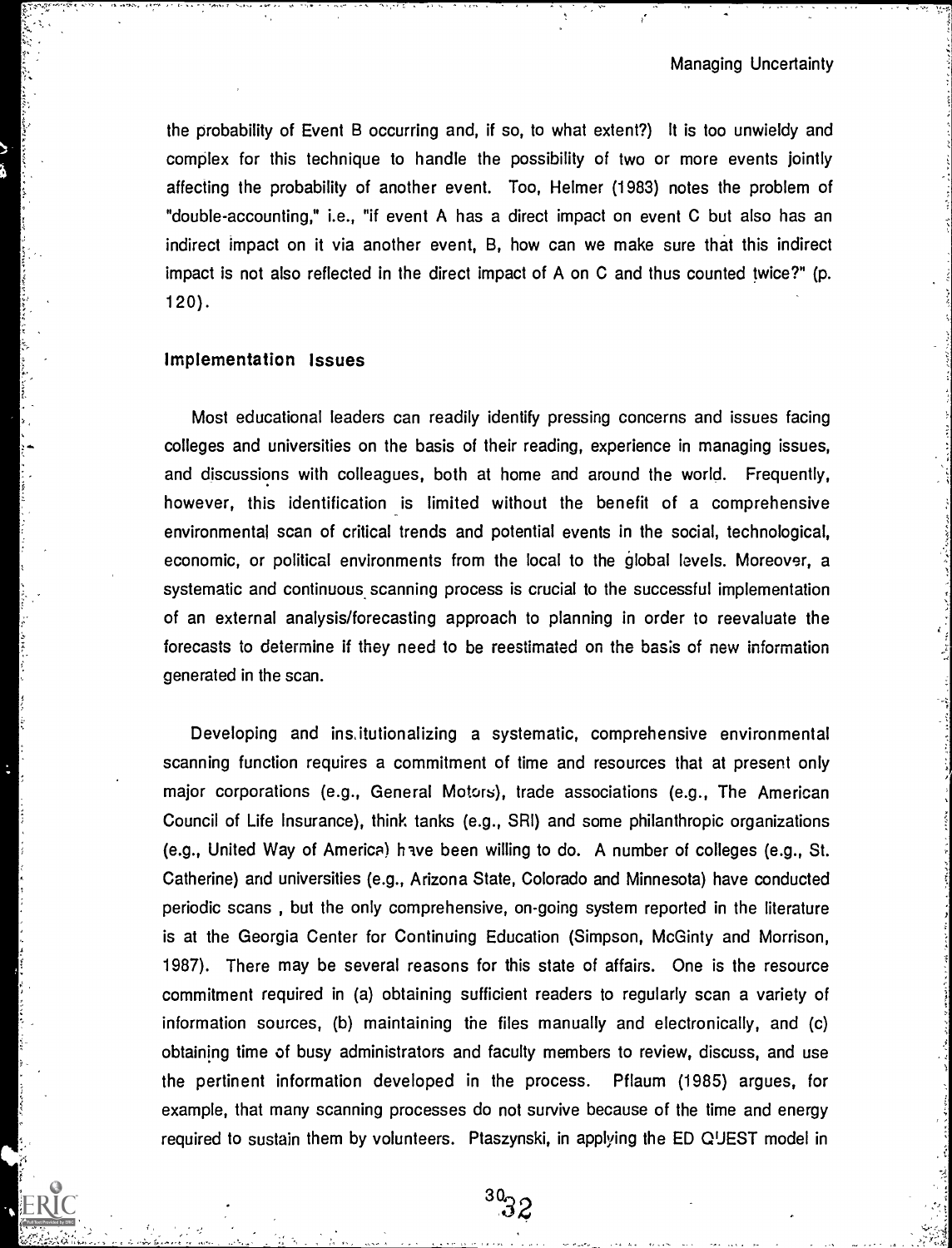the School of Management at Wake Forest Univeisity, reported that their planning team thought that they were wasting valuable professional time scanning irrelevant material, time that detracted from the more important analysis phase (personal communication, May 28, 1988).

There are attempts underway to develop environmental scanning consortia. United Way of America, for example, encourages colleges and universities to participate in their electronic environmental scanning network, although they have not yet established a separate subnet for higher education (Morrison, 1987). Even with such assistance in maintaining a shared data base, however, the question of how to best use the scarce time available for the major decision-makers remains an issue.

#### Studies Needed

In addition to the research implications of the discussion above to advance this important area of inquiry, there are a number of specific studies needed. For example, the general approach to external analysis and forecasting advanced here has been applied only in a small two-year technical college. How applicable is this model to other types of educational organizations and units (e.g., academic departments, four-year colleges, research universities,' state systems of higher education)? A number of case studies are underway that apply this approach to a learning resources center in a dental school (Raney, personal communication, August 1988), to the admissions program of a school of management (Ptaszynski, 1988), to a department of training and development in a university hospital (Clay, personal communication, August 1988), to a consortium of church related colleges (May, 1988), and to a doctoral degree granting university (Porter, personal communication, May, 1988). More are needed. Such studies could include a focus on actual decision-making behaviors of educational leaders engaged in formal analysis, forecasting, and planning activities. Others could focus on comparisons of effectiveness (as measured by outcomes) of those institutions using this approach to those not using the approach, controlling on relevant third variables (e.g., selectivity, type of control, institutional size, financial support).

Winkler (1982) identified several promising research directions when considering modeling decision-making problems under uncertainty that are relevant to the approach described in this chapter. First, the link between the creative process and the modelformulation stage of decision-making under uncertainty has not been explored, although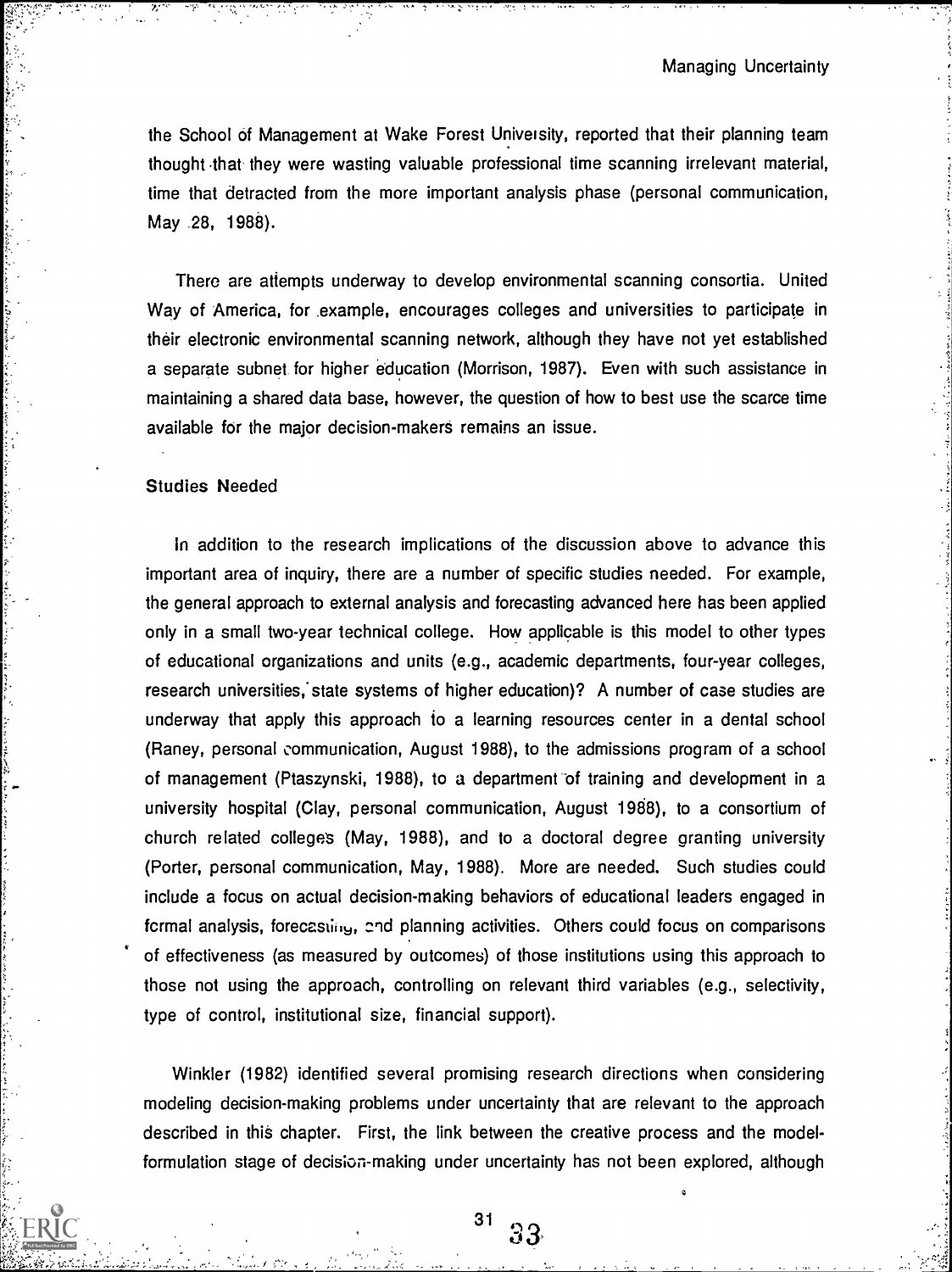Mendell (1985a) has developed a set of rules for improving an individual's ability to create mental scenarios of the future and a framework of questions designed to stimulate consciousness of the future implications of current phenomena (1985b).

Winkler (1982) also suggested the development of decision-aids involving userfriendly computer software for modeling decision-making problems under uncertainty, preferably in an interactive mode. The cross-impact models noted in this chapter (INTERAX, PASS, and BRAVOI) are all designed to enable users to generate outlines of scenarios of future environments and of organizational performance simultaneously. It is possible to examine each alternative scenario for developments that give the future its special character and, thereby, identify those events that are particularly "bad" or "good." Policy options may then be designed to increase the probability of "good" events and decrease the probability of 'bad" events. By including these policies in the crossimpact model, it is possible to treat them analytically in the same manner as events (i.e., estimate their effects on the events and trends in the model), and rerun the computer simulation to create alternative scenarios that contain policies as well as events and trends. This is known as policy-impact analysis (Renfro, 1980). Although such decision-aids are available, there is no evidence in the literature that they are being used in external analysis and forecasting in colleges and universities. As Norris and Poulton (1987) note, there is a dire need for case studies to illuminate the applicability of this aporoach to educational planning.

The applicability of catastrophe theory to socio-political forecasting is another direction for possible research. Catastrophe theory defines sudden changes and discontinuities in the behavior of natural and social systems (Woodcock and Davis, 1978). Zeeman (cited in Smith, 1980) points out that catastrophe theory "can be applied with particular effectiveness in those situations where gradually changing forces or motivations lead to abrupt changes in behavior" (p. 26). Although a relatively young science, catastrophe theory is beginning to be applied in planning. For example, analysts at a major corporation adapted the approach for modeling alternative "catastrophies" of discontinuous and divergent change in the motivational forces of growth and profit that control business behavior (Smith, 1980). One can only speculate as to the value in the decision-making process of alternative scenarios generated by computerized cross-impact models incorporating the mathematical modeling approach of catastrophe theory.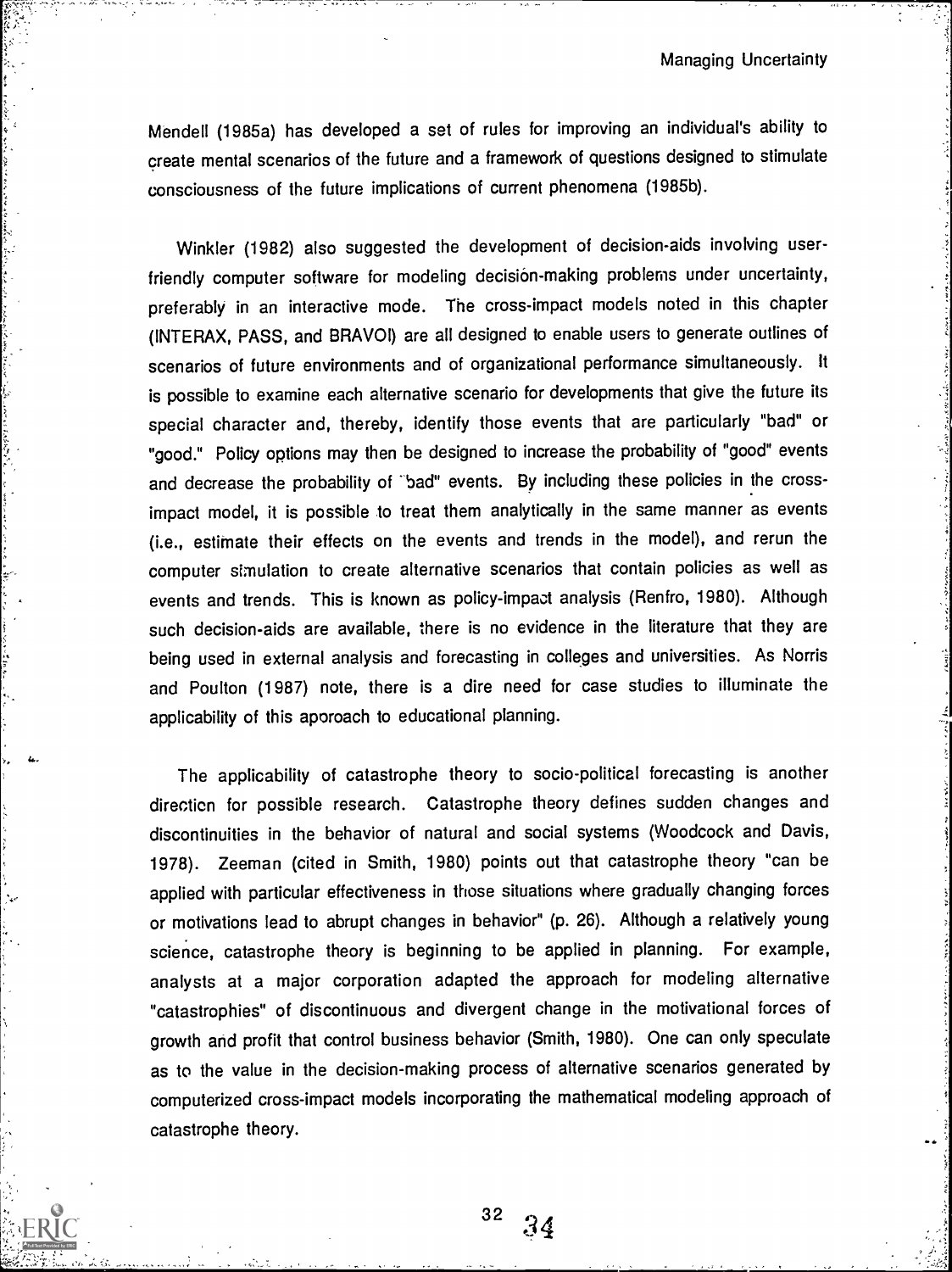There are dozens of other research possibilities to improve this approach to academic planning, of which only two additional ones will be mentioned here. First, there is a need for a current handbook on external analysis and forecasting that can guide college and university institutional researchers and planners in this promising methodology. The only published guides (Fowles, 1978; Henckley and Yates, 1974), although good, are dated. Second, there is a need for a national research effort on the future of higher education, with corresponding implications for academic planning in America's diversified system of colleges and universities. This effort should include an environmental scanning/forecasting data base, housed either with the U.S. Department of Education or at one of the major professional associations (American Association for Higher EdUcation, American Council on Education, Association for Institutional Research, or the Society for College and University Planning). This data base should be electronically accessible to the higher education research and planning community. Moreover, portions of the annual meetings of professional associations could focus on the implications of this evolving data base for academic planning and provide professional development opportunities in current techniques of external analysis and forecasting.

## Conclusion

The purpose of environmental analysis/forecasting in academic planning is to provide college and university administrators information that can facilitate better decision-making, particularly in making decisions affecting the long-range future of their institutions. Given that we live in an age of "future shock" where changes in the external environment occur with ever-increasing rapidity, educational leaders are faced with a future that most assuredly will be different from the present. This chapter has reviewed the salient literature describing a basic approach used to manage this uncertainty--identifying issues/concerns based upon experience and upon environmental scanning, structuring issues in the form of trends and events, forecasting the "most likely" future of these trends and events, assessing the interrelationships of these trends and events through cross-impact analysis, and producing alternative scenarios of plausible futures that stimulate the development of viable and robust strategic options that can be incorporated in specific institutional plans. This approach varies from a traditional long-range planning approach based upon a single set of environmental assumptions about the future in that it recognizes that although the future is a continuation of existing trends, it is subject to modification by events that have some probability of occurrence. Indeed, environmental uncertainty is caused by

> 33  $35<sub>2</sub>$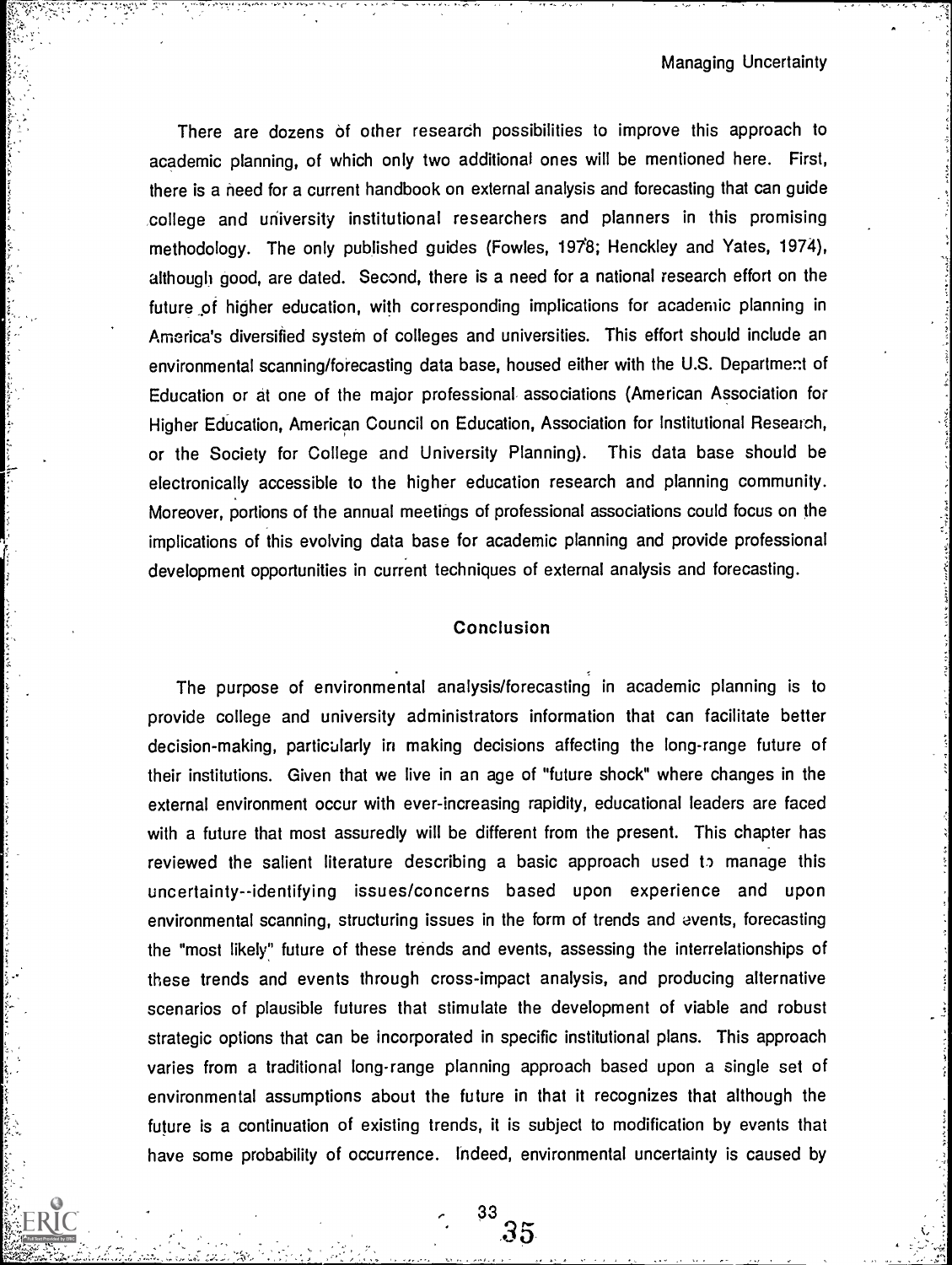potential events. We cannot predict the future, because uncertainty is a product of cur incomplete understanding of trends, potential events and their interrelationships. However, by using the best available information we have, we can anticipate plausible alternative futures and, thereby, limit the number of unanticipated possibilities to the smallest possible set.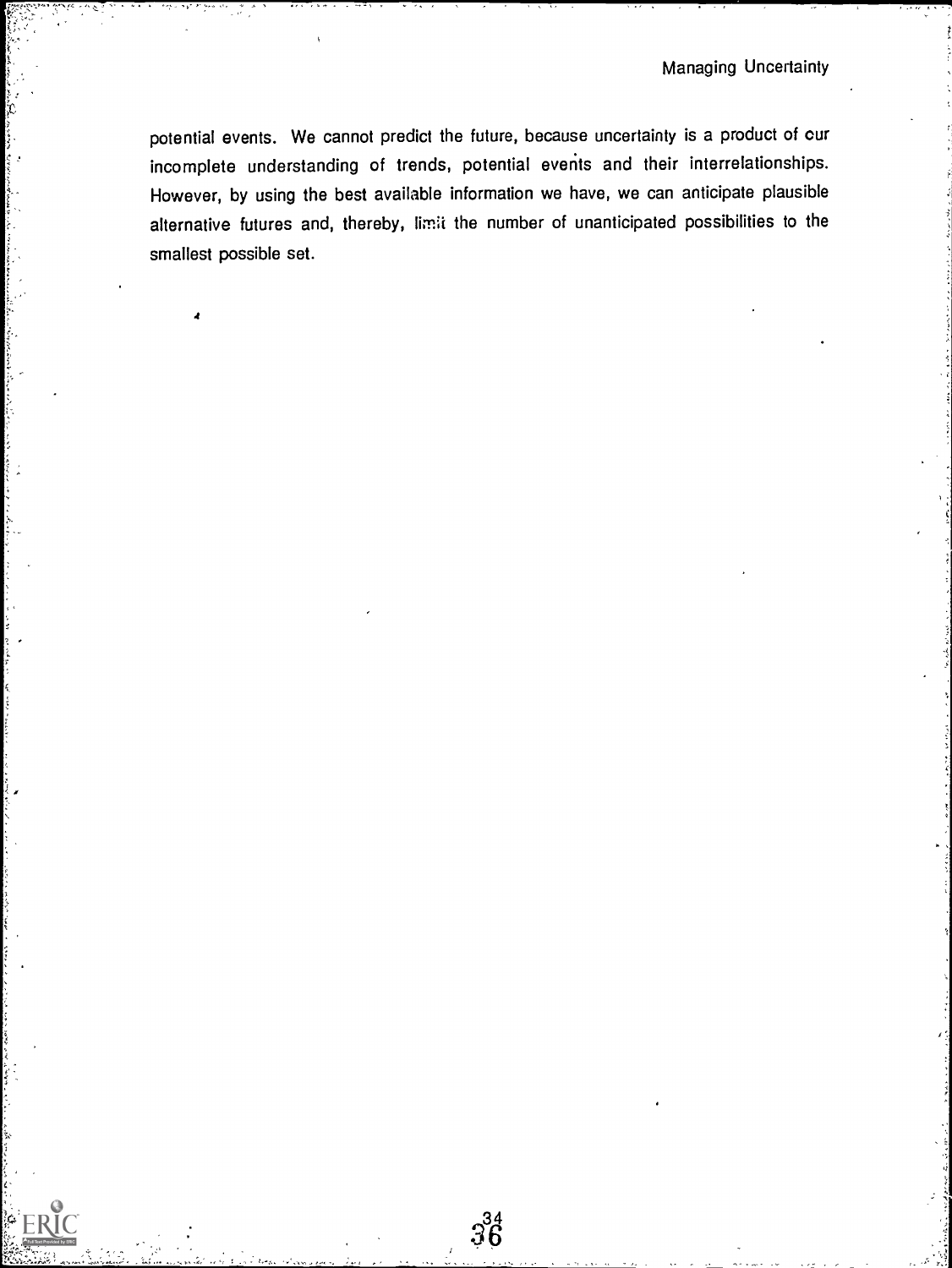#### References and Additional Sources

Aguilar, F. J. (1967). Scanning the business environment. New York: MacMillan.

Aldrich, H. (1979). Organizations and environments. Englewood Cliffs, NJ: Prentice Hall.

Alexis, M. & Wilson, C.Z. (1967). Organizational decision making. Englewood Cliffs, NJ: Prentice Hall.

' Alter, S., Drobnick, R., & Enzer, S. (1978). A modeling structure for studying the future. (Report No. M-33). Los Angeles, CA: University of Southern California, Center for Futures Research.

Anderson, C. R., & Paine, F. T. (1975). Managerial perceptions and strategic behavior. Academy of Management Journal, 18, 811-823.

Andrews, K.R. (1971). The concept of corporate strategy. Howewood, IL: Dow Jones-Irwin.

Ansoff, H. I. (1975). Managing strategic surprises by response to weak signals. California Management Review, 18(2), 21-33.

Armstrong, J.S. (1978). Long-range forecasting. New York: Wiley.

Asher, W. (1978). Forecasting: An appraisal for policy makers and planners. Baltimore, MD: The John Hopkins University Press.

Ashley, W. C. & Hall, L. (1985). Nonextrapolative strategy. In J.S. Mendell (Ed.), Nonextrapolative methods in business forecasting (pp. 61-76). Westport, CT: Quorum Books.

Ayres, R.V. (1969). Technological forecasting and long-range planning. New York: McGraw-Hill.

Barton, R. F. (1966). Realight and business policy decisions. Academy of Management, June,

117-122.

Becker, H. S. (1983). Scenarios: Importance to policy analysts. Technological Forecasting and Social Change, 18, 95-120.

Berquist, W. H. & Shumaker, W. A. (1976). Facilitating comprehensive institutional development. In W. H. Berquist & W. A. Shumaker (Eds.), A comprehensive approach to instructional

 $35 \frac{94}{7}$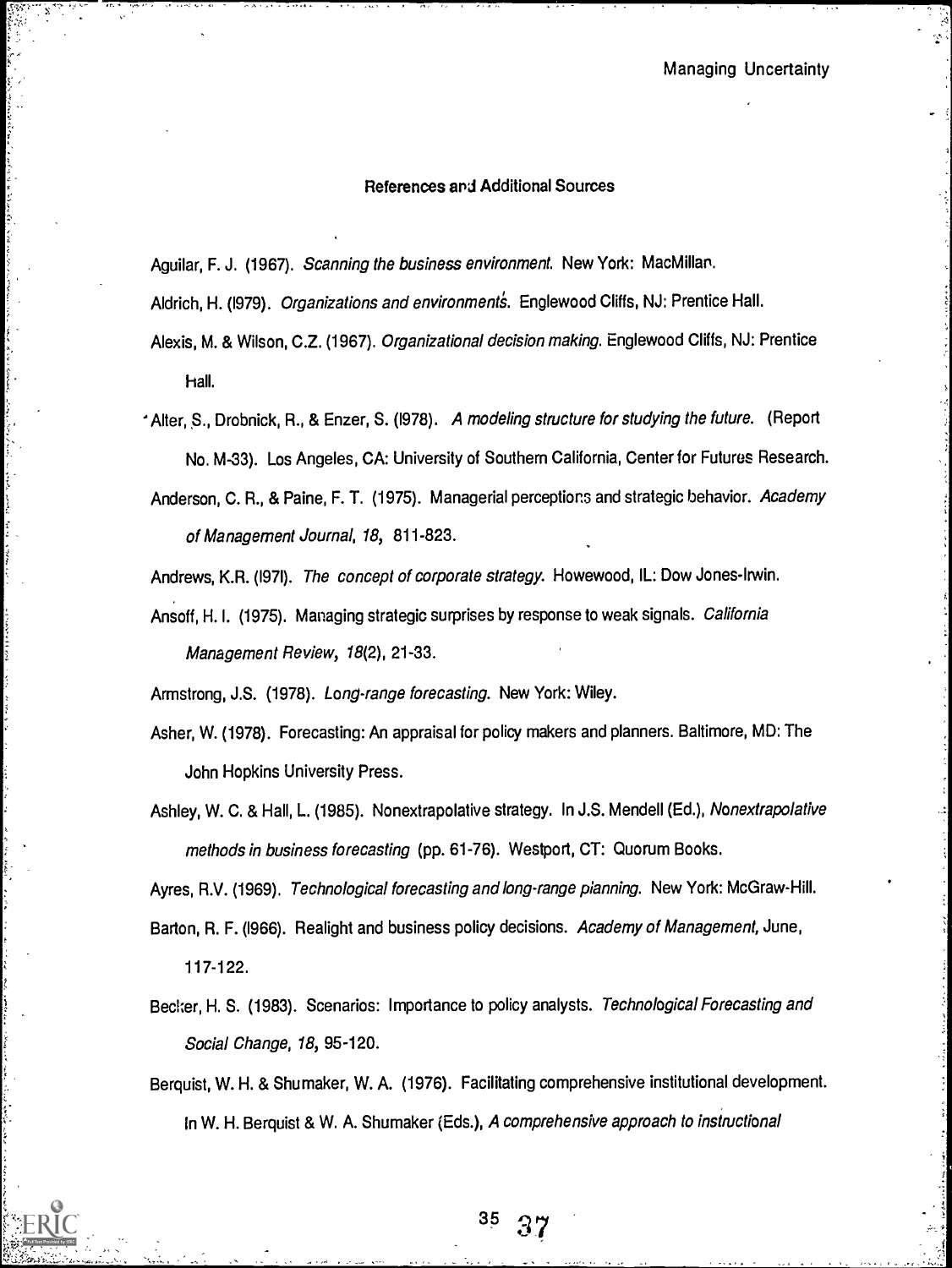development (pp. 1-48). New Directions for Higher Education No. 15. San Francisco, CA: Jossey-Bass.

- Blaylock, B. K. & Reese, L. T. (1984). Cognitive style and the usefulness of information. Decision Science, 15, 74-91.
- Boucher, W.I. (1976). An annotated bibiography on cross-impact analysis. Glastonbury, CT: The Futures Group.
- Boucher, W.I. (Ed.). (1977). The study of the future: An agenda for research. Washington, DC: US Government Printing Office.
- Boucher, W.I. (1984). PDOS Technical Advisors' Final Report: Chapters Prepared by Benton International, Inc. Prepared for the Futures Team of the Professional Development of Officers Study (PDOS), Office of the U.S. Army Chief of Staff. Torrance, CA: Benton International.
- Boucher, W. I. (1985). Scenario and scenario writing. In J.S. Mendell (Ed.), Nonextrapolative methods in business forecasting (pp. 47-60). Westport, CT: Quorum Books.
- Boucher, W. I. & Morrison, J. L. (in press). Alternative recruiting environments for the U.S. Army. Alexandria, VA: Army Research Institute.
- Boucher, W.I. (1982). Forecasting. In J. S. Nagelschmidt, (Ed.). Public affairs handbook: Prrspectives for the 80's (pp. 65-74). New York, NY: AMACOM.
- Boucher, W.I. & Neufeld, W. (1981). Projections for the U.S. consumer finance industry to the year 2000: Delphi forecasts and supporting data, Report R-7. Los Angeles: Center for Futures Research, University of Southern California.
- Boucher, W.I. & Ralston, A. (1983). Futures for the U.S. Prcperty/Casualty Insurance Industry: Final Report, Report R-11. Los Angeles: Center of Futures Research, University of Southern California.
- Boulton, W. R., Lindsay, W. M., Franklin, S. G., & Rue, L. W. (1982). Strategic planning: Determining the impact of environmental characteristics and uncertainty. Academy of Management Journal, 25, 500-509.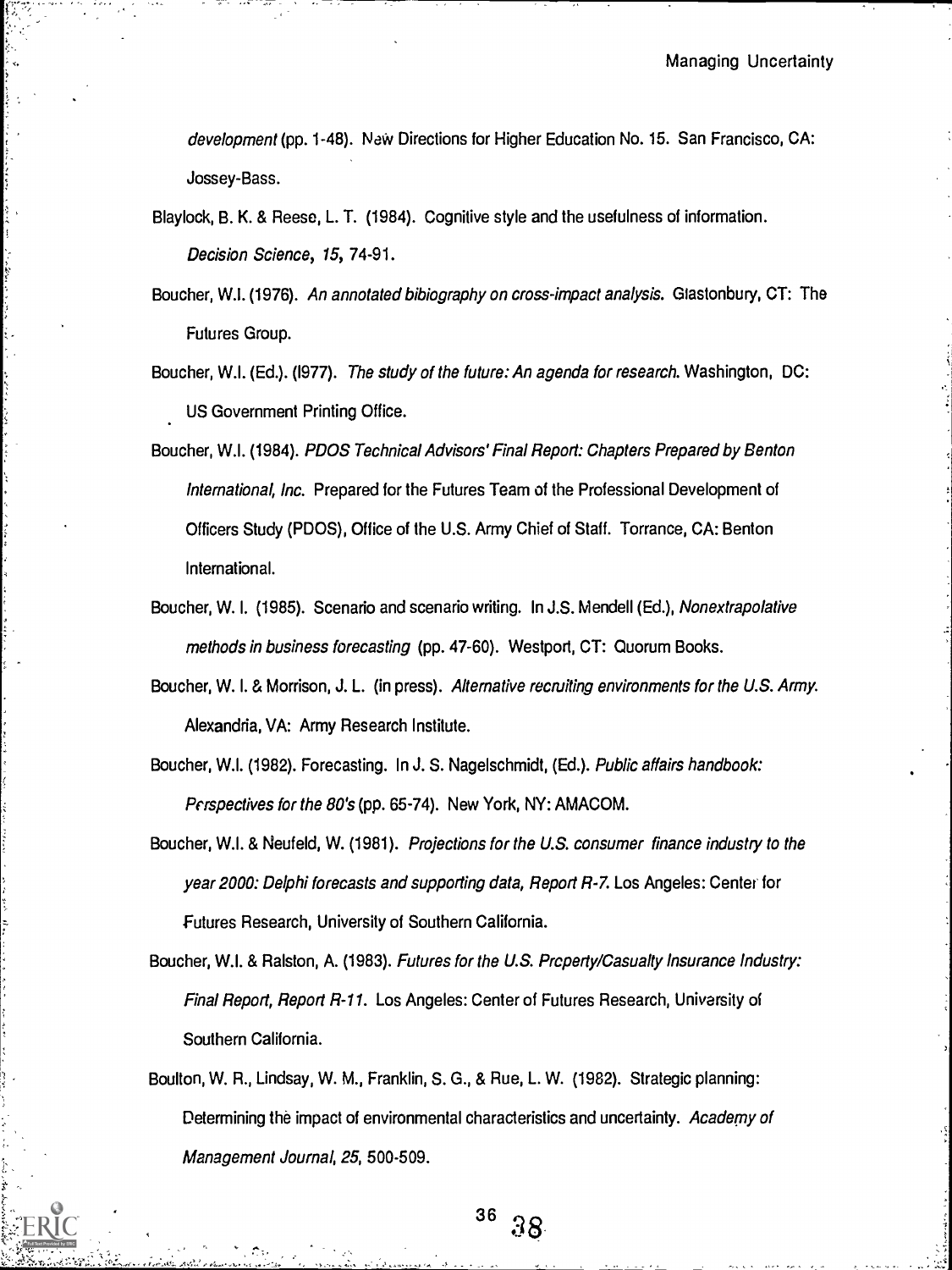- Bourgeois, L. J. (1980). Strategy and environment: A conceptual integration. Academy of Management Review, 5, 25-39.
- Bright, J. R. (1978). Practical technology forecasting concepts and exercise. Austin, TX: Sweet Publishing Company.
- Cameron, K. (1983). Strategic reponses to conditions of decline. Journal of Higher Education, 54, 359-380.
- Campbell, G. S. (1971). Relevance of signal monitoring to Delphi/cross-impact studies. Futures, 3, 401-404.
- Campbell, R. M. (1966). A methodological study of the utilization of experts in business forecasting. Unpublished doctoral dissertation, University of California at Los Angeles.
- Cleland, D.I. & King, W.R. (1974). Developing a planning culture for more effective strategic planning. Long-Range Panning, 7 (3), 70-74.
- Coates, J. F. (1985). Scenarios part two: Alternative futures. In J. S. Mendell (Ed.), Nonextrapolative methods in business forecasting (pp. 21-46). Westport, CT: Quorum Books.
- Coates, J. F. (1986). Issues management: How you plan, organize, and manage issues for the future. Mt. Airy, Md: Lomand.
- Cope, R. G. (1978). Strategic policy planning: A guide for college and university administration. Littleton, CO: The Ireland Educational Corporation.
- Cope, R. G. (1981). Strategic planning, management, and decision making. Washington, D.C.: American Association for Higher Education.
- Dalkey, N. & Helmer, 0. (1963). An experimental application of the Delphi method to the use of experts. Management Science, 9 (3), 458-467.
- de Jouvenel, B. (1967). The art of conjecture. New York:  $B \sim$  ic Books.
- Dede, C. (in press). Strategic planning and future studies in teacher education. In W. Robert Houston (Ed.), Handbook of research on teacher education Macmillan.

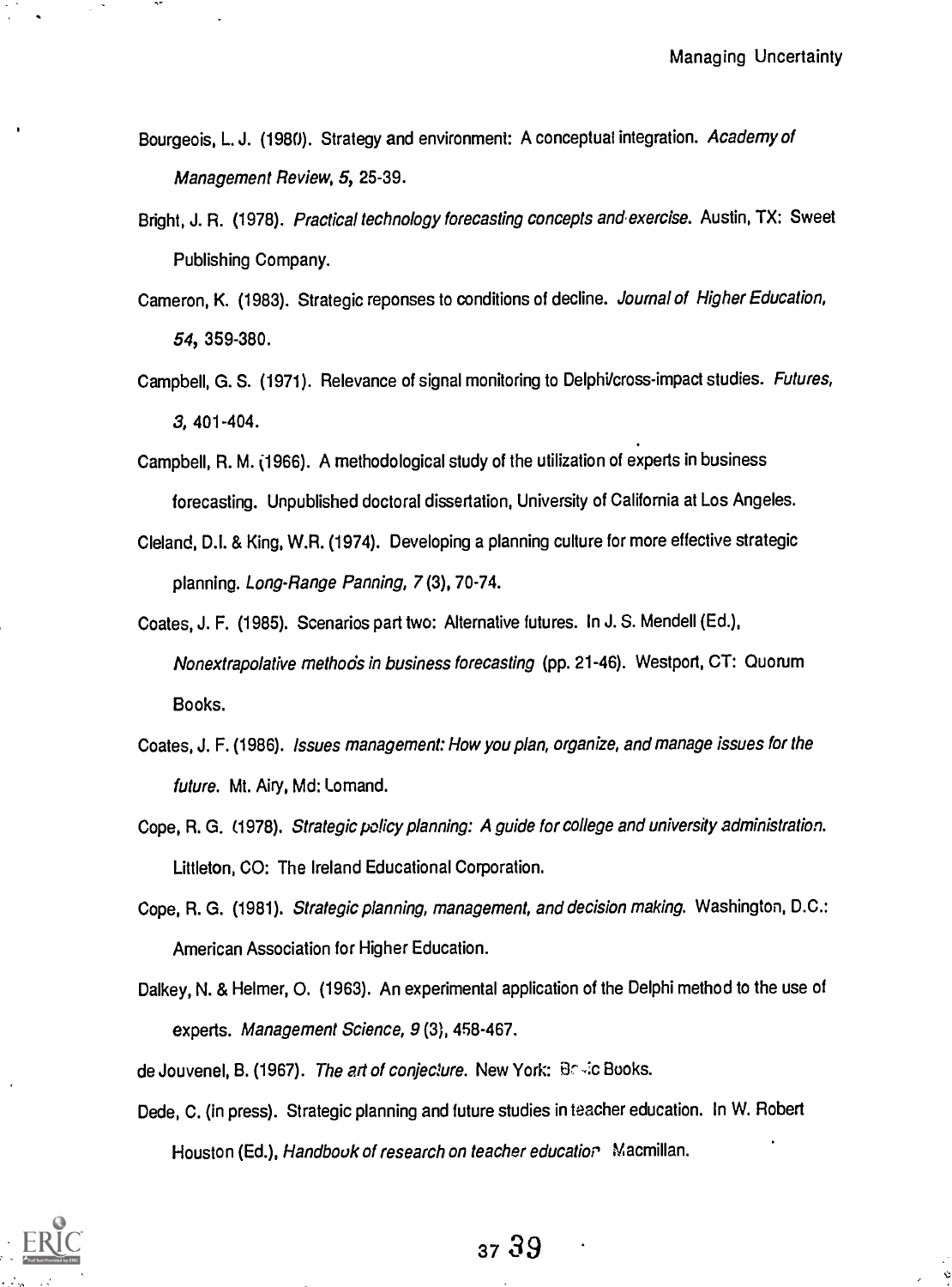Ĵ.

- Dill, W. R. (1958). Environment as an influence on managerial autonomy. Administi alive Science Quarterly, 2, 409-443.
- Dube, C. S. & Brown, A. W. (1983). Strategy assessment: A rational response to university cutbacks. Long-range planning, 17, 527-533

Ducot, C. & Lubben, G.J. (1980). A topology for scenarios. Futures, 12, I, 51-59.

ę

Duncan, O.D. (1973). Social forecasting: The state of the art. The Public Interest, 17. 88-118.

Duncan, R. B. (1975). The complexity of organizational environment and perceived uncertainty. Administrative Quarterly Review, 17, 527-533.

Duperrin, J.C. & Godet, M. (1975). SMIC 74 - A method for constructing and ranking scenarios. Futures, 302-341.

Durand, J. (1972). A new method for constructing scenarios. Futures, 323-330.

Dutton, J.E. & Duncan, R.B. (1987). The creation of momentum of change through the process of strategic issue diagnosis. Strategic Management Journal, 8, 279-295.

Ellison, N. (1977). Strategic planning. Community and Junior College Journal, 48 (9), 32-35.

Emery, F. E. & Trist, E. L. (1980). The causal texture of organizational environments. Human Relations, 18, 21-32.

Enzer, S. (1970). A case study using forecasting as a decision-making aid. Futures, 4, 341-362.

Enzer, S. (1977). Beyond bounded solutions. Educational Research Quarterly, 1, (4), 21-33.

Enzer, S. (1979). An interactive cross-impact scenario generator for long-range forecasting,

Report R-I. Los Angeles: Center for Futures Research, University of Southern California.

Enzer, S. (1980a). INTERAX--An interactive model for studying future business environments:

Part I. Technological Forecasting and Social Change, 17 (2), 141-159.

Enzer, S. (1980b). INTERAX--An interactive model for studying future business environments: Part I!. Technological Forecasting and Social Change, /7 (3), 211-242.

Enzer, 3. (1983). New directions in futures methodology. In James L. Morrison and Wayne 1. Bnucher (Eds.), Applying methods and techniques of futures research (pp. 69-83). San Francisco, CA: Jossey-Bass, Inc.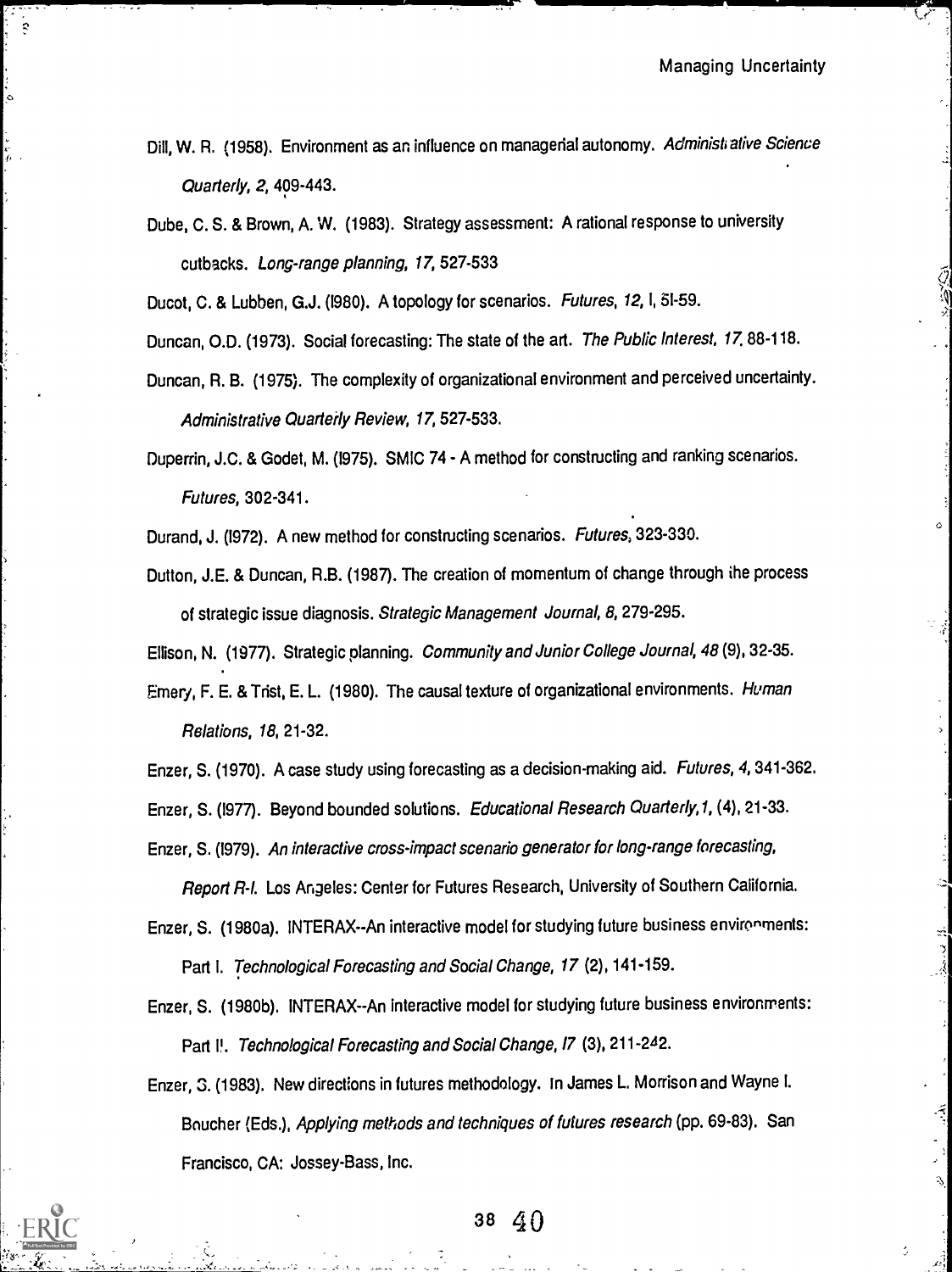- Enzer, S., Boucher, W.I. & Lazar, F.D. (August, 1971). Futures research as an aid of government planning in Canada, Report R-22. Menlow Park, CA: Institute for the Future.
- Etzioni, A. (1968). The active society: A theory of societal and political processes. New York: Free Press.
- Fahey, L., King, W.R., & Narayanan, V.K. (1981). Environmental scanning and forecasting in strategic planning: The state of the art. Long-Range Planning.

Fisher, G. (1987). When oracles fail: A comparison of four proceedures for aggregating probability forecasts. Oragnizational Behavior and Human Performance, 28, pp. 96-110.

Fowles, J. (Ed.). (1978). Handbook of futures research. Westport, CT: Greenwood Press.

Gabor, D. (1964). Inventing the future. New York: Knopf.

- Gibson, R. (1968). A general systems approach to decision-making in schools. The Journal of Educational Administration, 6, 13-32.
- Goldfarb, D.L. & Huss, W.W. (1988). Building scenarios for an electric utility. Long-Range Planning, 21, 79-85.
- Gollattscheck, J. F. (1983). Strategic elements of external relationships. In G. A. Myran (Ed.), Strategic management in the community college (pp. 21-36). New Directions for Community Colleges, No. 44. San Francisco: Jossey-Bass.
- Gordon, T.J. (1968). New approaches to Delphi. In J.R. Wright (Ed.), Technological forecasting for industry and government (pp.135-139). Englewood Cliffs, NJ: Prentice-Hall, Inc.
- Gordon, T.J. (1977, The nature of unforeseen developments. In W.I. Boucher (Ed.), The study of the future. (pp. 42-43). Washington, DC: US Government Printing Office.
- Gordon, T.J. , & Haywood, A. (December, 1968). Intitial experiments with the cross-impacts matrix method of forecasting. Futures, 1(2), 100-116.
- Gordon, T.J., Rochberg, R., & Enzer, S. (August, 19. u). Research on cross-impact techniques with applications to selected problems in economics, political science, and technology assessment, Report R-12. Menlow Park, CA: Institute for the Future.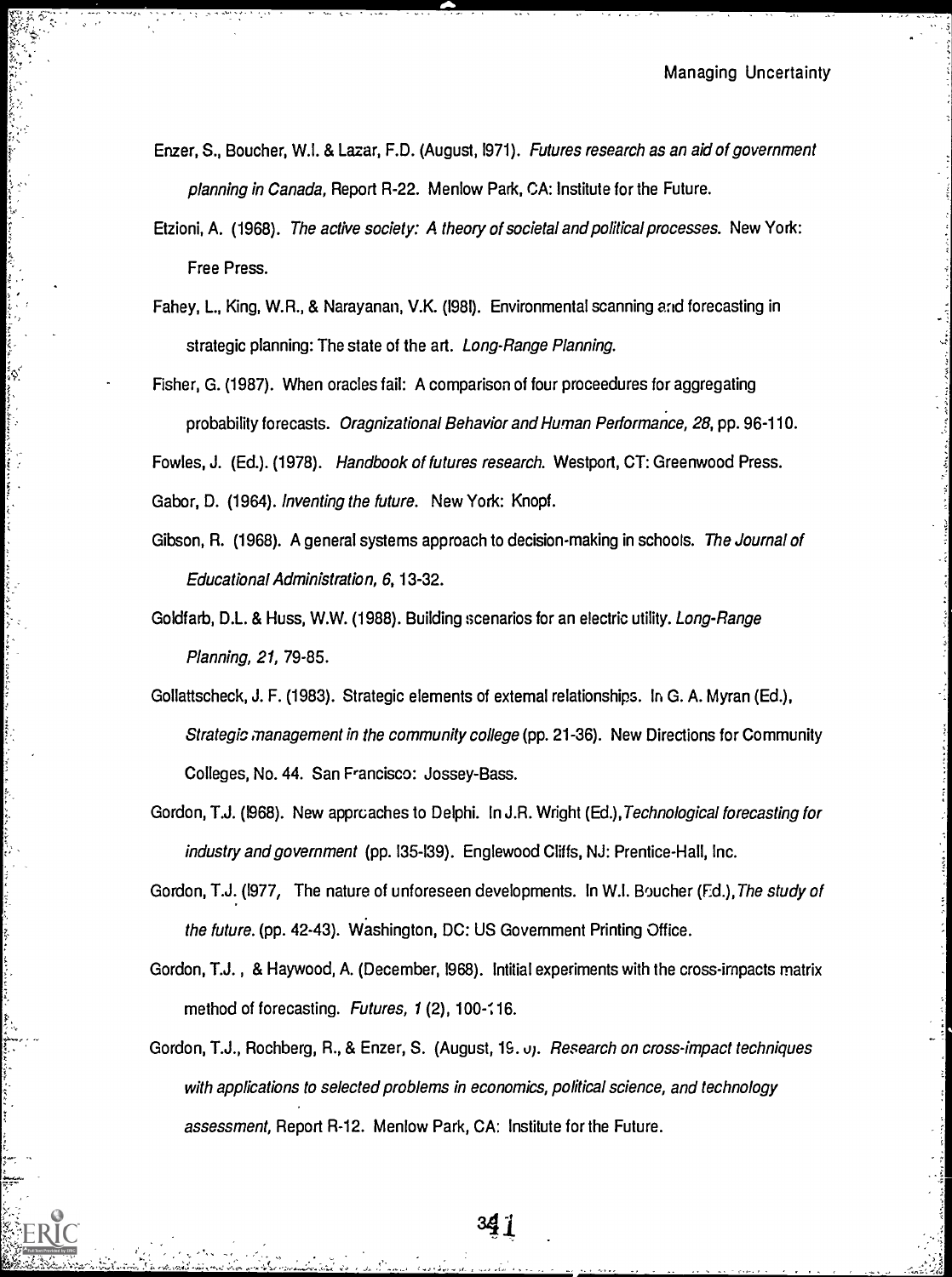- Gray, D.H. (1986). Uses and misuses of strategic planning. Harvard Business Review, 64 (1), 89- 97.
- Guild, P. B. (1987). How leaders' minds work. In L. T. Shelve & M. B. Schoenheit (Eds.), Leadership: Examining the elusive (pp. 81-92). Washington, D.C.: 1987 Yearbook of the Association for Supervision and Curriculum Development.
- Guerjoy, H. (1977). A new taxonomy of forecasting methodologies. In W.I. Boucher (Ed.), The study of the future: An agenda for research. Washington, D.C.: US Government Printing Office.
- Gustafson, D. H., Shulka, R. K., Delbecq, A. L. & Walster, G. W. (1973). A comparative study of difference in subjective likelihood estimates made by individuals, interactive groups, Delphi groups, and nominal groups. Organizational Behavior and Human Performance, 9, 280-291.
- Halal, W. E. (1984). Strategic management: The state-of-the-art and beyond. Technological Forecasting and Social Change, 25, 239-261.
- Hall, R. H. (1977). Organizations: Structure and process. Englewood Cliffs, NJ: Prentice-Hall, Inc.
- Hamrick, D.C. (1982). Environmental scanning and organizational strategy. Strategic Management Journal, 2, 159-174.

Hawken, P., Ogilvy, J., and Schwartz P. (1982). Seven tommorrows. New York: Bantam.

Hatten, K.J. & Schendel, D.E. (1975). Strategy's role in policy research. Journal of Economics and Business, 8, 195-202.

Helmer, 0. (1972). Cross impact gaming. Futures, 4, 149-167.

Helmer, O. (1983). Looking forward: A guide to futures research. Beverly Hills, CA: Sage.

Helmer, O. & Rescher, N. (1959). On the epistemology of the inexact sciences. Management Science, 1, 25-52.

Henckley, S.P. & Yates, J.R. (Eds.). (1974). Futurism in education: Methodologies. Berkeley, CA: McCutchan.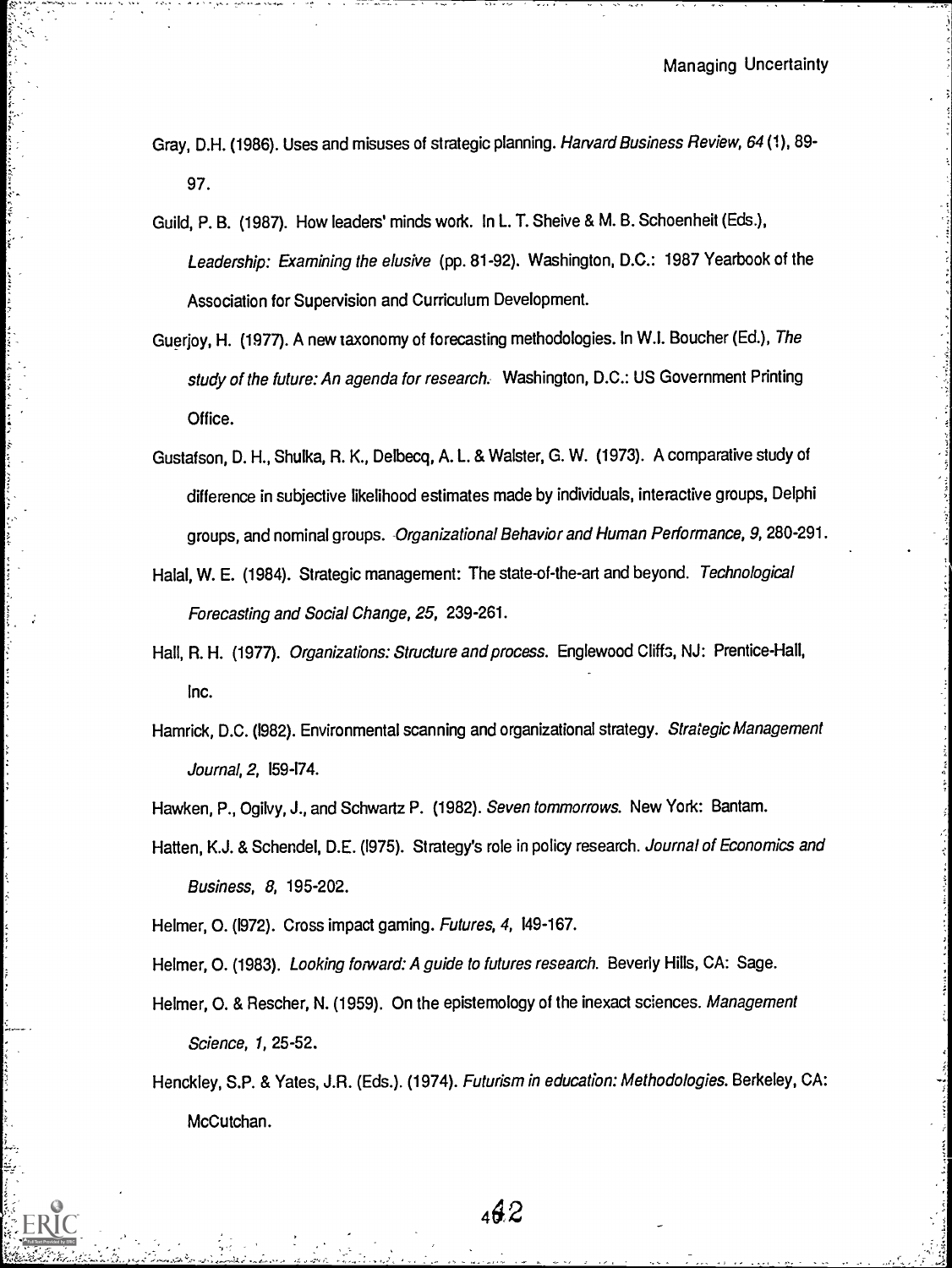- Hearn, J. C. and Heydinger, R. B. (1985). Scanning the university's external environment. Journal of Higher Education, 56(4), pp. 419-445.
- Heydinger, R. B. & Zenter, R. D. (1983). Multiple scenario analysis as a tool for introducing uncertainty into the planning process. In J. L. Morrison, W. L. Renfro & W. I. Boucher (Eds.), Applying methods and techniques of futures research (pp. 51-68). New Directions for Institutional Research No. 39. San Francisco: Jossey-Bass.
- Hirschorn, L. (1980). Scenario writing: A developmental approach. Journal of the American Institute of Planners, 46, 172-183.
- Hobbs, J.M. & Heany, D.F. (1977). Coupling strategy to operating plans. Harvard Business Review, 55 (3), 119-126.
- Hogarth, R. M. (1978). A note on aggregating opinions. Organizational Behavior and Human Performance, 21, 40-46.
- Hogarth. R.M. & Makridakis, S. (1981). Forecasting and planning: An evaluation. Management Science, 27(2), 115-138.
- Ireland, R. D., Hitts, M.A., Bettsm, R.A., & DePorras, D.A. (1987). Strategy formulation processes: Differences in perceptions of strengths and weaknesses indicates and environmental uncertainty by managerial level. Strategic Management Journal, 8, 469-485.
- Jain, S. C. (1984). Environmental scanning in U.S. corporations. Long-Range Planning, 17, 117-128.
- Jantsch, E. (1967). Technological forecasting in perspective. Paris: Organization for Economic Cooperation and Development.
- Jones, J. & Twiss, B. (1978). Forecasting technology for planning decisions. New York: Petrocelli.
- Joseph, E. (1974). An introduction to studying the future. In S. P. Hench'sy & J. R. Yates (Eds.), Futurism in education: Methodologies (pp. 1-26). Berkeley, CA: McCutchen.
- Kane, J. & Vertinsky, I. B. (1975). The arithmetic and geometry of the future. Technological Forecasting and Social Change, 0,115-130.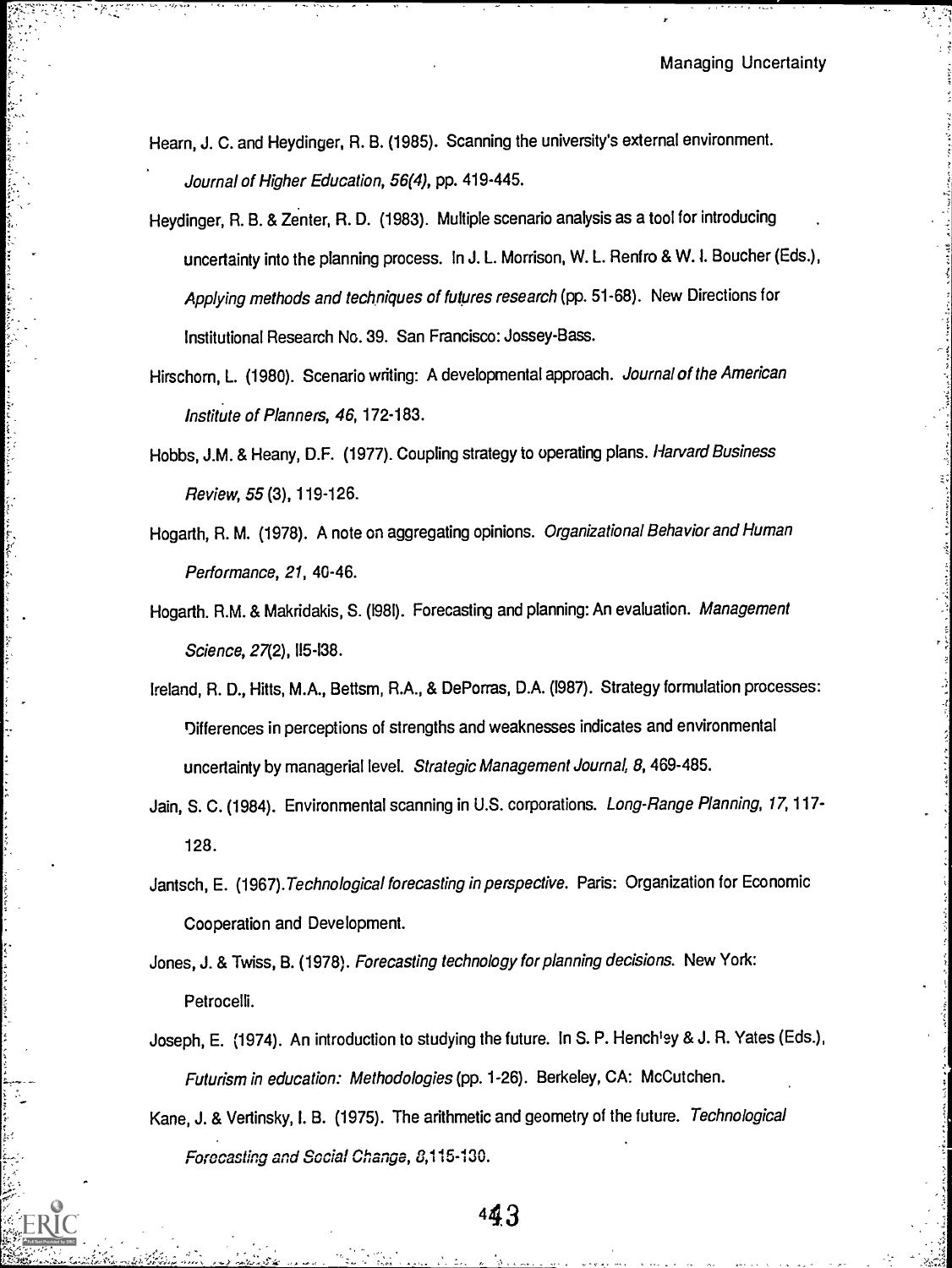Kahn, H. & Wiener, A. (1967). The Year 2000. New York: Macmillan.

- Kahneman, D., Slovic, P., & Tversky, A. (1982). Judgment nder uncertainty: Heuristics and biases. New York: Cambridge University Press.
- Kast, F. L. & Rosenzweig, J. (1979). Organization and management: A systems approach. New York: McGraw-Hill.
- Kefalas, A. &Schoderbeck, P. P. (1973). Scanning the business environment: Some empirical results. Decision Science, 4, 63-74.
- Keller, G. (1983). Academic strategy: The management revolution in American higher education. Baltimore, MD: The Johns Hopkins University Press.
- Kiesler, S. & Sproul, L. (1982). Managerial response to changing environments: Perspectives on problem sensing from social cognition. Administrative Science Quarterly, 27, 548-570.
- King, W. (1982). Using strategic issue analysis in long-range planning. Long-Range Planning, 15, 45-49.
- Klein, H. E. & Newman, W. H. (1980). How to integrate new environmental forces into strategic planning. Management Review, 19, 40-48.
- Kotler, P. & Murphy, P. (1981). Strategic planning for higher education. Journal of Higher Education, 52, 470-489.
- Lawrence, P. & Lorsch, J. (1967). Organization and environment. Boston, MA: Harvard Business School.
- Leblebici, H. & Salancik, G. R. (1981). Effects of environmental uncertainty on information and decision processes in banks. Administration Science Quarterly, 26, 578-598.
- Lee, S.M. & Van Horn, J.C. (1983). Academic administration: Planning, budgeting and decision making with multiple objectives. Lincoln, NE: University of Nebraska Press.
- Lenz, R. T. (1987). Managing the evolution of the strategic planning process. Business Horizons, 30, 74-80.
- Lindsay, W. M. & Rue, L. W. (1980). Impact of the organization environment on the long-range pianning process: A contingency view. Academy of Management Journal, 23, 385-404.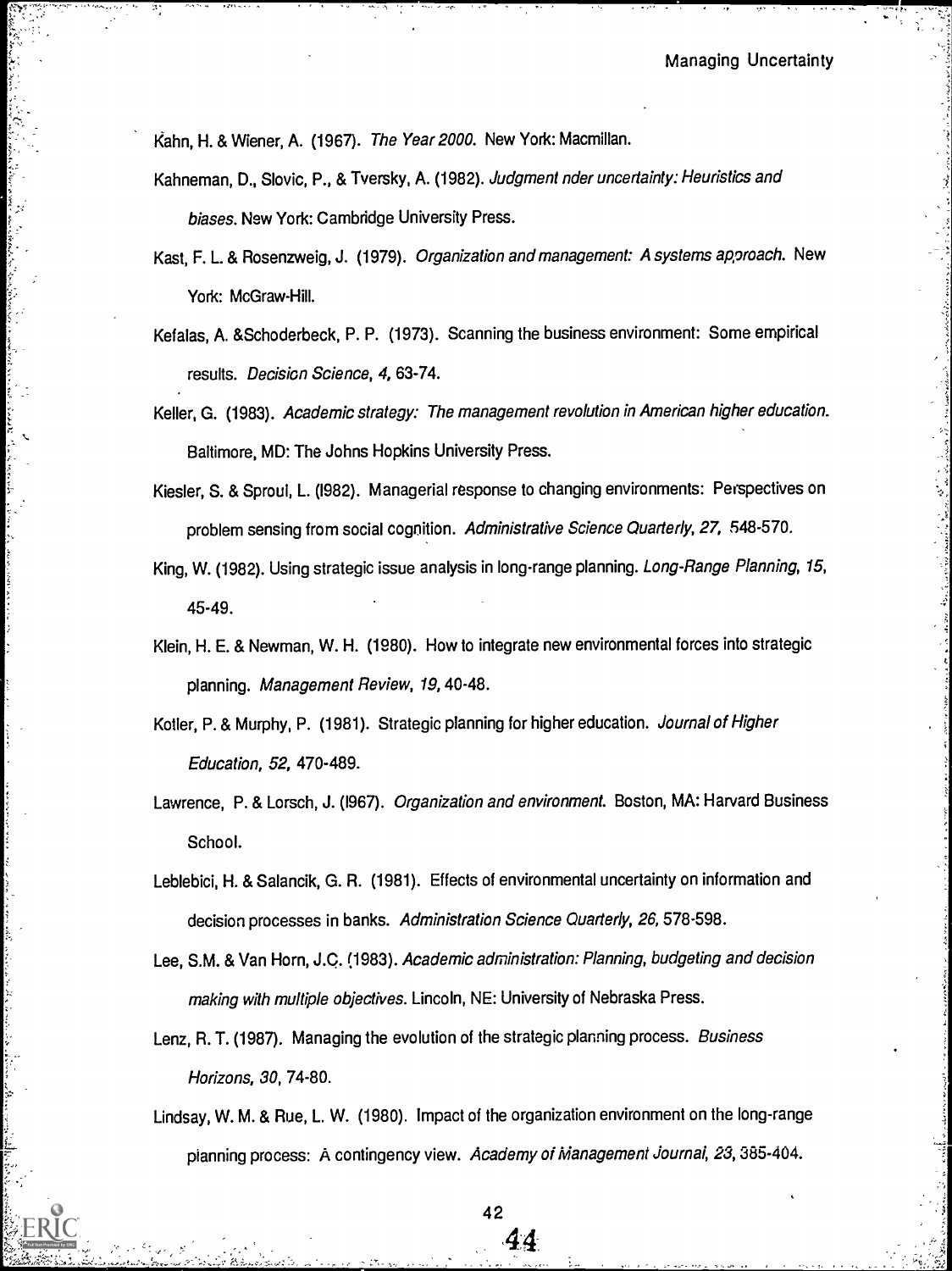- Linneman, R.E. & Klein, H.E. (1979). The use of multiple scenarios by U.S. industrial companies. Long-Range Planning, 12, 83-90.
- Linstone, H.A. & Turoff, M. (Eds.). (1975). The Delphi method: Techniques and application. Reading, MA: Addison-Wesley.
- Linston, H.A. & Simmonds, W.H. (Eds.). (1977). Futures research: New directions. Reading, MA: Addison-Wesley.
- Lozier, G. G. & Chittipedi, K. (1986). Issues management in strategic planning. Research in Higher Educaiton, 24(1), pp. 3-13.
- Lyles, M. & Mitroff, I. (1980). Organizational problem formulation: An empirical study. Administrative Science Quarterly, 25, 102-119.
- Mandel, T. F. (1983). Futures scenarios and their use in corporate strategy. In K. J. Albert (Ed.), The strategic management handbook (pp. 10-21). New York: McGraw-Hill Book Company.
- Martino, J. P. (1983). Technological forecasting for decision-making (2nd ed.). New York: North-Holland.
- May, L. Y. (1987). Planning for the future of United Methodist education. Draft Ph.D. dissertation proposal, School of Education, University of North Carolina at Chapel Hill, NC.
- McKenney, J. L. & Keen, P. (1974). How managers' minds work. Harvard Business Review, 79- 90.
- Meadows, D.H., Meadows, D.L., Randers, J., & Behrens, W. W. III. (1972). The limits to growth. New York: Universe Books.
- Mecca, T. V. & Adams, C. F. (1981). The educational quest guide: Incorporation of environmental scanning into educational planning. Greenwood, SC: Institute for Future Systems Research.
- Mecca, T.V. & Adams, C. F. (1982). ED QUEST: An environmental scanning process of educational agencies. World Future Society Bulletin, 16, 7-12.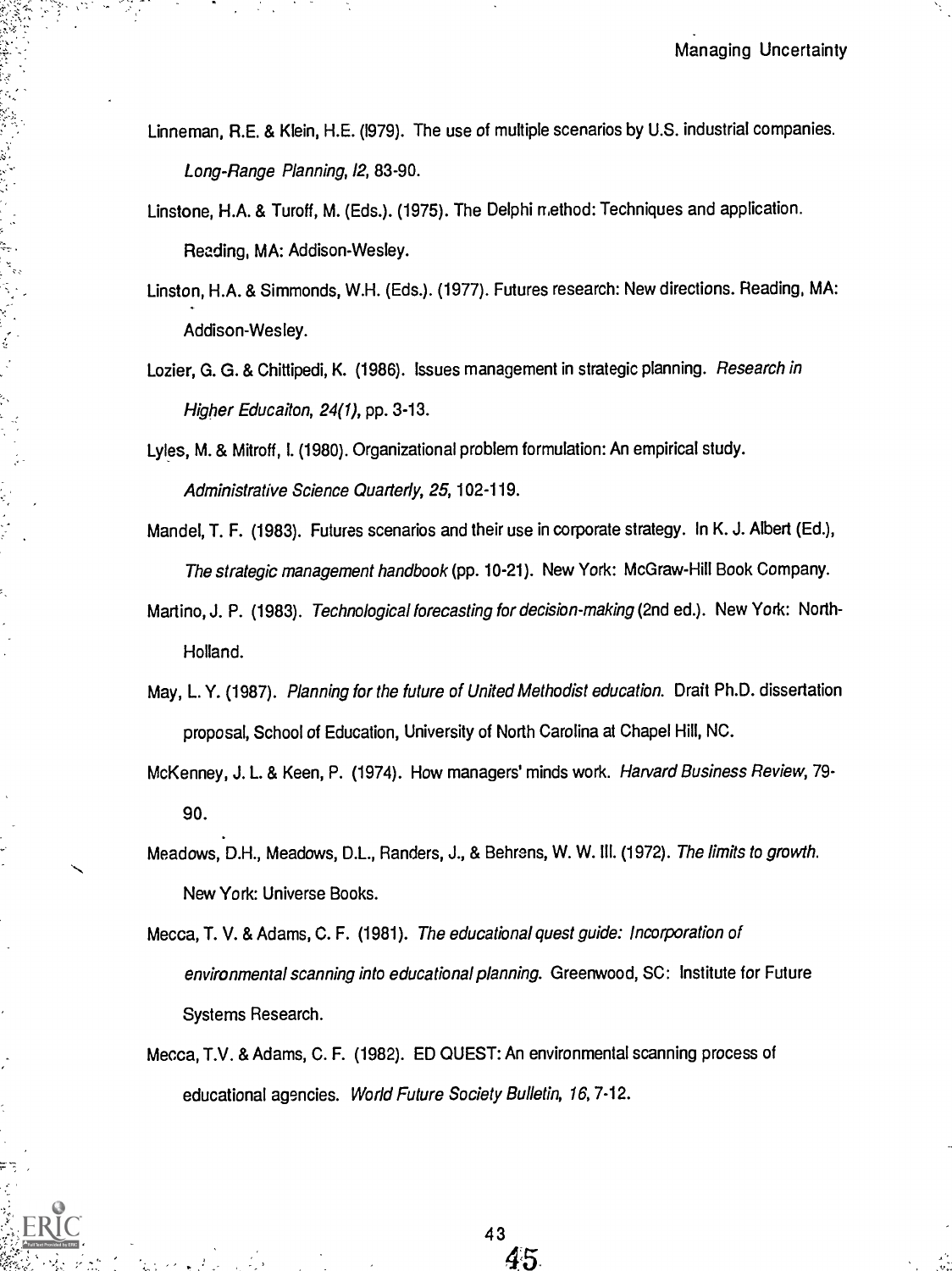- Mecca, T. V. & Adams, C. F. (April, 1985). Policy analysis and simulation system for educational institutions. Paper presented at the Annual Meeting of the American Educational Research Association, Chicago, IL (ERIC Document Report Reproduction Service No. ED 265-632).
- Mendell, J.S. (1985a). Putting yourself in the scenarios: A calculus of mental manipulations. In Jay S. Mendell (Ed.), Nonextrapolative methods in business forecasting (pp. 77-80). Westport, CT: Quorum Books.
- Mendell, J.S. (1985b). Improving your ability to think about the future: Training your consciousness. In Jay S. Mendell (Ed.), Nonextrapolative methods in business forecasting (pp. 81-90). Westport, CT: Quorum Books.

Merriam, J. E. & Makover, J. (1988). Trend watching. New York: AMACOM.

- Miller, D. and Friesen, P. H. (1980). Archetypes of organizational transitions. Administrative Science Quarterly, 25, pp. 268-299.
- Michael, D. H. (1973). On planning to learn and learning to plar.. San Francisco, CA: Jossey-Bass.
- Miner, F. C. (1979). A comparative analysis of free diverse group decision-making approaches. \_ Academy of Management Journal, 22(1), 81-93.
- Mintzberg, H., Raisinghani, D., & Theoret, A. (1976). The structured of unstructured decision processes. Academy of Management Review, 21, 246-275.

Mintzberg, H. (1978). Patterns in strategy formation. Management Science, 24, (9), 934-948.

- Mitchell, R. B. & Tydeman, J. (1978). Subjective conditional probability modeling. Technological Forecasting and Social Change, 11, 133-152.
- Mitchell, R. B., Tydeman, J., & Georgiades, J. (1979). Structuring the future application of a scenario generating procedure. Technological Forecasting and Social Change, 14, 409- 428.
- Morrison, J. L. (1988, July-August). Developing an environmental scanning/forecasting capability: Implications from a seminar. Paper pre3erited at the meeting of the Society for College and University Planning, Toronto (Ontario), Canada.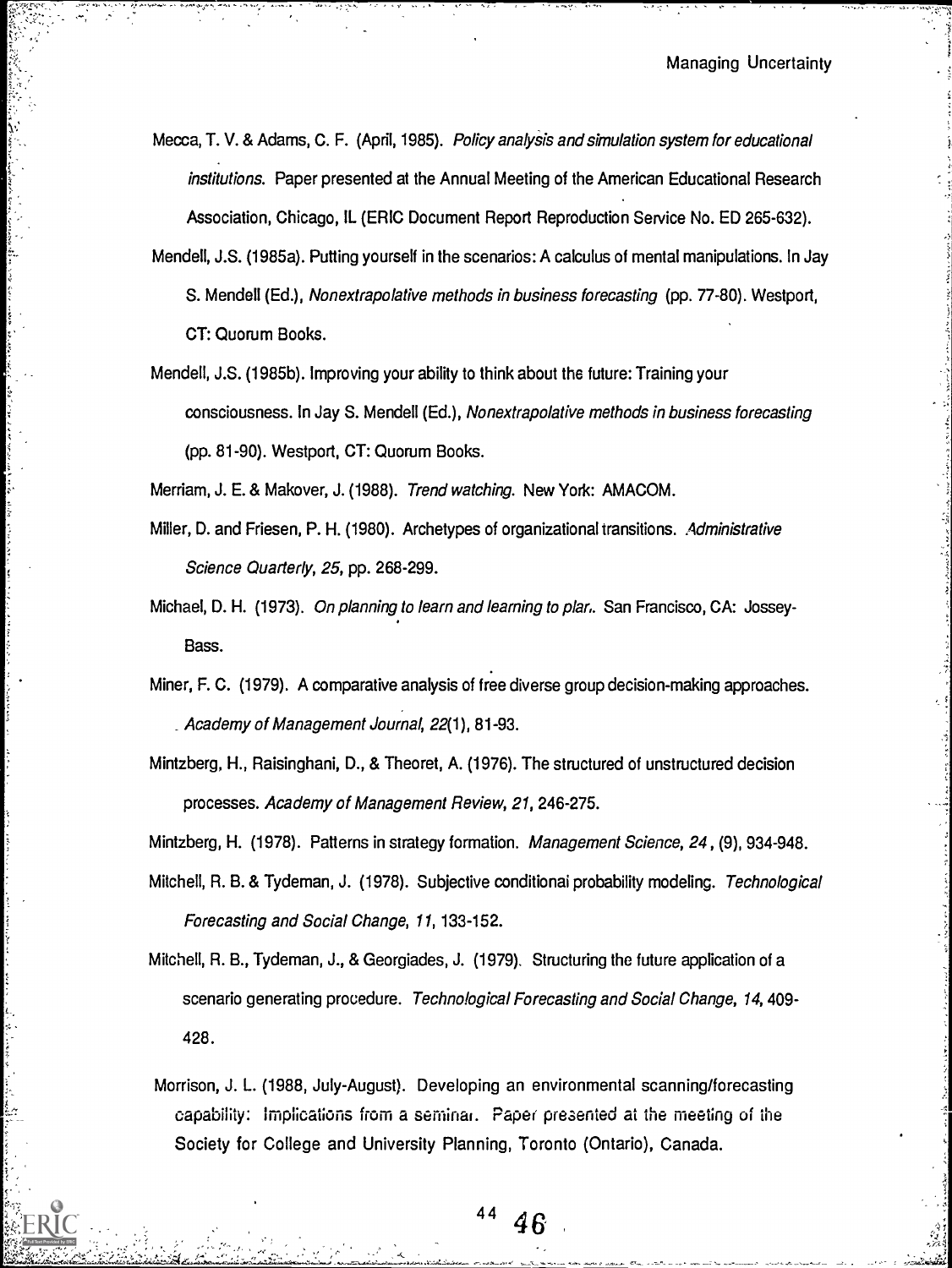- Morrison, J. L. (1987). Establishing an environmental scanning/forecasting system to augment college and university planning. Planning for Higher Education, 15(1), 7-22.
- Morrison, J. L. & Mecca, T. U. (1988). ED QUEST--Linking environmental scanning for strategic management. Chapel Hill, NC: Copytron.
- Morrison, J. L., Renfro, W. L., & Boucher, W. I. (1983). Applying methods and techniques of futures research.  $\therefore$  v directions in institutional research, No. 39. San Francisco: Jossey-Bass.
- Morrison, J. L., Simpson, E., & McGinty, D. (March, 1986). Establishing an environmental scanning program at the Georgia center for continuing education. Paper presented at the 1986 annual meeting of the American Association for Higher Education, Washington, D.C.
- Morrison, J. L., Renfro, W. L. ,& Boucher W. I. (1984). Futures research and the strategic planning process: *I pplications for higher education*. ASHE-ERIC Higher Education Research Report No. 9, 1984. Washington, D.C.: Association for the Study of Higher Education.
- Nanus, B. (1979). QUEST--quick environmental scanning technique (Report No. M34). Los Angeles, CA: University of Southern California, Center for Futures Research.
- Nelms, K. R. & Porter, A. L. (1985). EFTE: An interactive delphi method. Technological Forecasting and Social Change, 28, 43-61.
- Norris, D. M. & Poulton, N. L. (1987). A guide for new planners. Ann Arbor, MI: The Society for College and University Planning.
- Nutt, P. (1979). Calling out and calling off the dogs: Managerial diagnosis in public service organizations. Academy of Management Review, 4, 203-214.
- Nutt, P. (1986). Decision style and its impact on managers and management. Technological Forecasting and Social Change, 29, 341-366.
- Nutt, P. (1986). Deci' 'n style and strategic decisions of top executives. Technological Forecasting and Social Change, 30, 39-62.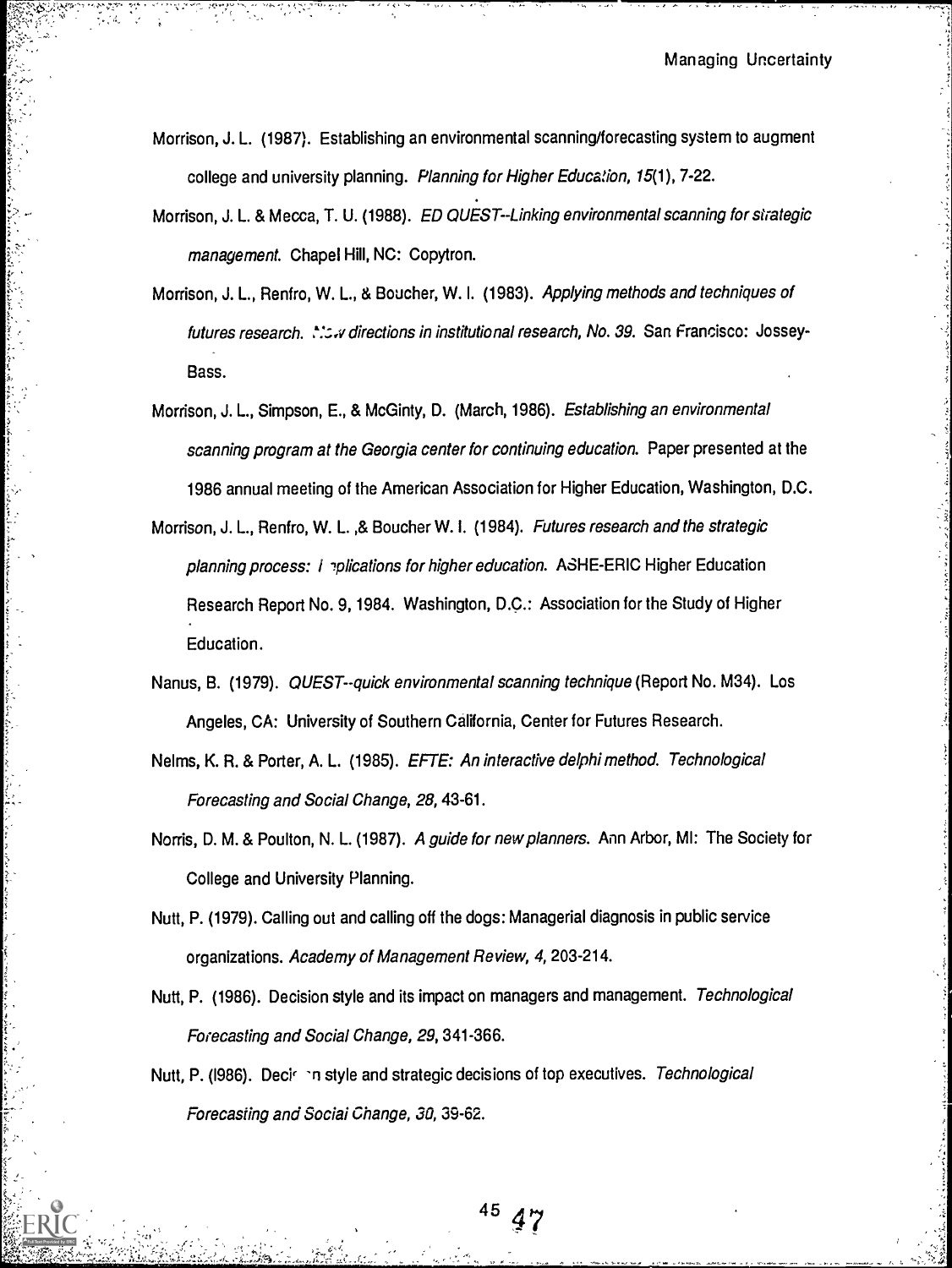- Osborne, R. N. & Hunt, J. L. (1974). Environment and organization effectiveness. Administrative Science Quarterly, 18, 231-246.
- Pflaum, A. (March, 1985). External scanning: An introduction and overview. Unpublished manuscript, University of Minnesota.
- Porter, A.L. (1980). A guidebook for technology assessment and impact analysis. New York: Elsevier Science Publishing Company.

Pounds, W.F. (1969). The process of problem finding. Industrial Management Review, 2, 1-19.

Ptaszynski, J. G. (1988). ED QUEST as an organizational development activity. Ph.D.

dissertation proposal, School of Education, University of North Carolina at Chapel Hill.

Pyke, D. L. (1970). A practical approach to delphi. Futures, 2(2), 143-152.

Quade, E.S. (1975). Analysis for public decisions. New York: American Elsevier.

- Renfro, W.L. (1980). Policy impact analysis: a step beyond forecasting. World Future Society Bulletin, 14, 19-26.
- Renfro, W.L. (1983). The legislative role of corporations. New York: American Management Association.
- Rockart, J. F. (1979). Chief executives define their own data needs. Harvard Business Review, 81-93.
- Sackman, H. (1974). Delphi assessment : Expert opinion, forecasting, and group process. Report R-1283-PR. Santa Monica, CA: The Rand Corporation.
- Sage, D. E. & Chobot, R. B. (1974). The scenario as an approach to studying the future. In S. P. Henckley and J.R. Yates (Eds.), Futurism in education: Methodologies (pp. 161-178). Berkeley, CA: McCutchen.
- Salancik, J. R., Wenger, W. & Helfer, E. (1971). The construction of Delphi event statements. Technological Forecasting and Social Change, 3, 65-73.
- Scott, W. R. (1981). Organizations: Rational, natural and open systems. Englewood Cliffs, NJ: Prentice-Hall.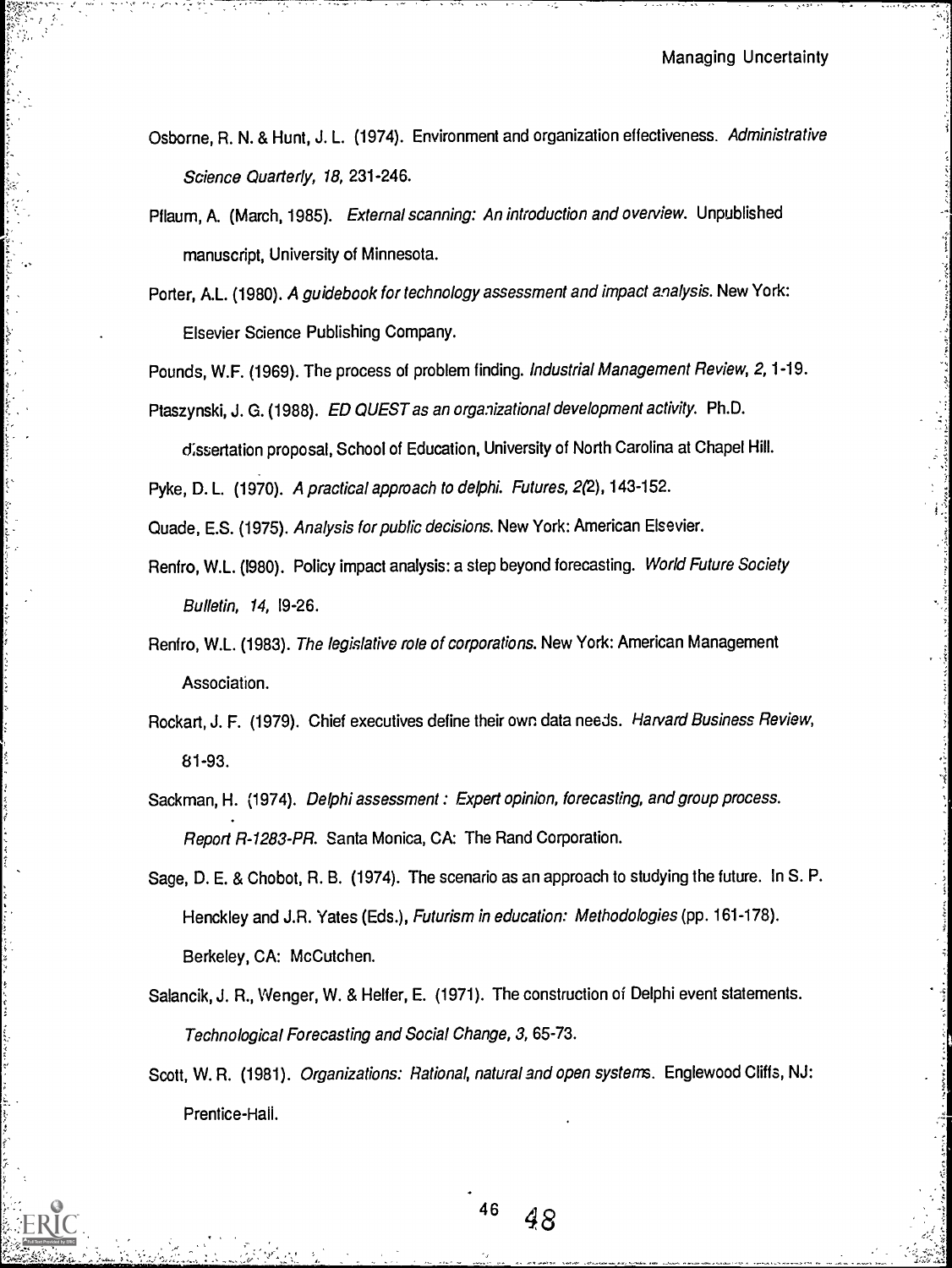- Segev, E. (1976). Triggering the strategic decision-making process. Management Decision, 14, 229-238.
- Shane, i-1.G. (1971). Future-planning as a means of shaping educational change. In The curriculum: Retrospect and prospect. Chicago, IL: The National Society for the Study of Education.
- Shirley, R. C. (1982). Limiting the scope of strategy: A decision based approach. Academy of Management Review, 7, 262-268.
- Simpson, E., McGinty, D., & Morrison, J.L. (1987). The University of Georgia continuing education environmental scanning project. Continuing Higher Education Review, 1-19.
- Smith, W.C. (1980). Catastrophe theory analysis of business activity. Management Review, 6. 27-40.
- Snow, C. C. (1976). The role of managerial perceptions in organizational adaption: An exploratory study. Academy of Management Proceeding: 249-255.
- Slocum, J. W. & Hellriegel, D. (1983). A look at how managers' minds work. Business Horizons, 56-68.

Steiner, G. A. (1979). Strategic planning. New York: The Free Press.

- Snow, C.C. (1976). The role of managerial perceptions in organizational adaption: An exploratory study. Academy of Management Proceeding: 249-255.
- Taggart, W., Robey, D., & Kroeck, K. G. (1985). Managerial decision styles and cerebral dominance: An empirial study. Journal of Management Studies, 22, 175-192.
- Tanner, G. K. & Williams, E. J. (1981). Educational planning and decision-making. Lexington, MA: D.C. Heath & Co.
- Terreberry, S. (1968). The evolution of organizational environments. Administrative Science Quarterly, 12, 590-613.

Terry, P. T. (1977). Mechanisms for environmental scanning. Long-Range pPanning, 10, 2-9. Thomas, P. S. (1980). Environmental scanning: The state of the art. Long-Range Planning, 13, 20-25.

<u>g</u>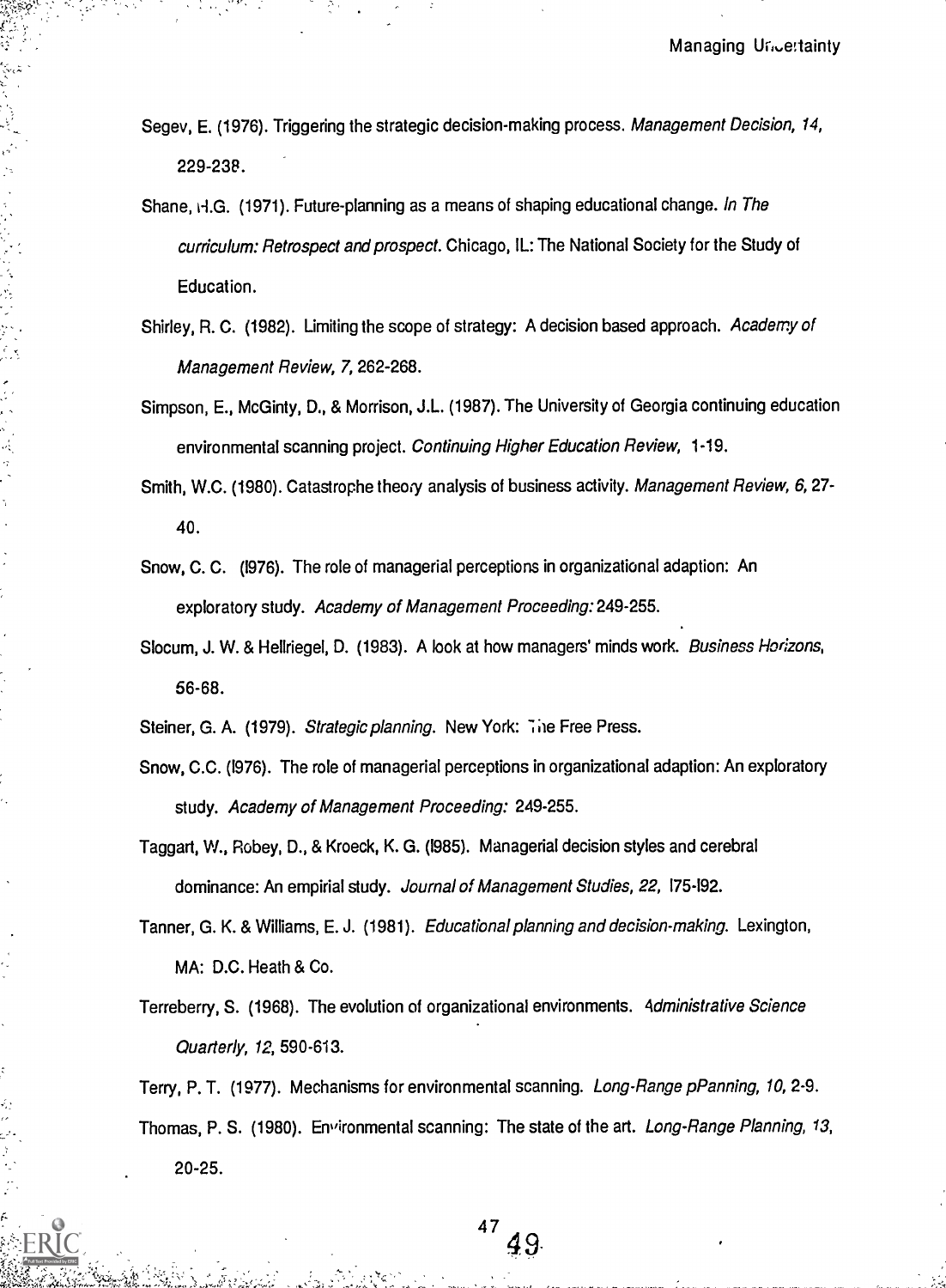Thompson, J.D. (1967). Organizations in action. New York: McGraw-Hill Book Company.

- Uhl, N. P. (1983). Using the Delphi technique in institutional planning. In N. P. Uhl (Ed.), Using research for strategic planning. New directions for institutional research No. 37. San Francisco: Jossey-Bass.
- van Vught, F. A. (1987, April). Pitfalls of forecasting: Fundamental problems for the methodology of forecasting from the philosophy of science. *Futures*, pp 184-196.
- Vanston, J.H., Frisbie, W.F. Lopreato, S.C., & Poston, D. L. (1977). Alternate scenario planning. Technological Forecasting and Social Change, 10, 159-88.
- Van de Ver, A. H. & Delbecq, A. L. (1974). The effectiveness of nominal, Delphi and interacting group decision making processes. Academy of Management Journal, 17(4), 605-621.
- Wagschall, P. H. (1983). Judgmental forecasting techniques and institutional planning. In J. L. Morrison, W. L. Renfro, and W. I. Boucher (Eds.), Applying methods and techniques of futures research. New directions for institutional research No. 39. San Francisco: Jossey-Bass.
- Wilson, i. A. (1978). Scenarios. In J. Fowles (Ed.), Handbook of futures research (pp. 225-247). Westpor., CT: Greenwood Press.
- Winkler, R.L. (1982). State of the art. Research directions in decision-making under uncertainty. Decision Science, 13 317-533.

Woodcock, A. & Davis, M. (1978). Catastrophe theory. New York: Avon Books.

Woodman, R. W. & Muse, W. V. (1982). Organization development  $\dot{r}_i$ ,  $\dot{r}_e$  profit sector: Lessons learned. In J. Hammens (Ed.), Organization development: Change strategies (pp. 22-44). New Directions for Community Colleges No. 31. San Francisco: Jossey-Bass.

Zenter, R.D. (1975). Scenarios in forecasting. Chemical and Engineering news, 53, 22-34.

Ziegler, W. L. (1972).  $A_i$  ... pproach to the futures-perspectives. Syracuse, NY: Syracuse University Research Corporation, Educational Policy Research Center.